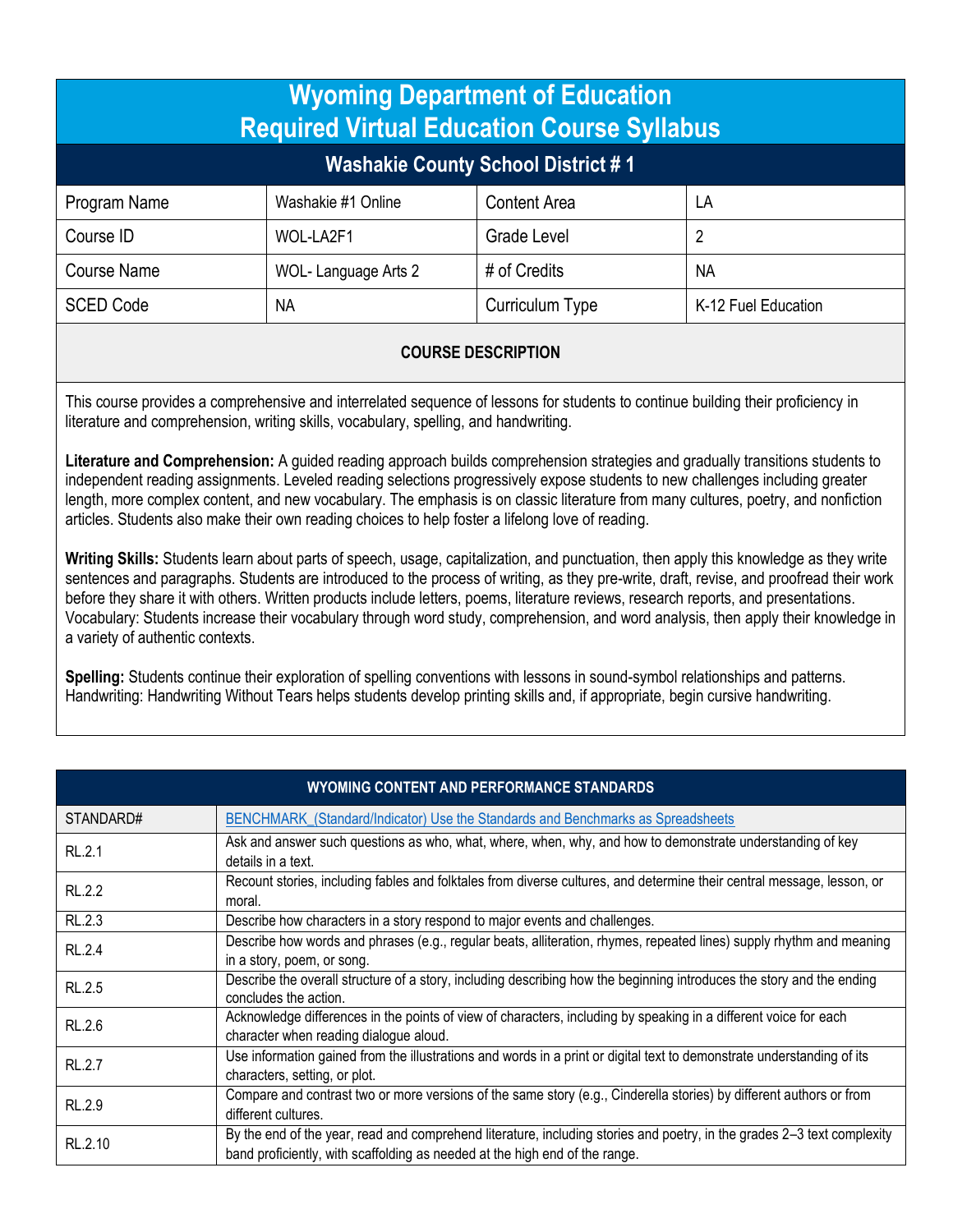| WYOMING CONTENT AND PERFORMANCE STANDARDS |                                                                                                                                                                                                                                                                                     |  |
|-------------------------------------------|-------------------------------------------------------------------------------------------------------------------------------------------------------------------------------------------------------------------------------------------------------------------------------------|--|
| STANDARD#                                 | BENCHMARK_(Standard/Indicator) Use the Standards and Benchmarks as Spreadsheets                                                                                                                                                                                                     |  |
| RI.2.1                                    | Ask and answer such questions as who, what, where, when, why, and how to demonstrate understanding of key<br>details in a text.                                                                                                                                                     |  |
| R1.2.2                                    | Identify the main topic of a multiparagraph text as well as the focus of specific paragraphs within the text.                                                                                                                                                                       |  |
| RI.2.3                                    | Describe the connection between a series of historical events, scientific ideas or concepts, or steps in technical<br>procedures in a text.                                                                                                                                         |  |
| RI.2.4                                    | Determine the meaning of words and phrases in a text relevant to a grade 2 topic or subject area.                                                                                                                                                                                   |  |
| RI.2.5                                    | Describe the overall structure of a story, including describing how the beginning introduces the story and the ending<br>concludes the action.                                                                                                                                      |  |
| RI.2.6                                    | Identify the main purpose of a text, including what the author wants to answer, explain, or describe.                                                                                                                                                                               |  |
| RI.2.7                                    | Explain how specific images (e.g., a diagram showing how a machine works) contribute to and clarify a text.                                                                                                                                                                         |  |
| RI.2.8                                    | Describe how reasons support specific points the author makes in a text.                                                                                                                                                                                                            |  |
| RI.2.9                                    | Compare and contrast the most important points presented by two texts on the same topic.                                                                                                                                                                                            |  |
| RI.2.10                                   | By the end of year, read and comprehend informational texts, including history/social studies, science, and technical<br>texts, in the grades 2-3 text complexity band proficiently, with scaffolding as needed at the high end of the range.                                       |  |
| RF.2.3                                    | Know and apply grade-level phonics and word analysis skills in decoding words.                                                                                                                                                                                                      |  |
| RF.2.3.a                                  | a. Distinguish long and short vowels when reading regularly spelled one-syllable words.                                                                                                                                                                                             |  |
| RF.2.3.b                                  | b. Know spelling-sound correspondences for additional common vowel teams.                                                                                                                                                                                                           |  |
| RF.2.3.c                                  | c. Decode regularly spelled two-syllable words with long vowels.                                                                                                                                                                                                                    |  |
| RF.2.3.d                                  | d. Decode words with common prefixes and suffixes.                                                                                                                                                                                                                                  |  |
| RF.2.3.e                                  | e. Identify words with inconsistent but common spelling-sound correspondences.                                                                                                                                                                                                      |  |
| RF.2.3f                                   | f. Recognize and read grade-appropriate irregularly spelled words.                                                                                                                                                                                                                  |  |
| RF.2.4                                    | Read with sufficient accuracy and fluency to support comprehension.                                                                                                                                                                                                                 |  |
| RF.2.4.a                                  | a. Read on-level text with purpose and understanding.                                                                                                                                                                                                                               |  |
| RF.2.4.b                                  | b. Read on-level text orally with accuracy, appropriate rate, and expression on successive readings.                                                                                                                                                                                |  |
| RF.2.4.c                                  | c. Use context to confirm or self-correct word recognition and understanding, rereading as necessary                                                                                                                                                                                |  |
| W.2.1                                     | Write opinion pieces in which they introduce the topic or book they are writing about, state an opinion, supply reasons<br>that support the opinion, use linking words (e.g., because, and, also) to connect opinion and reasons, and provide a<br>concluding statement or section. |  |
| W.2.2                                     | Write informative/explanatory texts in which they introduce a topic, use facts and definitions to develop points, and<br>provide a concluding statement or section.                                                                                                                 |  |
| W.2.3                                     | Write narratives in which they recount a well elaborated event or short sequence of events, include details to describe<br>actions, thoughts, and feelings, use temporal words to signal event order, and provide a sense of closure.                                               |  |
| W.2.4                                     | (Begins in grade 3)                                                                                                                                                                                                                                                                 |  |
| W.2.5                                     | With guidance and support from adults and peers, focus on a topic and strengthen writing as needed by revising and<br>editing.                                                                                                                                                      |  |
| W.2.6                                     | With guidance and support from adults, use a variety of digital tools to produce and publish writing, including in<br>collaboration with peers.                                                                                                                                     |  |
| W.2.7                                     | Participate in shared research and writing projects (e.g., read a number of books on a single topic to produce a report;<br>record science observations).                                                                                                                           |  |
| W.2.8                                     | Recall information from experiences or gather information from provided sources to answer a question.                                                                                                                                                                               |  |
| SL.2.1                                    | Participate in collaborative conversations with diverse partners about grade 2 topics and texts with peers and adults in<br>small and larger groups.                                                                                                                                |  |
| SL.2.1.a                                  | a. Follow agreed-upon rules for discussions (e.g., gaining the floor in respectful ways, listening to others with care,<br>speaking one at a time about the topics and texts under discussion).                                                                                     |  |
| SL.2.1.b                                  | b. Build on others' talk in conversations by linking their comments to the remarks of others.                                                                                                                                                                                       |  |
| SL.2.1.c                                  | c. Ask for clarification and further explanation as needed about the topics and texts under discussion.                                                                                                                                                                             |  |
| SL.2.2                                    | Recount or describe key ideas or details from a text read aloud or information presented orally or through other media.                                                                                                                                                             |  |
| SL.2.3                                    | Ask and answer questions about what a speaker says in order to clarify comprehension, gather additional information,<br>or deepen understanding of a topic or issue.                                                                                                                |  |
| SL.2.4                                    | Tell a story or recount an experience with appropriate facts and relevant, descriptive details, speaking audibly in<br>coherent sentences.                                                                                                                                          |  |
| SL.2.5                                    | Create audio recordings of stories or poems; add drawings or other visual displays to stories or recounts of<br>experiences when appropriate to clarify ideas, thoughts, and feelings.                                                                                              |  |
| SL.2.6                                    | Produce complete sentences when appropriate to task and situation in order to provide requested detail or clarification.                                                                                                                                                            |  |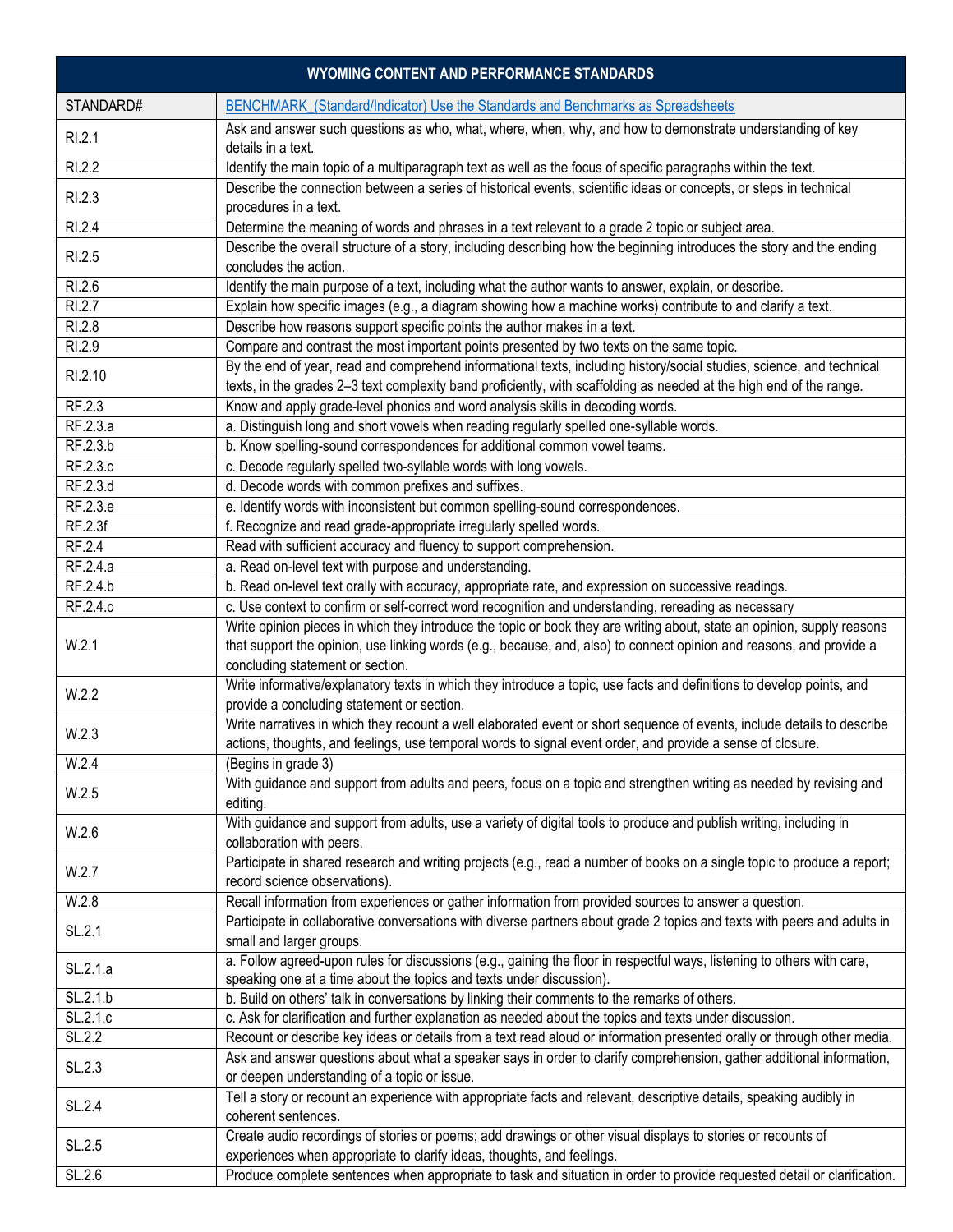|           | <b>WYOMING CONTENT AND PERFORMANCE STANDARDS</b>                                                                                                                                                                       |
|-----------|------------------------------------------------------------------------------------------------------------------------------------------------------------------------------------------------------------------------|
| STANDARD# | BENCHMARK_(Standard/Indicator) Use the Standards and Benchmarks as Spreadsheets                                                                                                                                        |
| L.2.1     | Demonstrate command of the conventions of standard English grammar and usage when writing or speaking.                                                                                                                 |
| L.2.1.a   | a. Use collective nouns (e.g., group).                                                                                                                                                                                 |
| L.2.1.b   | b. Form and use frequently occurring irregular plural nouns (e.g., feet, children, teeth, mice, fish).                                                                                                                 |
| L.2.1.c   | c. Use reflexive pronouns (e.g., myself, ourselves).                                                                                                                                                                   |
| L.2.1.d   | d. Form and use the past tense of frequently occurring irregular verbs (e.g., sat, hid, told).                                                                                                                         |
| L.2.1.e   | e. Use adjectives and adverbs, and choose between them depending on what is to be modified.                                                                                                                            |
| L.2.1.f   | f. Produce, expand, and rearrange complete simple and compound sentences (e.g., The boy watched the movie; The<br>little boy watched the movie; The action movie was watched by the little boy).                       |
| L.2.2     | Demonstrate command of the conventions of standard English capitalization, punctuation, and spelling when writing.                                                                                                     |
| L.2.2.a   | a. Capitalize holidays, product names, and geographic names.                                                                                                                                                           |
| L.2.2.b   | b. Use commas in greetings and closings of letters.                                                                                                                                                                    |
| L.2.2.c   | c. Use an apostrophe to form contractions and frequently occurring possessives.                                                                                                                                        |
| L.2.2.d   | d. Generalize learned spelling patterns when writing words (e.g., cage $\rightarrow$ badge; boy $\rightarrow$ boil).                                                                                                   |
| L.2.2.e   | e. Consult reference materials, including beginning dictionaries, as needed to check and correct spellings.                                                                                                            |
| L.2.3     | Use knowledge of language and its conventions when writing, speaking, reading, or listening.                                                                                                                           |
| L.2.3.a   | a. Compare formal and informal uses of English.                                                                                                                                                                        |
| L.2.4     | Determine or clarify the meaning of unknown and multiple-meaning words and phrases based on grade 2 reading and                                                                                                        |
|           | content, choosing flexibly from an array of strategies.                                                                                                                                                                |
| L.2.4.a   | a. Use sentence-level context as a clue to the meaning of a word or phrase.                                                                                                                                            |
| L.2.4.b   | b. Determine the meaning of the new word formed when a known prefix is added to a known word (e.g.,<br>happy/unhappy, tell/retell).                                                                                    |
| L.2.4.c   | c. Use a known root word as a clue to the meaning of an unknown word with the same root (e.g.,<br>addition, additional).                                                                                               |
| L.2.4.d   | d. Use knowledge of the meaning of individual words to predict the meaning of compound words (e.g.,<br>birdhouse, lighthouse, housefly; bookshelf, notebook, bookmark).                                                |
| L.2.4.e   | e. Use glossaries and beginning dictionaries, both print and digital, to determine or clarify the meaning of words and<br>phrases.                                                                                     |
| L.2.5     | Demonstrate understanding of word relationships and nuances in word meanings.                                                                                                                                          |
| L.2.5.a   | a. Identify real-life connections between words and their use (e.g., describe foods that are spicy or<br>juicy).                                                                                                       |
| L.2.5.b   | b. Distinguish shades of meaning among closely related verbs (e.g., toss, throw, hurl) and closely related adjectives<br>(e.g., thin, slender, skinny, scrawny).                                                       |
| L.2.6     | Use words and phrases acquired through conversations, reading and being read to, and responding to texts, including<br>using adjectives and adverbs to describe (e.g., When other kids are happy that makes me happy). |

| <b>Scope and Sequence</b>                                                                                                                                                        |                                                                                        |                                                                                                                                                                                                                                                                                                                                                                                                                                                  |
|----------------------------------------------------------------------------------------------------------------------------------------------------------------------------------|----------------------------------------------------------------------------------------|--------------------------------------------------------------------------------------------------------------------------------------------------------------------------------------------------------------------------------------------------------------------------------------------------------------------------------------------------------------------------------------------------------------------------------------------------|
| Unit Outline                                                                                                                                                                     | Standard #                                                                             | Outcomes Objectives/<br><b>Student Centered Goals</b>                                                                                                                                                                                                                                                                                                                                                                                            |
| Unit 1<br>Furry Friends 5 Review "The Hound and the Hare"                                                                                                                        | RL.2.1-7<br>RL.2.9, 10                                                                 | Furry Friends Unit assessment will test student's ability to:                                                                                                                                                                                                                                                                                                                                                                                    |
| 1: Course Introduction<br>2: Introduce "The Lion and the Fox"<br>3: Review "The Lion and the Fox"<br>4: Introduce "The Hound and the Hare"<br>5: Review "The Hound and the Hare" | RF.2.3<br>RF 2.4<br>RF.2.4.a, b, c<br>L.2.4.a.e<br>L.2.6<br>SL.2.1.a, b, c<br>SL.2.2-4 | Read with sufficient accuracy and fluency to support<br>comprehension.<br>Know and apply grade-level phonics skills when reading.<br>Increase oral reading skills.<br>Increase fluency.<br>Define character.<br>Use glossaries or dictionaries, to determine or clarify the meaning<br>of words and phrases.<br>Use text organizational features to locate and comprehend<br>information. (Table of Contents)<br>Identify characters in a story. |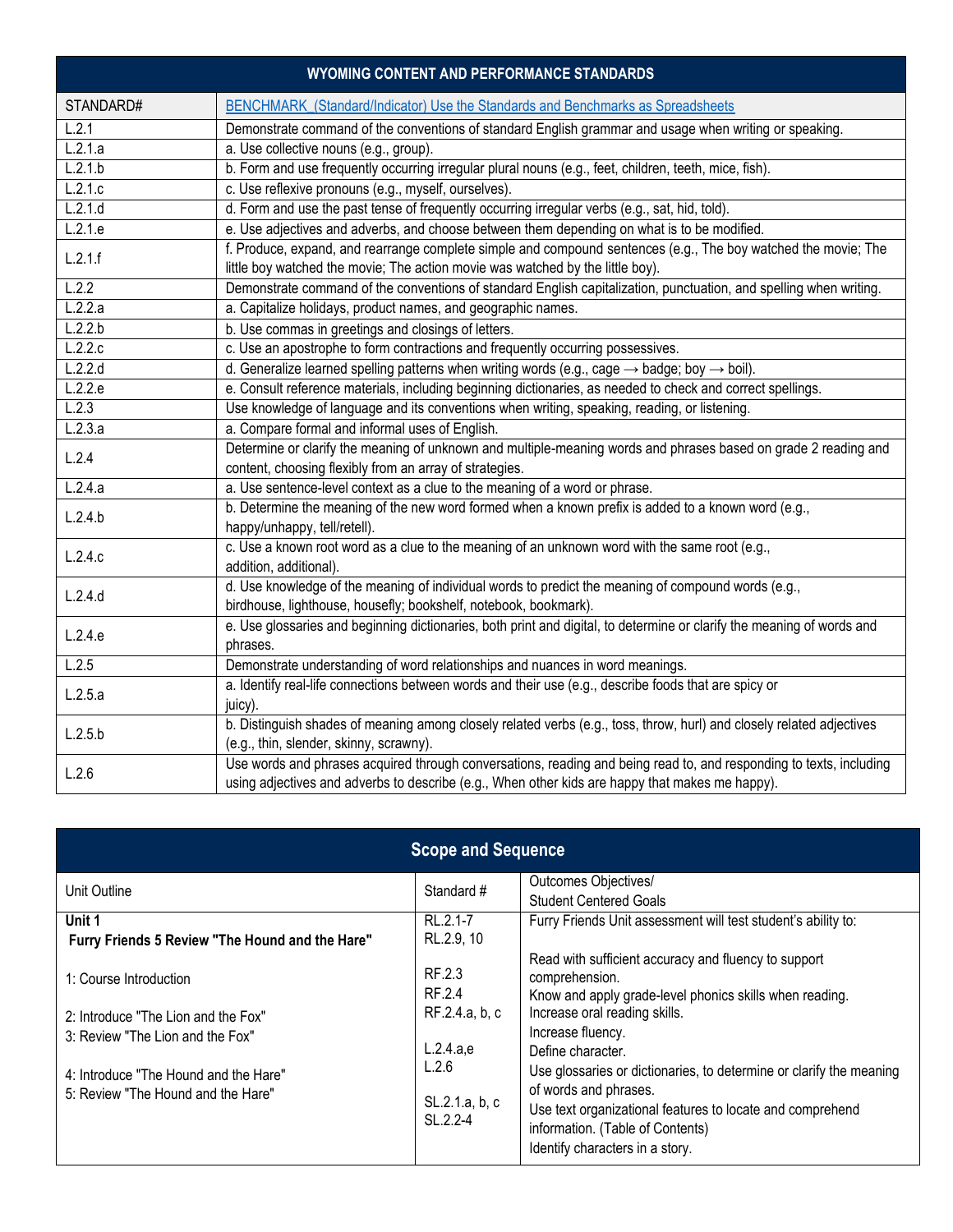| <b>Scope and Sequence</b>                                                                                                                                                                                                                                                                                                                                                                                                                                                    |                                                                                                           |                                                                                                                                                                                                                                                                                                                                                                                                                                                                                                                                                                                                                                                                                                                                                                                                                                                                                                                                                                                                                                                                                                                                                                                                                                                                                |
|------------------------------------------------------------------------------------------------------------------------------------------------------------------------------------------------------------------------------------------------------------------------------------------------------------------------------------------------------------------------------------------------------------------------------------------------------------------------------|-----------------------------------------------------------------------------------------------------------|--------------------------------------------------------------------------------------------------------------------------------------------------------------------------------------------------------------------------------------------------------------------------------------------------------------------------------------------------------------------------------------------------------------------------------------------------------------------------------------------------------------------------------------------------------------------------------------------------------------------------------------------------------------------------------------------------------------------------------------------------------------------------------------------------------------------------------------------------------------------------------------------------------------------------------------------------------------------------------------------------------------------------------------------------------------------------------------------------------------------------------------------------------------------------------------------------------------------------------------------------------------------------------|
| Unit Outline                                                                                                                                                                                                                                                                                                                                                                                                                                                                 | Standard #                                                                                                | Outcomes Objectives/<br><b>Student Centered Goals</b>                                                                                                                                                                                                                                                                                                                                                                                                                                                                                                                                                                                                                                                                                                                                                                                                                                                                                                                                                                                                                                                                                                                                                                                                                          |
| Unit 2<br><b>Flying Friends 5 Introduce Creepy-Crawly Poems</b><br>1: Introduce "The Life of a Butterfly"<br>2: Review "The Life of a Butterfly"<br>3: Introduce "I See a Honeybee"<br>4: Review "I See a Honeybee"<br>5: Introduce Creepy-Crawly Poems                                                                                                                                                                                                                      | RF.2.3<br>RF.2.4<br>RI.2.1<br>RI.2.5<br>RI.2.6<br>RI.2.10<br>SL.2.1.a, b, c<br>SL.2.2<br>SL.2.3<br>SL.2.4 | Recount or describe key ideas or details from a text read aloud or<br>information presented orally or through other media.<br>Read texts for literary experience.<br>Identify characters in a story.<br>Describe characters and their reactions to major events in the<br>story.<br>Recount stories, including fables and folktales from diverse<br>cultures.<br>Generate plausible alternative endings to plot.<br>Make connections between text and self<br>Flying Friends Unit assessment will test student's<br>ability to:<br>Read with sufficient accuracy and fluency to support<br>comprehension.<br>Know and apply grade-level phonics skills when reading.<br>Connect text to prior knowledge.<br>Define poetry as a genre.<br>Define poem.<br>Differentiate among literary genres.<br>Identify characteristics of different genres.<br>Define rhyme.<br>Set a purpose for reading.<br>Define speaker.<br>Use text organizational features to locate and comprehend<br>information.<br>Use an illustration to make a prediction about a reading.<br>Read texts for literary experience.<br>Answer questions requiring literal recall of details.<br>Define and identify rhyming words.<br>Answer evaluative questions.<br>Make connections between text and oneself. |
| Unit 3<br><b>You Need To Make A Choice</b><br>The Stories Julian Tells<br>Nate the Great<br>Ira Sleeps Over<br>The Mysteries of Harris Burdick<br>The Pain and the Great One<br>Dolphins!<br>Gorillas: Gentle Giants of the Forest<br>The Bravest Dog Ever: The True Story of Balto<br>George the Drummer Boy<br>The Long Way to a New Land<br>Wagon Wheels<br>Sam, Bangs & Moonshine<br>Tye May and the Magic Brush<br>Crow Boy<br>Robin Hood<br>Knights of the Round Table | RF.2.3<br>RF.2.4<br>RL.2.1-3<br>RL.2.5<br><b>RL.2.7</b><br>RL.2.10                                        | The Make a Choice Unit will test student's ability to:<br>Read with sufficient accuracy and fluency to support<br>comprehension.<br>Know and apply grade-level phonics skills when reading.<br>Ask and answer questions about the stories.<br>Retell stories read/listened to.<br>Demonstrate comprehension of text.<br>Describe a character using evidence from the text.<br>Describe how characters respond to events in the story.<br>Draw conclusions using evidence from the text.<br>Read with sufficient accuracy and fluency to support<br>comprehension.<br>Know and apply grade-level phonics and word analysis skills in<br>decoding words.                                                                                                                                                                                                                                                                                                                                                                                                                                                                                                                                                                                                                         |
| Unit 4<br><b>Poetry 2 Introduce More Feelings Poems</b>                                                                                                                                                                                                                                                                                                                                                                                                                      | RF.2.3<br>RF.2.4                                                                                          | Poetry Unit assessment will test student's ability to:                                                                                                                                                                                                                                                                                                                                                                                                                                                                                                                                                                                                                                                                                                                                                                                                                                                                                                                                                                                                                                                                                                                                                                                                                         |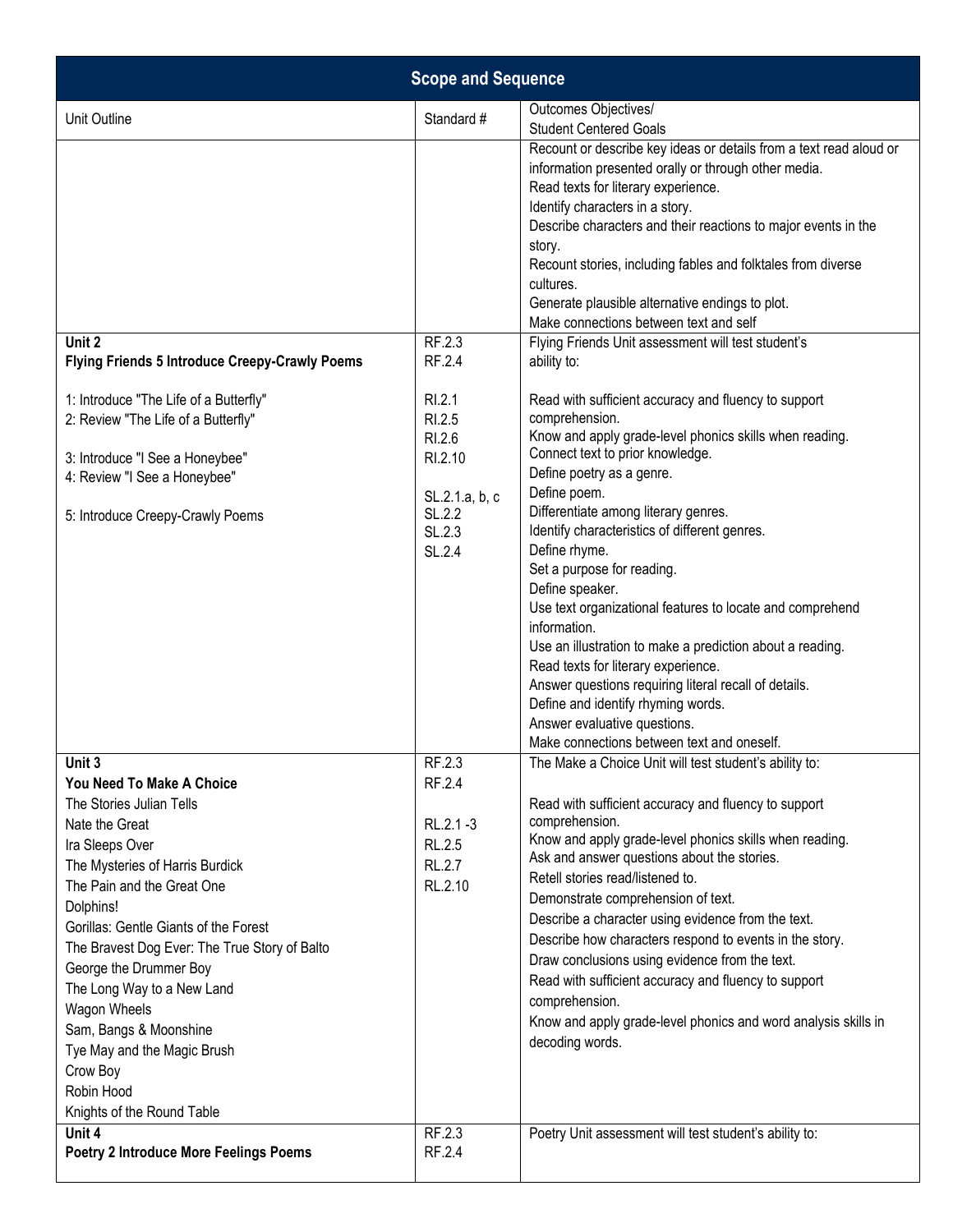|                                                                                                                                        | <b>Scope and Sequence</b>    |                                                                                                                                                                                                                                                                                                                                                                                                                                                                                                   |
|----------------------------------------------------------------------------------------------------------------------------------------|------------------------------|---------------------------------------------------------------------------------------------------------------------------------------------------------------------------------------------------------------------------------------------------------------------------------------------------------------------------------------------------------------------------------------------------------------------------------------------------------------------------------------------------|
| Unit Outline                                                                                                                           | Standard #                   | Outcomes Objectives/<br><b>Student Centered Goals</b>                                                                                                                                                                                                                                                                                                                                                                                                                                             |
| 1: Introduce Feelings Poems<br>2: Introduce More Feelings Poems<br>3: Your Choice                                                      | RL.2.1-7<br>RL.2.9, 10       | Read with sufficient accuracy and fluency to support<br>comprehension.<br>Know and apply grade-level phonics skills when reading.                                                                                                                                                                                                                                                                                                                                                                 |
|                                                                                                                                        | SL.2.1<br>SL.2.2-4           | Connect text to prior knowledge.<br>Identify the author's purpose.<br>Identify characteristics of different genres.                                                                                                                                                                                                                                                                                                                                                                               |
|                                                                                                                                        | L.2.4.a,e<br>L.2.6           | Define first-person point of view.<br>Use an illustration to make a prediction about a reading.<br>Use glossaries or dictionaries, to determine or clarify the meaning                                                                                                                                                                                                                                                                                                                            |
|                                                                                                                                        |                              | of words and phrases.<br>Read texts for literary experience.<br>Answer questions requiring literal recall of details.                                                                                                                                                                                                                                                                                                                                                                             |
|                                                                                                                                        |                              | Make inferences from text.<br>Make connection between text and self.<br>Read and respond to works from various genres.                                                                                                                                                                                                                                                                                                                                                                            |
| Unit 5<br><b>Classics for All Ages 10 Assessment "The Bremen</b><br><b>Town Musicians"</b>                                             | RF.2.3<br>RF.2.4<br>RL.2.1-7 | Classics for all Ages Unit assessment will test<br>student's ability to:                                                                                                                                                                                                                                                                                                                                                                                                                          |
| 1: Introduce "The Fox and the Grapes"<br>2: Review "The Fox and the Grapes"                                                            | RL.2.9, 10<br>L.2.4.a, e     | Read with sufficient accuracy and fluency to support<br>comprehension.<br>Know and apply grade-level phonics skills when reading.                                                                                                                                                                                                                                                                                                                                                                 |
| 3: Introduce "The Goose and the Golden Eggs"<br>4: Review "The Goose and the Golden Eggs"                                              | L.2.6<br>SL.2.1              | Recount stories, including fables and folktales from diverse<br>cultures.<br>Define cause and effect.                                                                                                                                                                                                                                                                                                                                                                                             |
| 5: Introduce "The Pied Piper of Hamelin" (A)<br>6: Introduce "The Pied Piper of Hamelin" (B)                                           | SL.2.3-4                     | Identify cause and effect relationships in text either stated or<br>inferred.<br>Identify genre.                                                                                                                                                                                                                                                                                                                                                                                                  |
| 7: Review "The Pied Piper of Hamelin"                                                                                                  |                              | Identify characteristics of different genres.<br>Identify a lesson learned based on a character's actions.<br>Identify the author's purpose.                                                                                                                                                                                                                                                                                                                                                      |
| 8: Introduce "The Bremen Town Musicians" (A)<br>9: Introduce "The Bremen Town Musicians" (B)<br>10: Review "The Bremen Town Musicians" |                              | Identify the moral or lesson of a text.<br>Make connections text to self.<br>Make connections between text and self.                                                                                                                                                                                                                                                                                                                                                                              |
| 11: Your Choice                                                                                                                        |                              | Use glossaries or dictionaries, to determine or clarify the meaning<br>of words and phrases.                                                                                                                                                                                                                                                                                                                                                                                                      |
| Unit 6<br>A Weed is a Flower 3 Unit Assessment: "A Weed is a<br>Flower"                                                                | RI.2.1-10<br>RF.2.3          | A Weed is a Flower Unit assessment will test<br>student's ability to:                                                                                                                                                                                                                                                                                                                                                                                                                             |
| 1: Introduce A Weed is a Flower                                                                                                        | RF.2.4                       | Read with sufficient accuracy and fluency to support<br>comprehension.                                                                                                                                                                                                                                                                                                                                                                                                                            |
| 2: Explore A Weed is a Flower<br>3: Review A Weed is a Flower                                                                          | L.2.4.a, e<br>L.2.6          | Know and apply grade-level phonics skills when reading.<br>Increase oral reading skills. Increase fluency.<br>Read aloud grade-level text with appropriate automaticity, prosody,                                                                                                                                                                                                                                                                                                                 |
| 4: Your Choice                                                                                                                         | W.2.3                        | accuracy, and rate.<br>Define summary.                                                                                                                                                                                                                                                                                                                                                                                                                                                            |
|                                                                                                                                        | SL.2.1<br>SL.2.2-4           | Summarize the plot of a story.<br>Increase concept and content vocabulary.<br>Use an illustration to make a prediction about a reading.<br>Apply information read to answer questions.<br>Generate questions during reading.<br>Read a variety of texts for information and pleasure.<br>Use context clues to determine word meanings.<br>Answer questions requiring literal recall of details.<br>Distinguish the main idea from the topic . Identify main idea.<br>Identify supporting details. |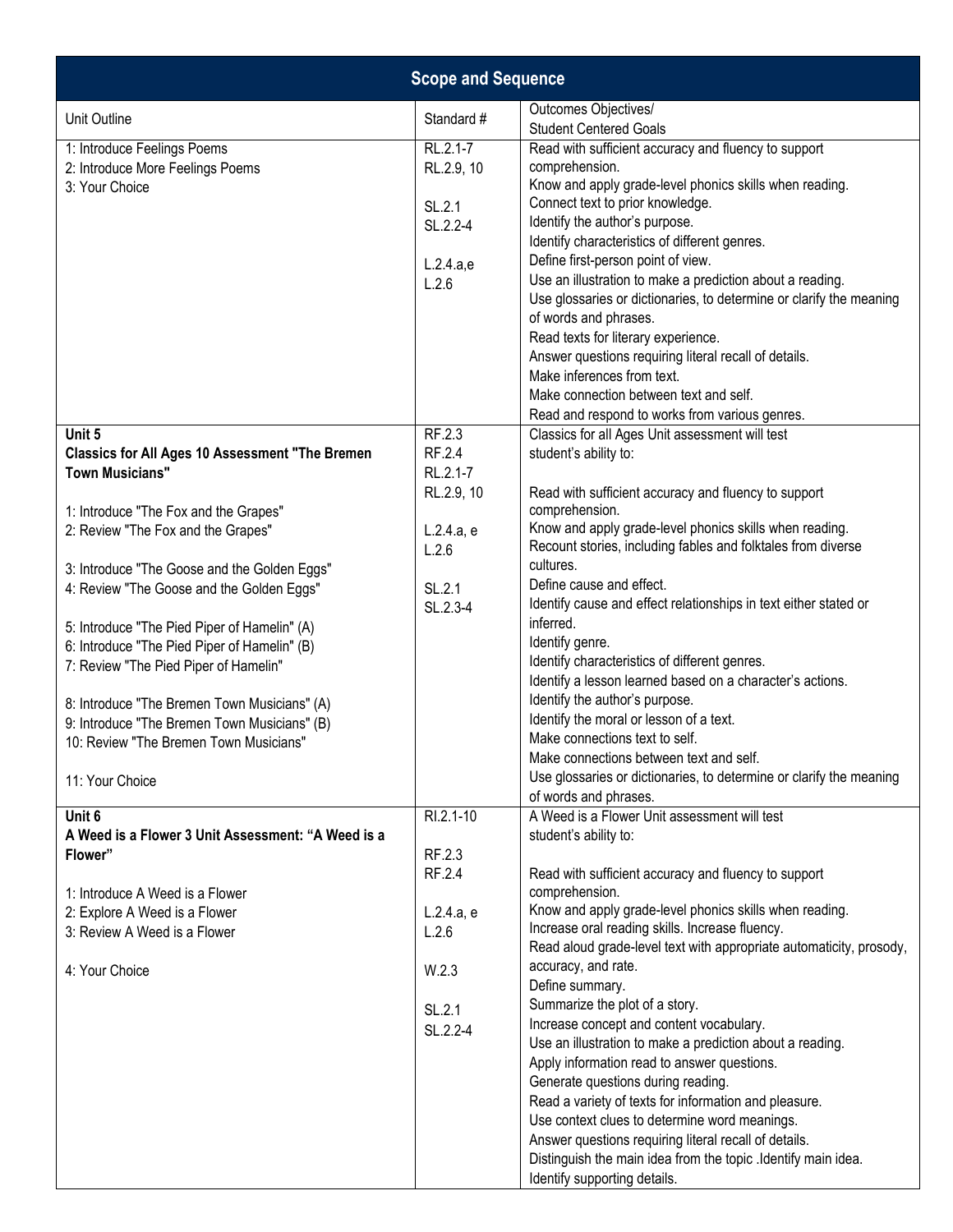| <b>Scope and Sequence</b>                                                                                            |                             |                                                                                                                                                                                                                                                                                                                                                                                                                                                                                                                                                                                                                                                                                                                                     |
|----------------------------------------------------------------------------------------------------------------------|-----------------------------|-------------------------------------------------------------------------------------------------------------------------------------------------------------------------------------------------------------------------------------------------------------------------------------------------------------------------------------------------------------------------------------------------------------------------------------------------------------------------------------------------------------------------------------------------------------------------------------------------------------------------------------------------------------------------------------------------------------------------------------|
| Unit Outline                                                                                                         | Standard #                  | Outcomes Objectives/<br><b>Student Centered Goals</b>                                                                                                                                                                                                                                                                                                                                                                                                                                                                                                                                                                                                                                                                               |
|                                                                                                                      |                             | Summarize text and maintain accurate sequence.<br>Restate facts and supporting details of informational text in<br>sequential order.<br>Speak clearly and at an appropriate pace for the type of<br>communication.<br>Use glossaries or dictionaries, to determine or clarify the meaning<br>of words and phrases.                                                                                                                                                                                                                                                                                                                                                                                                                  |
| Unit 7<br>Winds and Wings 4 Introduce "Windy Nights"                                                                 | RL.2.1-7<br>RL.2.9, 10      | Winds and Wings Unit assessment will test<br>student's ability to:                                                                                                                                                                                                                                                                                                                                                                                                                                                                                                                                                                                                                                                                  |
| 1: Introduce "Bee! I'm Expecting You!"                                                                               | RI.1-10                     | Read with sufficient accuracy and fluency to support<br>comprehension.                                                                                                                                                                                                                                                                                                                                                                                                                                                                                                                                                                                                                                                              |
| 2: Introduce "Something Told the Wild Geese"                                                                         | RF.2.3<br>RF.2.4            | Know and apply grade-level phonics skills when reading.<br>Connect to prior knowledge.                                                                                                                                                                                                                                                                                                                                                                                                                                                                                                                                                                                                                                              |
| 3: Introduce "Who has Seen the Wind?"                                                                                | L.2.4.a, e                  | Build background knowledge.<br>Use text organizational features to locate and comprehend                                                                                                                                                                                                                                                                                                                                                                                                                                                                                                                                                                                                                                            |
| 4: Introduce "Windy Nights"                                                                                          | L.2.6<br>SL.2.1<br>SL.2.2-4 | information. (table of contents)<br>Use an illustration to make a prediction about a reading.<br>Use glossaries or dictionaries, to determine or clarify the meaning<br>of words and phrases.<br>Read texts for literary experience.<br>Identify rhyme in a literary selection.<br>Define stanza.<br>Identify stanzas in poetry.<br>Answer questions requiring literal recall of details.<br>Identify the use of repetition in poetry.<br>Make inferences using evidence from the text.<br>Define personification.<br>Identify personification.<br>Make connections between texts.<br>Compare and contrast literary elements in two or more literary<br>selections.<br>Identify personification.<br>Make connections between texts. |
| Unit 8:<br>Rome (A)                                                                                                  | RL.2.1-7<br>RL.2.9, 10      | Rome Unit 8 assessment will test student's ability to:                                                                                                                                                                                                                                                                                                                                                                                                                                                                                                                                                                                                                                                                              |
| 1: Introduce "Living with Latin"<br>2: Review "Living with Latin"<br>3: Introduce "Gods and Spirits of Ancient Rome" | RI.2.1-10<br>RF.2.3         | Read with sufficient accuracy and fluency to support<br>comprehension.<br>Know and apply grade-level phonics skills when reading.<br>Make connections between texts.                                                                                                                                                                                                                                                                                                                                                                                                                                                                                                                                                                |
| 4: Review "Gods and Spirits of Ancient Rome"                                                                         | RF.2.4                      | Compare and contrast literary elements in two or more literary<br>selections.                                                                                                                                                                                                                                                                                                                                                                                                                                                                                                                                                                                                                                                       |
| 5: Introduce "Clytie"<br>6: Review "Clytie"                                                                          | L.2.4.a, e<br>L.2.6         | Make connections between text and oneself.<br>Define inferences.<br>Make inferences about characters using evidence from the text.                                                                                                                                                                                                                                                                                                                                                                                                                                                                                                                                                                                                  |
| 7: Introduce "Pandora's Box"<br>8: Explore "Pandora's Box"<br>9: Review "Pandora's Box"                              | SL.2.1<br>SL.2.2-4          | Support inferences with evidence using prior knowledge.<br>Respond to evaluative questions.<br>Recount or describe key ideas or details from a text read aloud or<br>information presented orally or through other media.                                                                                                                                                                                                                                                                                                                                                                                                                                                                                                           |
| 10: Introduce "Echo"<br>11: Review "Echo"                                                                            |                             | Recount stories from diverse cultures.<br>Compare and contrast different versions of the same story.<br>Compare and contrast the most important points presented by two<br>texts on the same topic.<br>Make connections between text and the real world.                                                                                                                                                                                                                                                                                                                                                                                                                                                                            |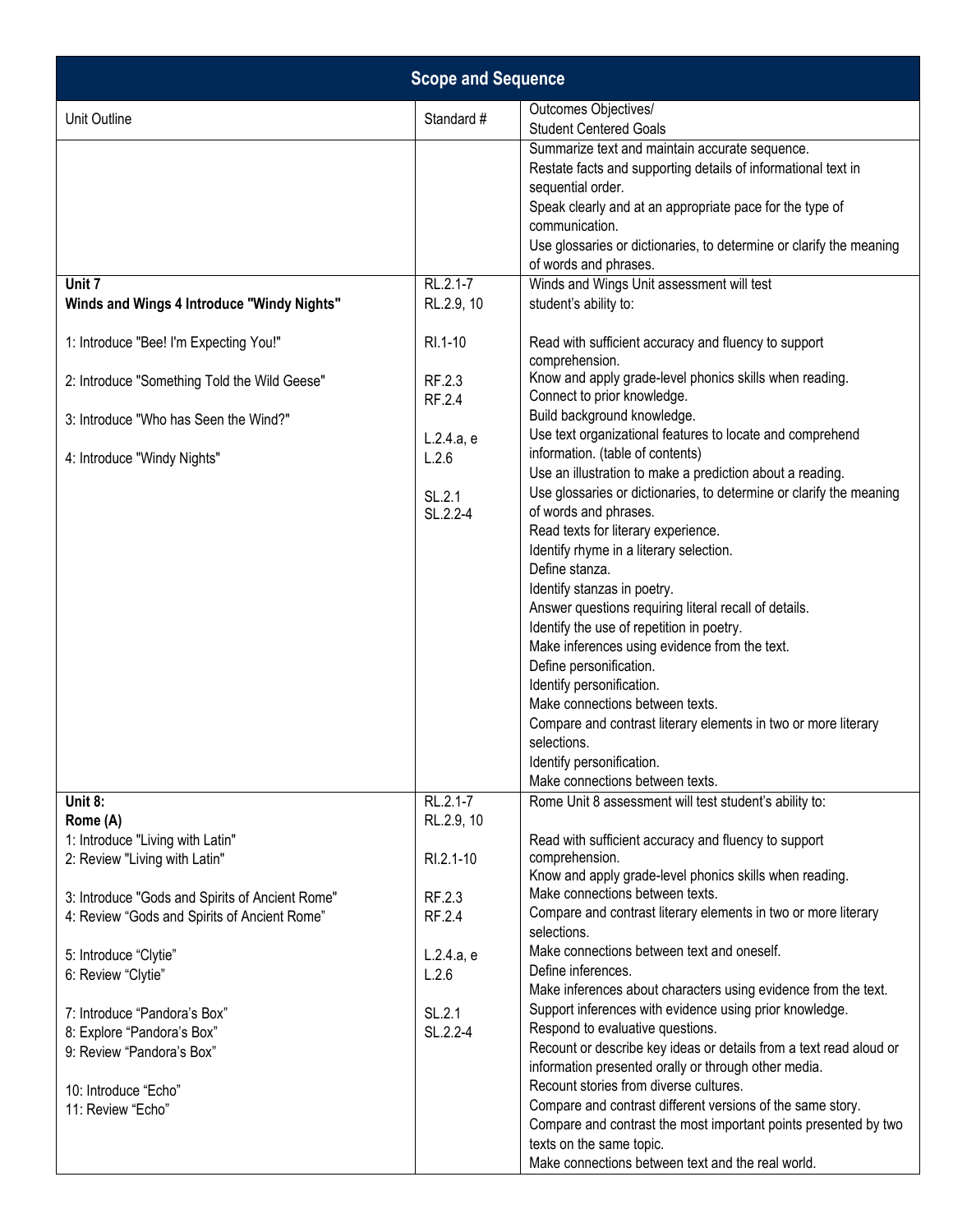| <b>Scope and Sequence</b>                                                 |                  |                                                                                                                               |
|---------------------------------------------------------------------------|------------------|-------------------------------------------------------------------------------------------------------------------------------|
| Unit Outline                                                              | Standard #       | Outcomes Objectives/<br><b>Student Centered Goals</b>                                                                         |
|                                                                           |                  | Demonstrate automaticity.                                                                                                     |
|                                                                           |                  | Demonstrate prosody.                                                                                                          |
|                                                                           |                  | Increase oral reading fluency.                                                                                                |
|                                                                           |                  | Read grade-level text with appropriate automaticity, prosody,                                                                 |
|                                                                           |                  | accuracy, and rate.<br>Use glossaries or dictionaries, to determine or clarify the meaning                                    |
|                                                                           |                  | of words and phrases.                                                                                                         |
| Unit 9: Rome                                                              | RF.2.3           | Rome Unit assessment will test student's ability to:                                                                          |
| 1: Introduce "A Day in Ancient Rome" (A)                                  | RF.2.4           |                                                                                                                               |
| 2: Introduce "A Day in Ancient Rome" (B)                                  |                  | Read with sufficient accuracy and fluency to support                                                                          |
|                                                                           | RL.2.1-7         | comprehension.                                                                                                                |
| 3: Introduce "Androcles and the Lion"                                     | RL.9, 10         | Know and apply grade-level phonics skills when reading.<br>Recount or describe key ideas or details from a text read aloud or |
| 4: Explore "Androcles and the Lion"<br>5: Review "Androcles and the Lion" | RI.2.1-10        | information presented orally or through other media.                                                                          |
|                                                                           |                  | Make connections between text and oneself.                                                                                    |
| 6: Introduce "Pliny Saw It All" (A)                                       | SL.2.1           | Compare and contrast different versions of the same story.                                                                    |
| 7: Introduce "Pliny Saw It All" (B)                                       | SL.2.2-4         | Compare and contrast the most important points presented by two                                                               |
|                                                                           |                  | texts on the same topic.                                                                                                      |
| 8: Introduce Volcanoes! (A)                                               | L.2.4.a, e       | Make connections between text and the real world.                                                                             |
| 9: Introduce Volcanoes! (B)                                               | L.2.6            | Make connections between text and self.                                                                                       |
| 10: Introduce Volcanoes! (C)                                              |                  | Use glossaries or dictionaries, to determine or clarify the meaning<br>of words and phrases.                                  |
| 11: Review Volcanoes!                                                     |                  |                                                                                                                               |
| 12: Your Choice                                                           |                  |                                                                                                                               |
| Unit 10: Peter Pan                                                        | RF.2.3           | Peter Pan Unit assessment will test student's ability to:                                                                     |
|                                                                           | RF.2.4           |                                                                                                                               |
| 1: Introduce Peter Pan (A)<br>2: Introduce Peter Pan (B)                  | RL.2.1-7         | Read with sufficient accuracy and fluency to support<br>comprehension.                                                        |
| 3: Introduce Peter Pan (C)                                                | RL.2.10          | Know and apply grade-level phonics skills when reading.                                                                       |
| 4: Introduce Peter Pan (D)                                                |                  | Increase oral reading skills.                                                                                                 |
| 5: Review Peter Pan                                                       | L.2.4.a, e       | Increase fluency.                                                                                                             |
|                                                                           | L.2.6            | Read aloud grade-level text with appropriate automaticity, prosody,                                                           |
| 6: Your Choice                                                            |                  | accuracy, and rate.<br>Summarize the plot of a story.                                                                         |
|                                                                           | W.2.8            | Identify setting.                                                                                                             |
|                                                                           | SL.2.1.a, b, c   | Identify characters.                                                                                                          |
|                                                                           | SL.2.2-4         | Define theme.                                                                                                                 |
|                                                                           |                  | Increase concept and content vocabulary.                                                                                      |
|                                                                           |                  | Use an illustration to make a prediction about a reading.                                                                     |
|                                                                           |                  | Use chapter titles to make predictions and comprehend text.                                                                   |
|                                                                           |                  | Use glossaries or dictionaries, to determine or clarify the meaning<br>of words and phrases.                                  |
|                                                                           |                  | Use text to make a prediction.                                                                                                |
|                                                                           |                  | Answer who, what, where, when, why, and how questions.                                                                        |
|                                                                           |                  | Answer questions requiring literal recall of details.                                                                         |
|                                                                           |                  | Identify choices that a character makes and their consequences.                                                               |
|                                                                           |                  | Determine the theme, moral, or lesson of a work of literature.                                                                |
| Unit 11 The Jackals and the Lion                                          | RF.2.3<br>RF.2.4 | The Jackals and the Lion Unit assessment will test student's ability<br>to:                                                   |
| 1: Introduce "The Jackals and the Lion"                                   |                  |                                                                                                                               |
| 2: Review "The Jackals and the Lion"                                      | RL.2.1-7         | Read with sufficient accuracy and fluency to support                                                                          |
|                                                                           | RL.2.9, 10       | comprehension.                                                                                                                |
| 3: Your Choice                                                            |                  | Know and apply grade-level phonics skills when reading.<br>Read on-level text with appropriate fluency and accuracy,          |
|                                                                           | L.2.4.a, e       | Read on-level text with purpose and understanding.                                                                            |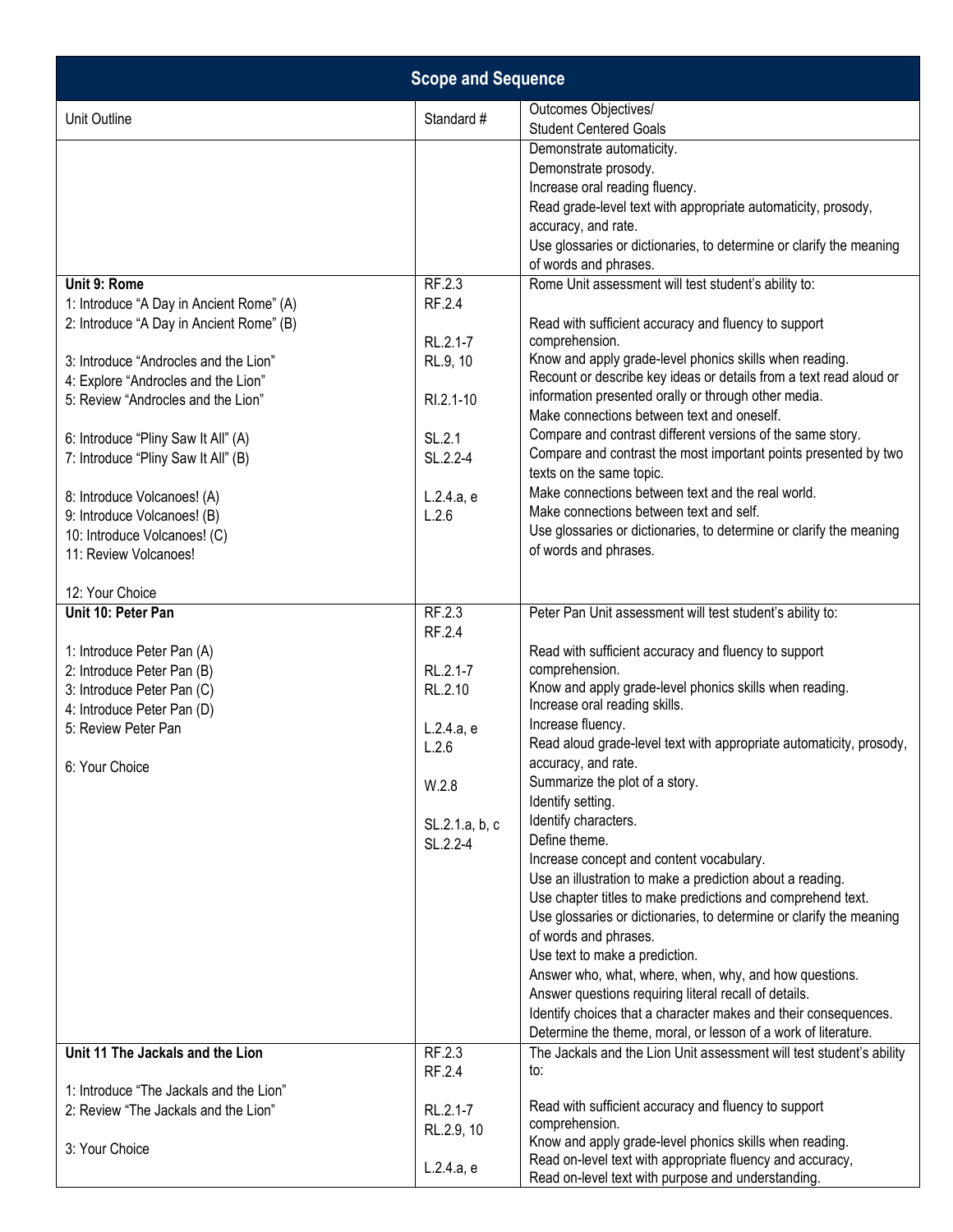| <b>Scope and Sequence</b>                                                                                                                                                                                                                                                                                                                                                                    |                                                                                                 |                                                                                                                                                                                                                                                                                                                                                                                                                                                                                                                                                                                                                                                                                                                                                                                                                                                                                                                                                                                                                                                            |
|----------------------------------------------------------------------------------------------------------------------------------------------------------------------------------------------------------------------------------------------------------------------------------------------------------------------------------------------------------------------------------------------|-------------------------------------------------------------------------------------------------|------------------------------------------------------------------------------------------------------------------------------------------------------------------------------------------------------------------------------------------------------------------------------------------------------------------------------------------------------------------------------------------------------------------------------------------------------------------------------------------------------------------------------------------------------------------------------------------------------------------------------------------------------------------------------------------------------------------------------------------------------------------------------------------------------------------------------------------------------------------------------------------------------------------------------------------------------------------------------------------------------------------------------------------------------------|
| Unit Outline                                                                                                                                                                                                                                                                                                                                                                                 | Standard #                                                                                      | Outcomes Objectives/<br><b>Student Centered Goals</b>                                                                                                                                                                                                                                                                                                                                                                                                                                                                                                                                                                                                                                                                                                                                                                                                                                                                                                                                                                                                      |
| Note: Continued on next page.                                                                                                                                                                                                                                                                                                                                                                | L.2.6<br>W.2.8<br>SL.2.1.a, b, c<br>SL.2.2-4                                                    | Read aloud grade-level text with appropriate expression.<br>Self-monitor comprehension by predicting, rereading, checking for<br>sense, drawing on background knowledge, summarizing, clarifying,<br>checking for context clues, and/or self-questioning.<br>Use text organizational features to locate and comprehend<br>information. (table of contents)<br>Use glossaries or dictionaries, to determine or clarify the meaning<br>of words and phrases.<br>Describe characters and their traits.<br>Identify the problem a character faces.<br>Identify the solution to a problem a character faces.<br>Compare and contrast characters from different stories.<br>Identify a lesson learned based on a character's actions.<br>Compare and contrast literary elements in two or more literary<br>selections.<br>Define fable.<br>Define moral.<br>Recount stories, including fables and folktales from diverse<br>cultures.<br>Retell a story naming plot, setting, character(s), problem, and<br>solution.<br>Identify the moral or lesson of a text. |
| Unit 12<br><b>Clara and the Book Wagon</b>                                                                                                                                                                                                                                                                                                                                                   | RF.2.3<br>RF.2.4                                                                                | Clara and the Book Wagon Unit assessment will test student's<br>ability to:                                                                                                                                                                                                                                                                                                                                                                                                                                                                                                                                                                                                                                                                                                                                                                                                                                                                                                                                                                                |
| 1: Introduce Clara and the Bookwagon<br>2: Explore Clara and the Bookwagon, Chapter 2<br>3: Explore Clara and the Bookwagon, Chapters 3 and 4<br>4: Review Clara and the Bookwagon<br>5: Your Choice                                                                                                                                                                                         | RL.2.1-7<br>RL.2.9, 10<br>L.2.4.a, e<br>L.2.6<br>SL.2.1.a, b, c<br>SL.2.2-4                     | Read with sufficient accuracy and fluency to support<br>comprehension.<br>Know and apply grade-level phonics skills when reading.<br>Make connections between text and oneself.<br>Evaluate text.<br>Define summary.<br>Define summarize.<br>Summarize text and maintain accurate sequence.<br>Use a graphic organizer to organize information.<br>Use glossaries or dictionaries, to determine or clarify the meaning<br>of words and phrases.<br>Make connections between text and oneself.<br>Make inferences using text and/or prior knowledge.<br>Compare and contrast different versions of the same story.                                                                                                                                                                                                                                                                                                                                                                                                                                          |
| Unit 13: Lessons to Learn<br>1: Introduce "The Ugly Duckling"<br>2: Explore "The Ugly Duckling"<br>3: Review "The Ugly Duckling"<br>4: Introduce "The Grasshopper and the Ant"<br>5: Explore "The Grasshopper and the Ant"<br>6: Review "The Grasshopper and the Ant"<br>7: Introduce "The Three Wishes"<br>8: Explore "The Three Wishes"<br>9: Review "The Three Wishes"<br>10: Your Choice | RF.2.3<br>RF.2.4<br>RL.2.1-7<br>RL.2.9, 10<br>L.2.4.a, e<br>L.2.6<br>SL.2.1.a, b, c<br>SL.2.2-4 | Lessons to Learn Unit assessment will test student's ability to:<br>Read with sufficient accuracy and fluency to support<br>comprehension.<br>Know and apply grade-level phonics skills when reading.<br>Increase oral reading skills.<br>Increase fluency.<br>Read aloud grade-level text with appropriate automaticity, prosody,<br>accuracy, and rate.<br>Increase concept and content vocabulary.<br>Recount stories, including fables and folktales from diverse<br>cultures.<br>Summarize the plot of a story.<br>Identify the moral or lesson of a text.<br>Make connections between text and oneself.<br>Compare and contrast plot, setting, and characters of texts from<br>different authors.                                                                                                                                                                                                                                                                                                                                                    |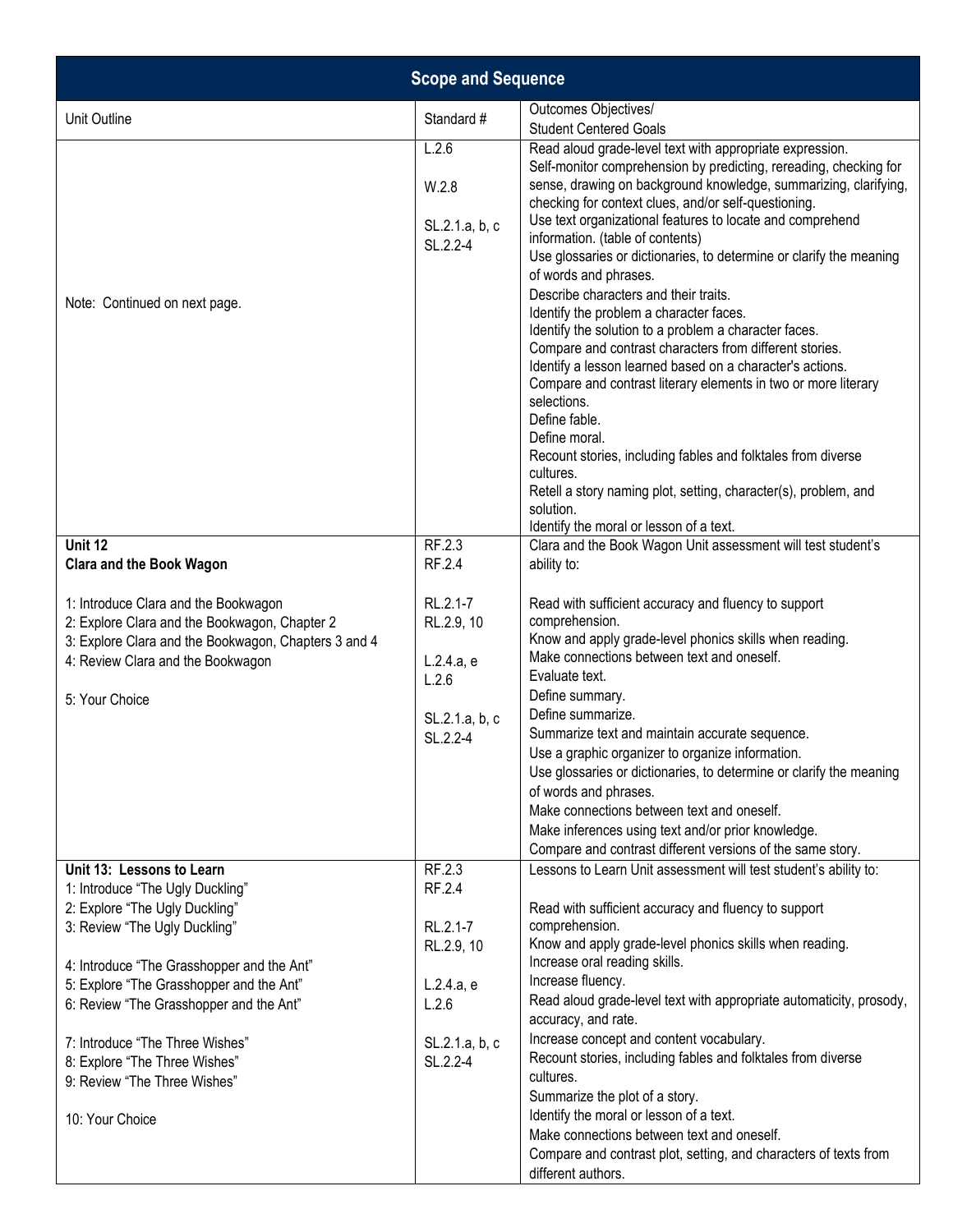|                                                                 | <b>Scope and Sequence</b>  |                                                                                                                             |
|-----------------------------------------------------------------|----------------------------|-----------------------------------------------------------------------------------------------------------------------------|
| Unit Outline                                                    | Standard #                 | Outcomes Objectives/<br><b>Student Centered Goals</b>                                                                       |
|                                                                 |                            | Make connections between text and oneself.                                                                                  |
|                                                                 |                            | Evaluate text.                                                                                                              |
|                                                                 |                            | Use glossaries or dictionaries, to determine or clarify the meaning                                                         |
| Unit 14: Semester Checkpoint                                    | RF.2.3                     | of words and phrases.<br>Semester assessment will test student's ability to:                                                |
|                                                                 | RF.2.4                     |                                                                                                                             |
|                                                                 |                            | Use title of the selection to make a prediction.                                                                            |
|                                                                 | RL.2.1-7                   | Use an illustration to make a prediction about a reading.                                                                   |
|                                                                 | RL.2.9, 10                 | Increase oral reading skills.                                                                                               |
|                                                                 | RI.2.1-10                  | Increase fluency.                                                                                                           |
|                                                                 |                            | Demonstrate automaticity.<br>Demonstrate prosody.                                                                           |
|                                                                 | L.2.4.a, e                 | Read with sufficient accuracy and fluency to support                                                                        |
|                                                                 | L.2.6                      | comprehension.                                                                                                              |
|                                                                 | W.2.3                      | Know and apply grade-level phonics skills when reading.<br>Read prose and poetry aloud.                                     |
|                                                                 | SL.2.1.a, b, c<br>SL.2.2-4 | Read aloud grade-level text with appropriate expression, accuracy,<br>and rate.                                             |
|                                                                 |                            | Self-monitor comprehension by predicting, rereading, checking for                                                           |
|                                                                 |                            | sense, drawing on background knowledge, summarizing, clarifying,                                                            |
|                                                                 |                            | checking for context clues, and/or self-questioning.<br>Use glossaries or dictionaries, to determine or clarify the meaning |
|                                                                 |                            | of words and phrases.                                                                                                       |
|                                                                 |                            | Repair comprehension using strategies: reread, use prior                                                                    |
|                                                                 |                            | knowledge, self-question, identify context clues, determine word                                                            |
|                                                                 |                            | meaning, and/or read on.                                                                                                    |
|                                                                 |                            | Identify genre.                                                                                                             |
|                                                                 |                            | Identify characteristics of different genres.                                                                               |
|                                                                 |                            | Identify the use of rhythm in poetry.<br>Identify the use of repetition in poetry.                                          |
|                                                                 |                            | Identify author's use of imagery.                                                                                           |
|                                                                 |                            | Distinguish between fiction and nonfiction.                                                                                 |
|                                                                 |                            | Identify facts.                                                                                                             |
|                                                                 |                            | Identify the main idea and supporting details in a text.                                                                    |
|                                                                 |                            | Distinguish between fact and opinion.                                                                                       |
|                                                                 |                            | Summarize text and maintain accurate sequence. Identify<br>setting(s).                                                      |
|                                                                 |                            | Identify choices that a character makes and their consequences.                                                             |
|                                                                 |                            | Identify the moral or lesson of a text.                                                                                     |
|                                                                 |                            | Make inferences using text and/or prior knowledge.                                                                          |
|                                                                 |                            | Answer questions requiring literal recall of details.                                                                       |
|                                                                 |                            | Answer inferential questions.                                                                                               |
|                                                                 |                            | Create and use graphic organizers, diagrams, charts, Venn<br>diagrams, and/or timelines to demonstrate and support          |
|                                                                 |                            | comprehension.                                                                                                              |
| Unit 15: Revolution                                             | RF.2.3<br>RF.2.4           | Revolution Unit assessment will test student's ability to:                                                                  |
| 1: Introduce "Independence Day"                                 |                            | Read with sufficient accuracy and fluency to support                                                                        |
| 2: Review "Independence Day"                                    | RL.2.1-7                   | comprehension.                                                                                                              |
|                                                                 | RL.2.9, 10                 | Know and apply grade-level phonics skills when reading.                                                                     |
| 3: Introduce Sam the Minuteman                                  |                            | Increase oral reading skills.                                                                                               |
| 4: Explore Sam the Minuteman (A)                                | RI.2.1-10                  | Increase fluency.<br>Read aloud grade-level text with appropriate automaticity, prosody,                                    |
| 5: Explore Sam the Minuteman (B)<br>6: Review Sam the Minuteman | L.2.4.a, e                 | accuracy, and rate.                                                                                                         |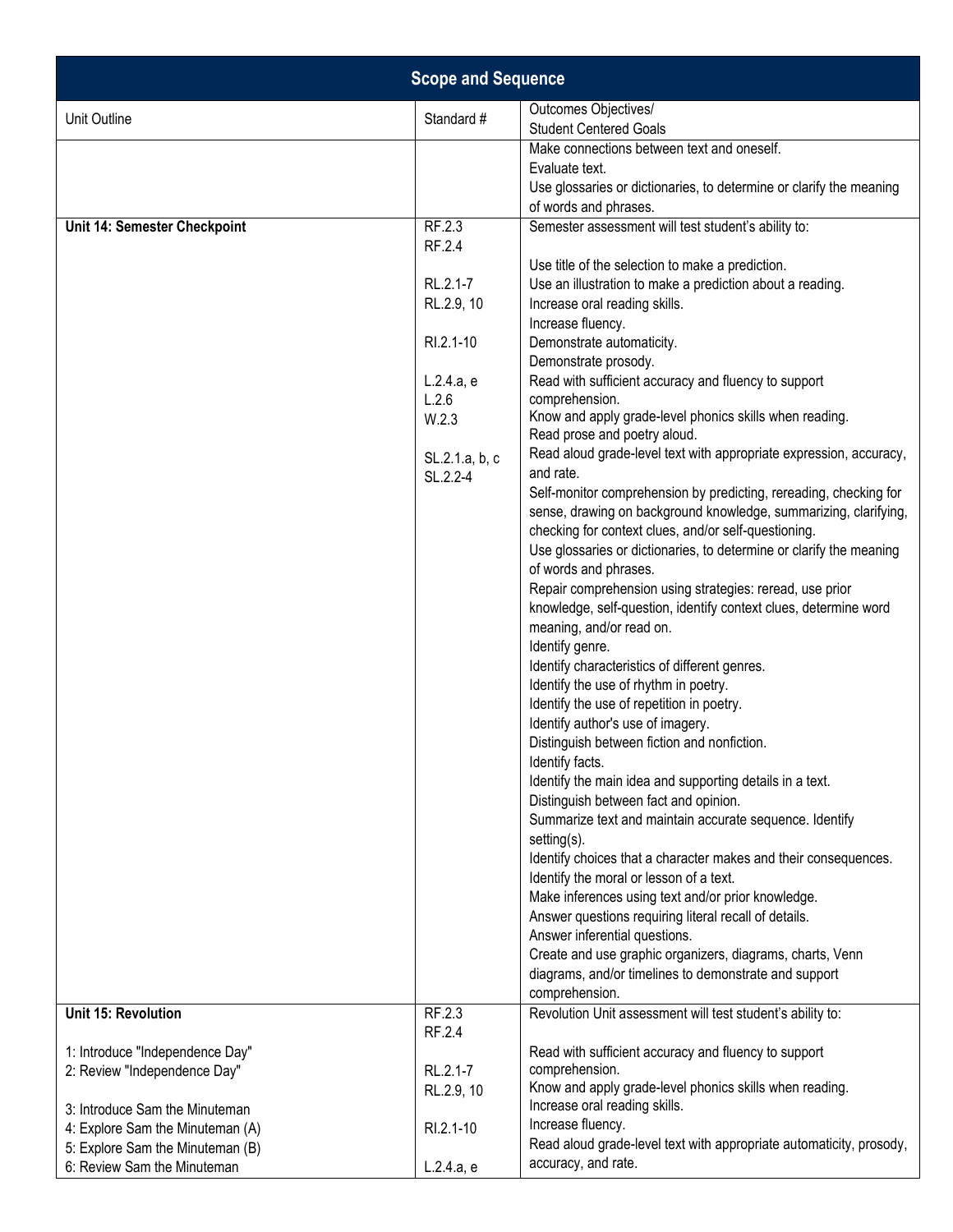|                                                                                                                                                                                                                                                                                                                               | <b>Scope and Sequence</b>                                                                                     |                                                                                                                                                                                                                                                                                                                                                                                                                                                                                                                                                                                                                                                                                                                                                                                                                                                                                                                                                                                                    |
|-------------------------------------------------------------------------------------------------------------------------------------------------------------------------------------------------------------------------------------------------------------------------------------------------------------------------------|---------------------------------------------------------------------------------------------------------------|----------------------------------------------------------------------------------------------------------------------------------------------------------------------------------------------------------------------------------------------------------------------------------------------------------------------------------------------------------------------------------------------------------------------------------------------------------------------------------------------------------------------------------------------------------------------------------------------------------------------------------------------------------------------------------------------------------------------------------------------------------------------------------------------------------------------------------------------------------------------------------------------------------------------------------------------------------------------------------------------------|
| Unit Outline                                                                                                                                                                                                                                                                                                                  | Standard #                                                                                                    | Outcomes Objectives/<br><b>Student Centered Goals</b>                                                                                                                                                                                                                                                                                                                                                                                                                                                                                                                                                                                                                                                                                                                                                                                                                                                                                                                                              |
| 7: Your Choice                                                                                                                                                                                                                                                                                                                | L.2.6<br>W.2.3<br>SL.2.1.a, b, c<br>SL.2.2-4                                                                  | Use glossaries or dictionaries, to determine or clarify the meaning<br>of words and phrases.<br>Increase concept and content vocabulary.<br>Summarize the plot of a story.<br>Define conflict.<br>Define resolution.<br>Identify conflict and resolution.<br>Compare and contrast the most important points presented by two<br>texts on the same topic.<br>Compare and contrast different versions of the same story.                                                                                                                                                                                                                                                                                                                                                                                                                                                                                                                                                                             |
| <b>Unit 16:</b><br><b>Quilting Stories 6 Unit Assessment "Pioneer</b><br>Patchwork"<br>1: Introduce The Josefina Story Quilt<br>2: Explore The Josefina Story Quilt (A)<br>3: Explore The Josefina Story Quilt (B)<br>4: Review The Josefina Story Quilt<br>5: Introduce "Pioneer Patchwork"<br>6: Review "Pioneer Patchwork" | RF.2.3<br>RF.2.4<br>RL.2.1-7<br>RL.2.9, 10<br>RI.2.1-10<br>L.2.4.a, e<br>L.2.6<br>W.2.3<br>SL.2.1<br>SL.2.2-4 | Evaluate text.<br>Quilting Stories Unit assessment will test student's ability to:<br>Read with sufficient accuracy and fluency to support<br>comprehension.<br>Know and apply grade-level phonics skills when reading.<br>Increase concept and content vocabulary.<br>Summarize text and maintain accurate sequence.<br>Identify organizational structures of text.<br>Sequence important information.<br>Analyze directions for proper sequencing.<br>Describe the connection between a series of historical events,<br>scientific ideas or concepts, or steps in technical procedures in a<br>text.<br>Read text to perform a specific task.<br>Make connections between text and oneself.<br>Use glossaries or dictionaries, to determine or clarify the meaning                                                                                                                                                                                                                               |
| Unit 17: Pet Poems 2                                                                                                                                                                                                                                                                                                          | RF.2.3                                                                                                        | of words and phrases.<br>Pet Poems Unit assessment will test student's ability to:                                                                                                                                                                                                                                                                                                                                                                                                                                                                                                                                                                                                                                                                                                                                                                                                                                                                                                                 |
| <b>Introduce More Pet Poems and Unit Assessments</b><br>1: Introduce Pet Poems<br>2: Introduce More Pet Poems<br>3: Your Choice                                                                                                                                                                                               | RF.2.4<br>RL.2.1-7<br>RL.2.9, 10<br>L.2.4.a, e<br>L.2.6<br>W.2.3<br>SL.2.1<br>SL.2.2-4                        | Define poem.<br>Define speaker.<br>Define rhythm.<br>Identify the use of rhythm in poetry.<br>Define rhyme.<br>Identify rhyme in a literary selection.<br>Use title of the selection to make a prediction.<br>Use an illustration to make a prediction about a reading.<br>Use text features to comprehend text meaning (bold, italics,<br>headers, etc.)<br>Use glossaries or dictionaries, to determine or clarify the meaning<br>of words and phrases.<br>Read texts for literary experience.<br>Read prose and poetry aloud.<br>Read with sufficient accuracy and fluency to support<br>comprehension.<br>Know and apply grade-level phonics skills when reading.<br>Self-monitor comprehension by predicting, rereading, checking for<br>sense, drawing on background knowledge, summarizing, clarifying,<br>checking for context clues, and/or self-questioning.<br>Determine reading rate.<br>Make inferences using text and prior knowledge.<br>Make connections between text and oneself. |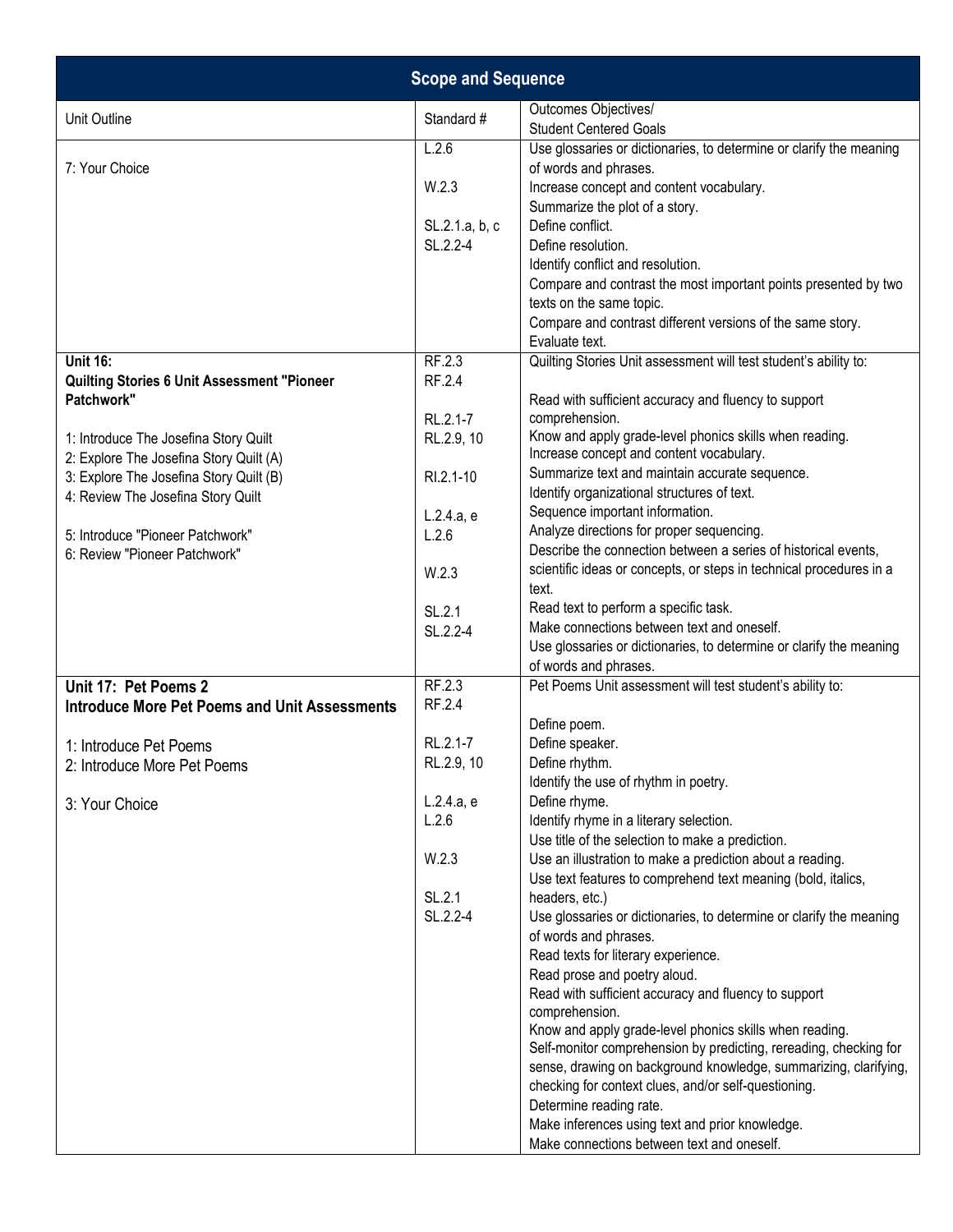| <b>Scope and Sequence</b>                                               |                         |                                                                                                                                                                                                                                                                                |
|-------------------------------------------------------------------------|-------------------------|--------------------------------------------------------------------------------------------------------------------------------------------------------------------------------------------------------------------------------------------------------------------------------|
| Unit Outline                                                            | Standard #              | Outcomes Objectives/<br><b>Student Centered Goals</b>                                                                                                                                                                                                                          |
|                                                                         |                         | Repair comprehension using strategies: reread, use prior<br>knowledge, self-question, identify context clues, determine word<br>meaning, and/or read on.<br>Answer questions requiring literal recall of details.<br>Use descriptive phrases.                                  |
|                                                                         |                         | Evaluate reading strategies.                                                                                                                                                                                                                                                   |
| Unit 18: The Foolish Goose 3                                            | RF.2.3                  | The Foolish Goose Unit assessment will test student's ability to:                                                                                                                                                                                                              |
| Unit Assessment "The Foolish Goose"<br>1: Introduce "The Foolish Goose" | RF.2.4<br>RL.2.1-7      | Read with sufficient accuracy and fluency to support<br>comprehension.                                                                                                                                                                                                         |
| 2: Explore "The Foolish Goose"                                          | RL.2.9, 10              | Know and apply grade-level phonics skills when reading.                                                                                                                                                                                                                        |
| 3: Review "The Foolish Goose"                                           | L.2.4.a, e              | Increase oral reading skills.<br>Increase fluency.                                                                                                                                                                                                                             |
| No Assessment                                                           | L.2.6                   | Demonstrate automaticity.<br>Demonstrate prosody.                                                                                                                                                                                                                              |
| 4: Your Choice                                                          | SL.2.1<br>SL.2.2-4      | Read aloud grade-level text with appropriate automaticity, prosody,<br>accuracy, and rate.<br>Recount stories, including fables and folktales from diverse<br>cultures.                                                                                                        |
|                                                                         |                         | Summarize the plot of a story.<br>Read aloud grade-level text with appropriate expression.<br>Acknowledge differences among characters including the use of a<br>different voice for each character when reading dialogue aloud.<br>Make connections between text and oneself. |
|                                                                         |                         | Make connections between text and the world.<br>Use glossaries or dictionaries, to determine or clarify the meaning<br>of words and phrases.                                                                                                                                   |
| Unit 19: Poetry 2 Explore "Discovery" and "Untitled"                    | RF.2.3<br>RF.2.4        | Poetry Unit assessment will test student's ability to:                                                                                                                                                                                                                         |
| 1: Introduce Poems About the Natural World                              |                         | Read with sufficient accuracy and fluency to support                                                                                                                                                                                                                           |
| 2: Explore Poems About the Natural World                                | RL.2.1-7<br>RL.2.9, 10  | comprehension.<br>Know and apply grade-level phonics skills when reading.<br>Read texts for literary experience.                                                                                                                                                               |
|                                                                         | RI.2.1-10               | Identify rhyme scheme.                                                                                                                                                                                                                                                         |
|                                                                         |                         | Define alliteration.                                                                                                                                                                                                                                                           |
|                                                                         | L.2.4.a, e              | Identify the use of alliteration in poetry.                                                                                                                                                                                                                                    |
|                                                                         | L.2.6                   | Identify author's use of imagery.                                                                                                                                                                                                                                              |
|                                                                         | W.2.3                   | Identify first-person point of view.<br>Compare and contrast literary elements in two or more literary<br>selections.                                                                                                                                                          |
|                                                                         | SL.2.1                  | Describe the effect point of view has on literature.                                                                                                                                                                                                                           |
|                                                                         | SL.2.2-4                | Evaluate text.                                                                                                                                                                                                                                                                 |
|                                                                         |                         | Make connections between text and the world Use glossaries or<br>dictionaries, to determine or clarify the meaning of words and<br>phrases.                                                                                                                                    |
| <b>Unit 20:</b>                                                         | RF.2.3                  | This list is not all-inclusive. The standards and objectives listed are                                                                                                                                                                                                        |
|                                                                         | RF.2.4                  | common to each text:                                                                                                                                                                                                                                                           |
| You Need To Make A Choice                                               |                         |                                                                                                                                                                                                                                                                                |
| The Stories:                                                            | RL.2.1                  | Ask and answer questions about the stories.                                                                                                                                                                                                                                    |
|                                                                         | RL.2.2                  | Retell stories read/listened to.                                                                                                                                                                                                                                               |
| The Stories Julian Tells                                                | RL.2.3                  | Demonstrate comprehension of text.<br>Describe a character using evidence from the text.                                                                                                                                                                                       |
| Nate the Great<br>Ira Sleeps Over                                       | RL.2.5<br><b>RL.2.7</b> | Describe how characters respond to events in the story.                                                                                                                                                                                                                        |
| The Mysteries of Harris Burdick                                         | RL.2.10                 | Draw conclusions using evidence from the text.                                                                                                                                                                                                                                 |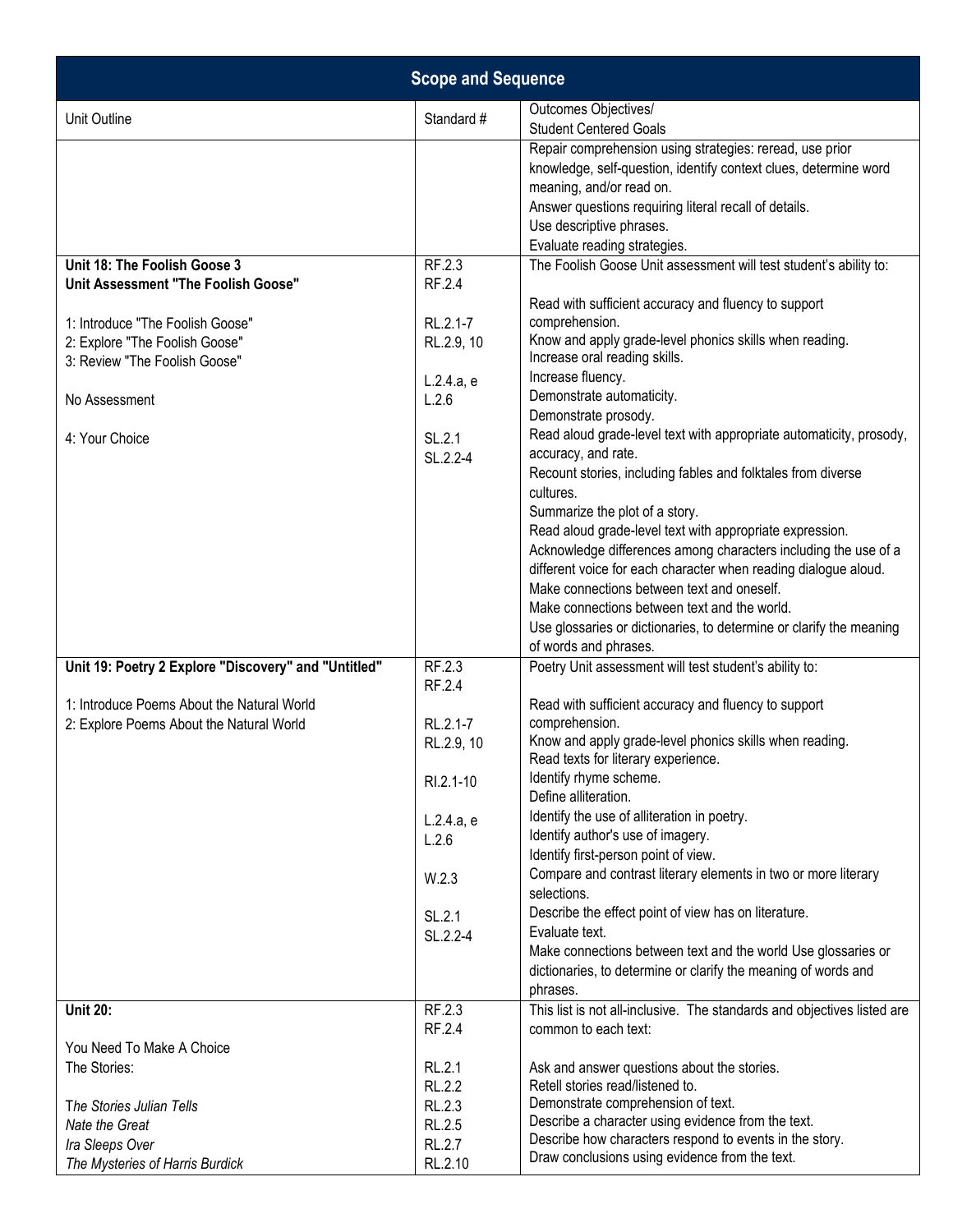| <b>Scope and Sequence</b>                                                                                                                                                                                                                                                                                               |                                                            |                                                                                                                                                                                                                                                                                                                                                                                                                                                                                                                                                                                                                                                                                                                                                                                                                                                                                                                                             |  |
|-------------------------------------------------------------------------------------------------------------------------------------------------------------------------------------------------------------------------------------------------------------------------------------------------------------------------|------------------------------------------------------------|---------------------------------------------------------------------------------------------------------------------------------------------------------------------------------------------------------------------------------------------------------------------------------------------------------------------------------------------------------------------------------------------------------------------------------------------------------------------------------------------------------------------------------------------------------------------------------------------------------------------------------------------------------------------------------------------------------------------------------------------------------------------------------------------------------------------------------------------------------------------------------------------------------------------------------------------|--|
| Unit Outline                                                                                                                                                                                                                                                                                                            | Standard #                                                 | Outcomes Objectives/<br><b>Student Centered Goals</b>                                                                                                                                                                                                                                                                                                                                                                                                                                                                                                                                                                                                                                                                                                                                                                                                                                                                                       |  |
| The Pain and the Great One<br>Dolphins!<br>Gorillas: Gentle Giants of the Forest<br>The Bravest Dog Ever: The True Story of Balto<br>George the Drummer Boy<br>The Long Way to a New Land<br>Wagon Wheels<br>Sam, Bangs & Moonshine<br>Tye May and the Magic Brush<br>Crow Boy<br>Robin Hood Knights of the Round Table | L.2.4.a, e<br>L.2.6<br>W.2.3<br>SL.2.1<br>SL.2.2-4         | Read with sufficient accuracy and fluency to support<br>comprehension.<br>Know and apply grade-level phonics skills when reading.<br>Know and apply grade-level phonics and word analysis skills in<br>decoding words.<br>Use glossaries or dictionaries, to determine or clarify the meaning<br>of words and phrases.<br>Identify author's use of imagery.<br>Distinguish between fiction and nonfiction.<br>Identify facts.<br>Identify the main idea and supporting details in a text.<br>Summarize text and maintain accurate sequence.<br>Identify setting(s).<br>Identify the moral or lesson of a text.<br>Answer questions requiring literal recall of details.<br>Answer inferential questions.<br>Create and use graphic organizers, diagrams, charts, Venn<br>diagrams, and/or timelines to demonstrate and support<br>comprehension.<br>Answer scriptal questions.<br>Use text organizational features to locate and comprehend |  |
| Unit 21: Cam Jansen 4                                                                                                                                                                                                                                                                                                   | RF.2.3                                                     | information. (glossary) (table of contents)                                                                                                                                                                                                                                                                                                                                                                                                                                                                                                                                                                                                                                                                                                                                                                                                                                                                                                 |  |
| Unit Assessment Cam Jansen: The Mystery of the<br><b>Stolen Diamonds</b>                                                                                                                                                                                                                                                | RF.2.4<br>RL.2.1-7                                         | Cam Jansen Unit assessment will test student's ability to:<br>Read with sufficient accuracy and fluency to support<br>comprehension.                                                                                                                                                                                                                                                                                                                                                                                                                                                                                                                                                                                                                                                                                                                                                                                                        |  |
| 1: Introduce Cam Jansen: The Mystery of the Stolen<br>Diamond                                                                                                                                                                                                                                                           | RL.2.9, 10                                                 | Know and apply grade-level phonics skills when reading.<br>Evaluate text.                                                                                                                                                                                                                                                                                                                                                                                                                                                                                                                                                                                                                                                                                                                                                                                                                                                                   |  |
| 2: Explore Cam Jansen: The Mystery of the Stolen Diamond<br>3: Explore Cam Jansen: The Mystery of the Stolen Diamond<br>4: Review Cam Jansen: The Mystery of the Stolen Diamond                                                                                                                                         | L.2.4.a, e<br>L.2.6                                        | Draw conclusions about characters using evidence from the text.<br>Summarize the plot of a story.<br>Increase concept and content vocabulary.                                                                                                                                                                                                                                                                                                                                                                                                                                                                                                                                                                                                                                                                                                                                                                                               |  |
| 5: Your Choice                                                                                                                                                                                                                                                                                                          | W.2.3<br>W.2.5                                             | Identify the impact of alternative endings to a plot.<br>Identify the reason(s) for alternative endings to a plot.<br>Describe characters and their reactions to major events in the<br>story.<br>Write a narrative with a beginning, middle, and end.<br>Use glossaries or dictionaries, to determine or clarify the meaning<br>of words and phrases.                                                                                                                                                                                                                                                                                                                                                                                                                                                                                                                                                                                      |  |
| Unit 22: Bears 8 Review "Animals in Winter"                                                                                                                                                                                                                                                                             | RF.2.3<br>RF.2.4                                           | Bears Unit assessment will test student's ability to:                                                                                                                                                                                                                                                                                                                                                                                                                                                                                                                                                                                                                                                                                                                                                                                                                                                                                       |  |
| 1: Introduce "Bears in Danger"<br>2: Review "Bears in Danger"<br>3: Introduce The Bears on Hemlock Mountain<br>4: Explore The Bears on Hemlock Mountain<br>5: Explore The Bears on Hemlock Mountain (B)<br>6: Review The Bears on Hemlock Mountain                                                                      | RL.2.1-7<br>RL.2.9, 10<br>RI.2.1-10<br>L.2.4.a, e<br>L.2.6 | Read with sufficient accuracy and fluency to support<br>comprehension.<br>Know and apply grade-level phonics skills when reading.<br>Increase concept and content vocabulary.<br>Determine the main idea of a text; recount the key details and<br>explain how they support the main idea.<br>Create and use graphic organizers, diagrams, charts, Venn<br>diagrams, and/or timelines to demonstrate and support<br>comprehension.                                                                                                                                                                                                                                                                                                                                                                                                                                                                                                          |  |
| 7: Introduce "Animals in Winter"<br>8: Review "Animals in Winter"                                                                                                                                                                                                                                                       |                                                            | Identify facts in informational text. Make connections between<br>texts.                                                                                                                                                                                                                                                                                                                                                                                                                                                                                                                                                                                                                                                                                                                                                                                                                                                                    |  |
| 9: Your Choice                                                                                                                                                                                                                                                                                                          |                                                            | Compare and contrast the most important points presented by two<br>texts on the same topic.<br>Evaluate text. Make connections between text and oneself. Use<br>descriptive phrases.                                                                                                                                                                                                                                                                                                                                                                                                                                                                                                                                                                                                                                                                                                                                                        |  |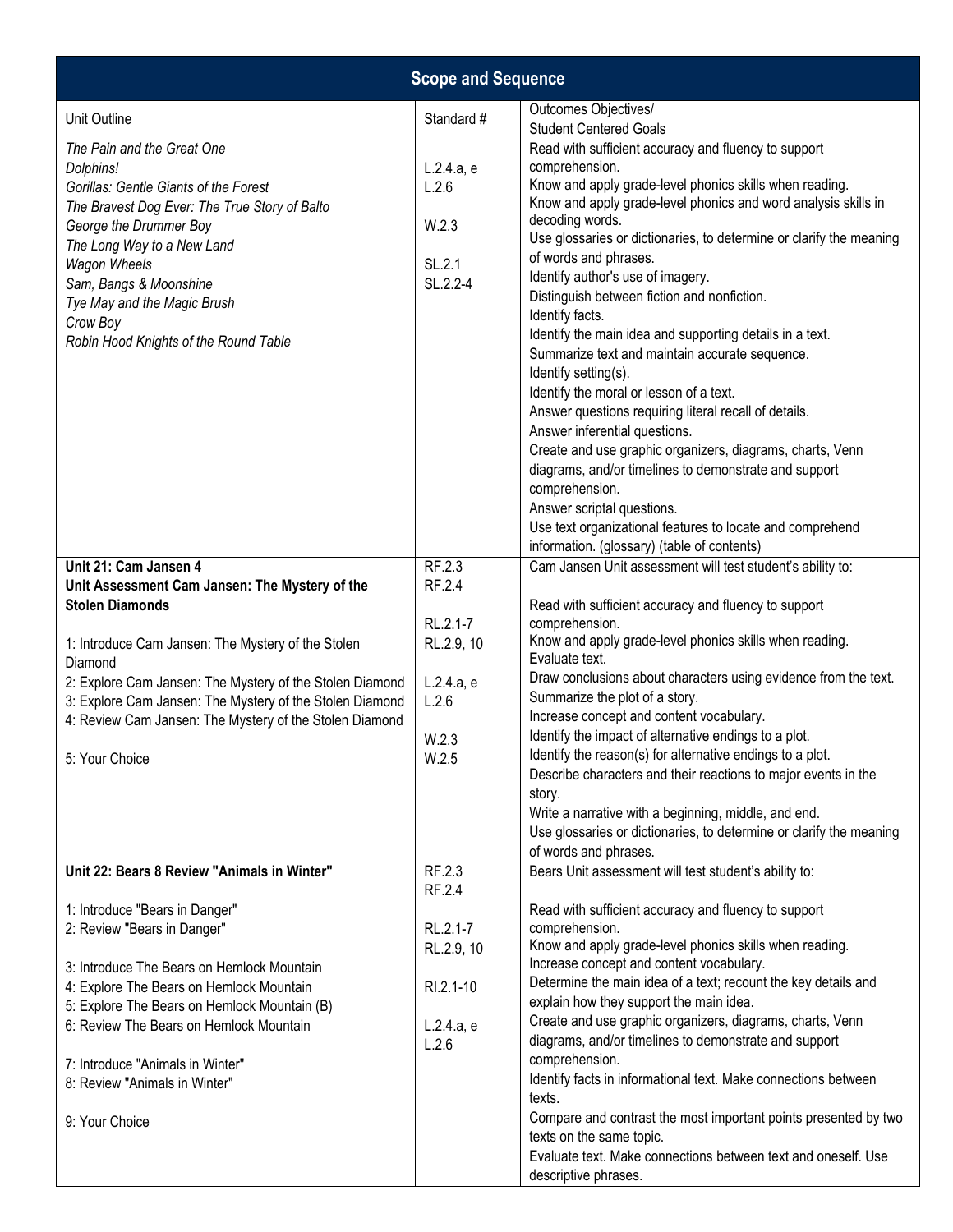|                                                                               | <b>Scope and Sequence</b> |                                                                                                                                |
|-------------------------------------------------------------------------------|---------------------------|--------------------------------------------------------------------------------------------------------------------------------|
| Unit Outline                                                                  | Standard #                | Outcomes Objectives/<br><b>Student Centered Goals</b>                                                                          |
|                                                                               |                           | Use glossaries or dictionaries, to determine or clarify the meaning                                                            |
|                                                                               |                           | of words and phrases.                                                                                                          |
| <b>Unit 23 Clever Animals</b>                                                 | RF.2.3                    | Clever Animals Unit assessment will test student's ability to:                                                                 |
| 8 Unit Assessment "Each Animal in Its Place'                                  | RF.2.4                    |                                                                                                                                |
| 1: Introduce "Puss in Boots"                                                  | RL.2.1-7                  | Read with sufficient accuracy and fluency to support<br>comprehension.                                                         |
| 2: Explore "Puss in Boots"                                                    | RL.2.9, 10                | Know and apply grade-level phonics skills when reading.                                                                        |
| 3: Review "Puss in Boots"                                                     |                           | Increase concept and content vocabulary.                                                                                       |
|                                                                               | RI.2.1-10                 | Restate facts and supporting details of informational text in                                                                  |
| 4: Introduce "Tug-of-War"                                                     |                           | sequential order.                                                                                                              |
| 5: Explore "Tug-of-War"                                                       | L.2.4.a, e                | State the topic directly.<br>Define main idea.                                                                                 |
| 6: Review "Tug-of-War"                                                        | L.2.6                     | Define supporting details.                                                                                                     |
| 7: Introduce "Each Animal in Its Place"                                       | SL.2.1                    | Identify the main idea and supporting details in a text.                                                                       |
| 8: Review "Each Animal in Its Place'                                          | SL.2.2-4                  | Make connections between text and the world.                                                                                   |
|                                                                               |                           | Use a graphic organizer to organize information Use glossaries or                                                              |
| 9: Your Choice                                                                |                           | dictionaries, to determine or clarify the meaning of words and                                                                 |
| Unit 24: More Lessons to Learn 6 Review                                       | RF.2.3                    | phrases.                                                                                                                       |
|                                                                               | RF.2.4                    | More Lessons to Learn Unit assessment will test student's ability<br>to:                                                       |
| 1: Introduce "The Fisherman and His Wife"                                     |                           |                                                                                                                                |
| 2: Explore "The Fisherman and His Wife"                                       | RL.2.1-7                  | Read with sufficient accuracy and fluency to support                                                                           |
| 3: Review "The Fisherman and His Wife"                                        | RL.2.9, 10                | comprehension.                                                                                                                 |
|                                                                               |                           | Know and apply grade-level phonics skills when reading.                                                                        |
| 4: Introduce "The Warrior and the Baby"                                       | L.2.4.a, e                | Read second grade level text with purpose and understanding.<br>Read second grade level text at a rate of 90 words per minute. |
| 5: Explore "The Warrior and the Baby"<br>6: Review "The Warrior and the Baby" | L.2.6                     | Recount stories, including fables and folktales from diverse                                                                   |
|                                                                               | SL.2.1                    | cultures.                                                                                                                      |
| 7: Your Choice                                                                | SL.2.2-4                  | Summarize the plot of a story.                                                                                                 |
|                                                                               |                           | Identify the moral or lesson of a text.                                                                                        |
|                                                                               |                           | Compare and contrast plot, setting, character(s) of stories/texts<br>from different cultures.                                  |
|                                                                               |                           | Compare texts from different cultures and time periods.                                                                        |
|                                                                               |                           | Make connections between text and oneself.                                                                                     |
|                                                                               |                           | Evaluate text. Increase oral reading skills.                                                                                   |
|                                                                               |                           | Increase fluency.                                                                                                              |
|                                                                               |                           | Make connections between text and oneself.                                                                                     |
|                                                                               |                           | Use text to make a prediction.                                                                                                 |
|                                                                               |                           | Use glossaries or dictionaries, to determine or clarify the meaning<br>of words and phrases.                                   |
|                                                                               |                           | Answer questions requiring literal recall of details.                                                                          |
|                                                                               |                           | Answer inferential questions.                                                                                                  |
|                                                                               |                           | Define imagery.                                                                                                                |
|                                                                               |                           | Identify author's use of imagery.                                                                                              |
|                                                                               |                           | Use information from visuals to develop an understanding of the                                                                |
|                                                                               |                           | characters, setting, and plot.                                                                                                 |
|                                                                               |                           |                                                                                                                                |
| Unit 25: More Poetry                                                          | RF.2.3                    | More Poetry Unit assessment will test student's ability to:                                                                    |
|                                                                               | RF.2.4                    |                                                                                                                                |
| 1: Introduce Nighttime Poems This is an online lesson. This                   |                           | Read with sufficient accuracy and fluency to support                                                                           |
| lesson will be completed on the computer.<br>No Assessment                    | RL.2.1-7<br>RL.2.9, 10    | comprehension.<br>Know and apply grade-level phonics skills when reading.                                                      |
|                                                                               |                           | Increase oral reading skills.                                                                                                  |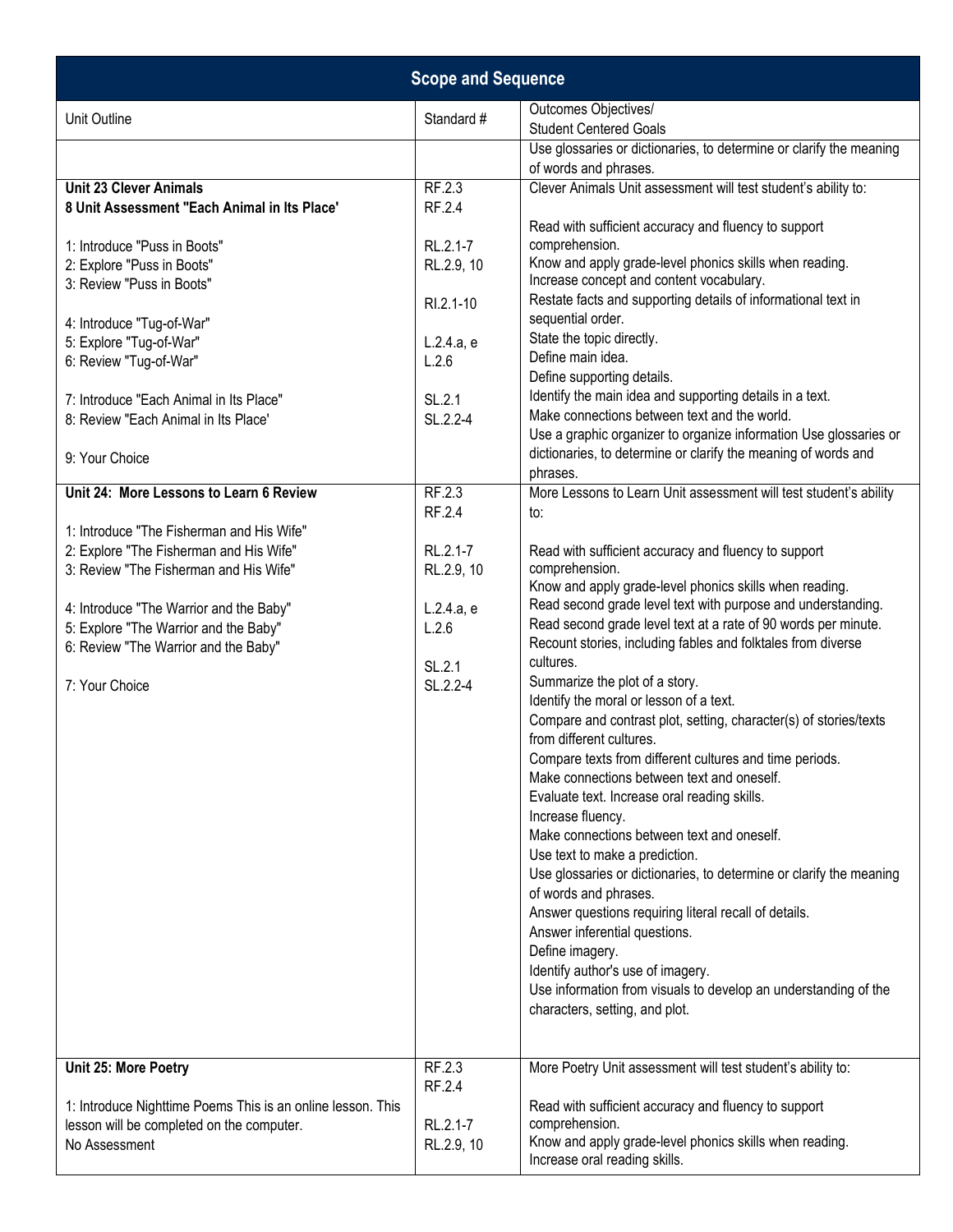|                                                                                                                               | <b>Scope and Sequence</b> |                                                                                                                                                                       |
|-------------------------------------------------------------------------------------------------------------------------------|---------------------------|-----------------------------------------------------------------------------------------------------------------------------------------------------------------------|
| Unit Outline                                                                                                                  | Standard #                | Outcomes Objectives/<br><b>Student Centered Goals</b>                                                                                                                 |
| 2: Introduce "Bedtime" and "Sun for Breakfast" This is an<br>online lesson. This lesson will be completed on the<br>computer. | L.2.4.a, e<br>L.2.6       | Increase fluency.<br>Read aloud grade-level text with appropriate automaticity, prosody,<br>accuracy, and rate.                                                       |
| No Assessment                                                                                                                 | SL.2.1<br>SL.2.2-4        | Connect text to prior knowledge.<br>Make connections between text and oneself.                                                                                        |
| 3: Introduce "Bed in Summer" This is an online lesson. This<br>lesson will be completed on the computer.<br>No Assessment     |                           | Use text to make a prediction.<br>Use glossaries or dictionaries, to determine or clarify the meaning<br>of words and phrases.<br>Read texts for literary experience. |
| 4: Your Choice This is an online lesson. This lesson will be<br>completed on the computer.<br>No Assessment                   |                           | Read second grade level text with purpose and understanding.<br>Identify author's use of imagery.<br>Answer inferential questions.                                    |
|                                                                                                                               |                           | Define rhyme.<br>Define rhyme scheme.                                                                                                                                 |
|                                                                                                                               |                           | Identify rhyme in a literary selection.<br>Compare and contrast literary elements in two or more literary<br>selections.                                              |
|                                                                                                                               |                           | Compare and contrast the most important points presented by two<br>texts on the same topic.<br>Evaluate and make connections between texts.                           |
| Unit 26: "What's In a Name" Assessment                                                                                        | RF.2.3                    | What's in a Name Unit assessment will test student's ability to:                                                                                                      |
|                                                                                                                               | RF.2.4                    |                                                                                                                                                                       |
| 1: Introduce "Rumpelstiltskin"                                                                                                |                           | Read with sufficient accuracy and fluency to support                                                                                                                  |
| 2: Explore "Rumpelstiltskin"                                                                                                  | RL.2.1-7                  | comprehension.                                                                                                                                                        |
| 3: Review "Rumpelstiltskin"                                                                                                   | RL.2.9, 10                | Know and apply grade-level phonics skills when reading.<br>Recount stories, including fables and folktales from diverse                                               |
| 4: Introduce "The Hippopotamus and the Tortoise"                                                                              | L.2.4.a, e                | cultures.                                                                                                                                                             |
| 5: Explore "The Hippopotamus and the Tortoise"                                                                                | L.2.6                     | Summarize the plot of a story.                                                                                                                                        |
| 6: Review "The Hippopotamus and the Tortoise"                                                                                 |                           | Compare and contrast characters in "The Jackals and the Lion,"                                                                                                        |
|                                                                                                                               | SL.2.1                    | "Tug-of-War," and "The Hippopotamus and the Tortoise."                                                                                                                |
|                                                                                                                               | SL.2.2-4                  | Compare and contrast plot, setting, character(s) of texts from<br>different cultures.                                                                                 |
|                                                                                                                               |                           | Evaluate text.<br>Compare and contrast plot, setting, character(s) of texts from                                                                                      |
|                                                                                                                               |                           | different authors.                                                                                                                                                    |
|                                                                                                                               |                           | Compare and contrast literary elements in two or more literary<br>selections                                                                                          |
|                                                                                                                               |                           | Use glossaries or dictionaries, to determine or clarify the meaning<br>of words and phrases.                                                                          |
| Unit 27: Weather Poems                                                                                                        | RF.2.3<br>RF.2.4          | Weather Poems Unit assessment will test student's ability to:                                                                                                         |
| 1: Introduce Weather Poems                                                                                                    |                           | Read with sufficient accuracy and fluency to support                                                                                                                  |
| 2: Introduce More Weather Poems                                                                                               | RL.2.1-7                  | comprehension.                                                                                                                                                        |
|                                                                                                                               | RL.2.9, 10                | Know and apply grade-level phonics skills when reading.<br>Use descriptive phrases.                                                                                   |
|                                                                                                                               | L.2.4.a, e                | Use text to make a prediction.                                                                                                                                        |
|                                                                                                                               | L.2.6                     | Use glossaries or dictionaries, to determine or clarify the meaning<br>of words and phrases.                                                                          |
|                                                                                                                               |                           | Read texts for literary experience.                                                                                                                                   |
|                                                                                                                               | SL.2.1<br>SL.2.2-4        | Read second grade level text with purpose and understanding.                                                                                                          |
|                                                                                                                               |                           | Identify rhyme scheme.                                                                                                                                                |
|                                                                                                                               |                           | Identify the use of repetition in poetry.                                                                                                                             |
|                                                                                                                               |                           | Identify author's use of imagery.                                                                                                                                     |
|                                                                                                                               |                           | Answer inferential questions.                                                                                                                                         |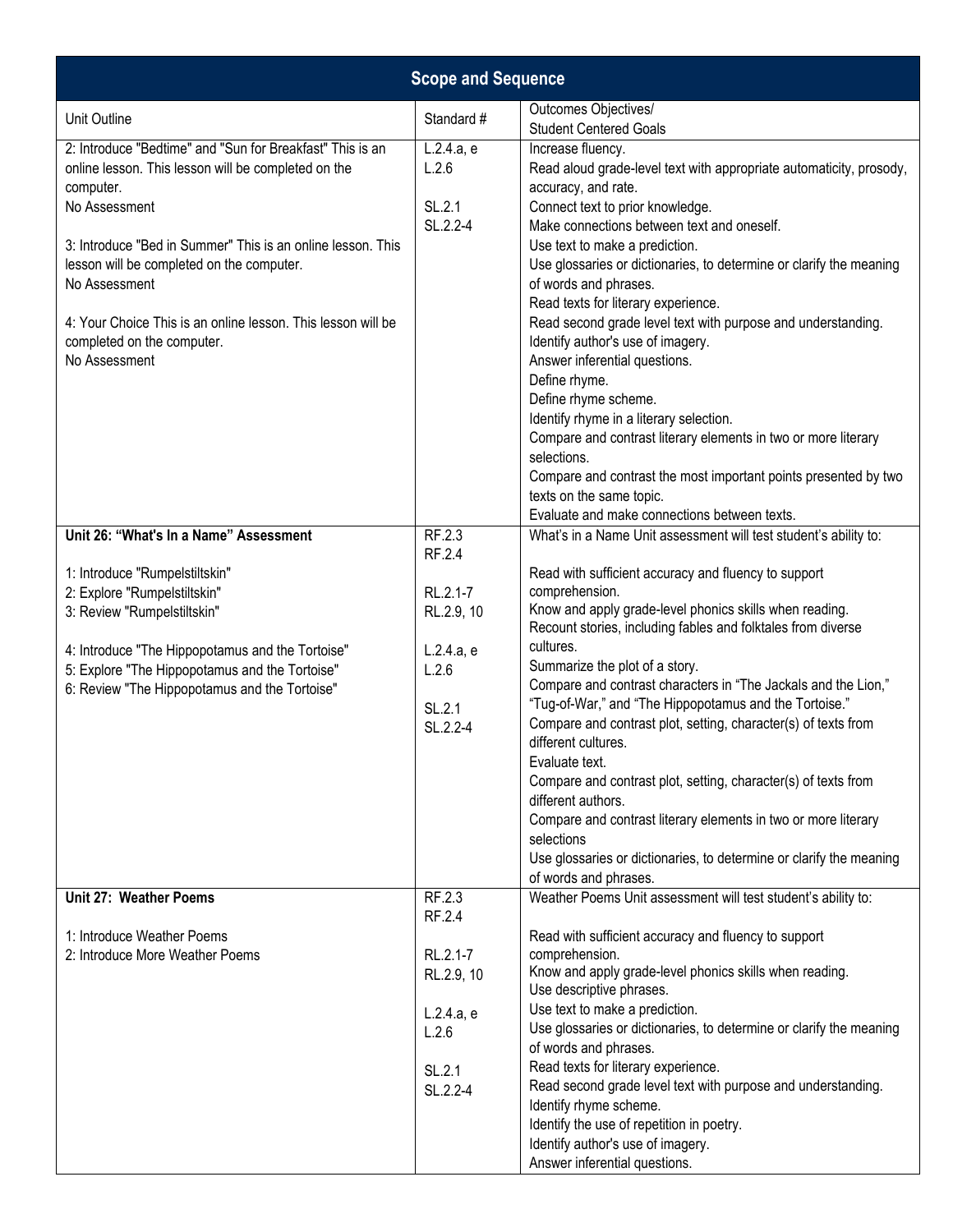| <b>Scope and Sequence</b>                                                                                                                                                                                                                                                                         |                                                                                         |                                                                                                                                                                                                                                                                                                                                                                                                                                                                                                                                                                                                                                                                                                                                                                                                                            |  |
|---------------------------------------------------------------------------------------------------------------------------------------------------------------------------------------------------------------------------------------------------------------------------------------------------|-----------------------------------------------------------------------------------------|----------------------------------------------------------------------------------------------------------------------------------------------------------------------------------------------------------------------------------------------------------------------------------------------------------------------------------------------------------------------------------------------------------------------------------------------------------------------------------------------------------------------------------------------------------------------------------------------------------------------------------------------------------------------------------------------------------------------------------------------------------------------------------------------------------------------------|--|
| Unit Outline                                                                                                                                                                                                                                                                                      | Standard #                                                                              | Outcomes Objectives/<br><b>Student Centered Goals</b>                                                                                                                                                                                                                                                                                                                                                                                                                                                                                                                                                                                                                                                                                                                                                                      |  |
| Unit 28: You need to make a Choice:<br>1: Introduce;<br>2: Explore<br>3: Review. This is based on the various lessons in the unit.<br>The Stories:<br>The Stories Julian Tells<br>Nate the Great<br>Ira Sleeps Over<br>The Mysteries of Harris Burdick<br>The Pain and the Great One<br>Dolphins! | RF.2.3<br>RF.2.4<br>RL.2.1-7<br>RL.2.9, 10<br>L.2.4.a, e<br>L.2.6<br>SL.2.1<br>SL.2.2-4 | Identify personification and the author's use of personification.<br>Compare and contrast literary elements in two or more literary<br>selections.<br>Make connections between texts.<br>Evaluate text.<br>Write a simile.<br>Write a metaphor.<br>Use personification.<br>The Make a Choice Unit will test student's ability to:<br>Read with sufficient accuracy and fluency to support<br>comprehension.<br>Know and apply grade-level phonics skills when reading.<br>Ask and answer questions about the stories.<br>Retell stories read/listened to.<br>Demonstrate comprehension of text.<br>Describe a character using evidence from the text.<br>Describe how characters respond to events in the story.<br>Draw conclusions using evidence from the text.<br>Read with sufficient accuracy and fluency to support |  |
| Gorillas: Gentle Giants of the Forest<br>The Bravest Dog Ever: The True Story of Balto<br>George the Drummer Boy<br>The Long Way to a New Land<br>Wagon Wheels<br>Sam, Bangs & Moonshine<br>Tye May and the Magic Brush<br>Crow Boy<br>Robin Hood Knights of the Round Table                      |                                                                                         | comprehension.<br>Know and apply grade-level phonics and word analysis skills in<br>decoding words.<br>Use glossaries or dictionaries, to determine or clarify the meaning<br>of words and phrases.                                                                                                                                                                                                                                                                                                                                                                                                                                                                                                                                                                                                                        |  |
| Unit 29: Westward Expansion 6 Unit Assessment<br>"Pioneers Go West"                                                                                                                                                                                                                               | RF.2.3<br>RF.2.4                                                                        | Westward Expansion Unit assessment will test student's ability to:                                                                                                                                                                                                                                                                                                                                                                                                                                                                                                                                                                                                                                                                                                                                                         |  |
| 1: Introduce The Long Way Westward<br>2: Explore The Long Way Westward (A)<br>3: Explore The Long Way Westward (B)<br>4: Review The Long Way Westward<br>5: Introduce "Pioneers Go West"                                                                                                          | RL.2.1-7<br>RL.2.9, 10<br>L.2.4.a, e<br>L.2.6                                           | Read with sufficient accuracy and fluency to support<br>comprehension.<br>Know and apply grade-level phonics skills when reading.<br>Increase concept and content vocabulary.<br>Determine the main idea of a text; recount the key details and<br>explain how they support the main idea.<br>Identify the purpose of and interpret information from features of                                                                                                                                                                                                                                                                                                                                                                                                                                                           |  |
| 6: Review "Pioneers Go West"                                                                                                                                                                                                                                                                      | SL.2.1<br>SL.2.2-4                                                                      | informational texts: illustrations, graphs, charts, titles, text boxes,<br>diagrams, headings, table of contents, graphic organizers,<br>timelines, maps.<br>Use graphics to answer questions.<br>Use glossaries or dictionaries, to determine or clarify the meaning<br>of words and phrases.<br>Make connections between text to world, text to oneself.<br>Make inferences using text and/or prior knowledge.<br>Make connections between texts.<br>Read a variety of texts for information and pleasure.                                                                                                                                                                                                                                                                                                               |  |
| Unit 30: Travel Poems 3 Introduce More Transportation<br><b>Poems</b>                                                                                                                                                                                                                             | RF.2.3<br>RF.2.4                                                                        | Travel Poems Unit assessment will test student's ability to:                                                                                                                                                                                                                                                                                                                                                                                                                                                                                                                                                                                                                                                                                                                                                               |  |
| 1: Introduce "Where Go the Boats?"<br>2: Introduce Transportation Poems                                                                                                                                                                                                                           | RL.2.1-7<br>RL.2.9, 10                                                                  | Read with sufficient accuracy and fluency to support<br>comprehension.<br>Know and apply grade-level phonics skills when reading.                                                                                                                                                                                                                                                                                                                                                                                                                                                                                                                                                                                                                                                                                          |  |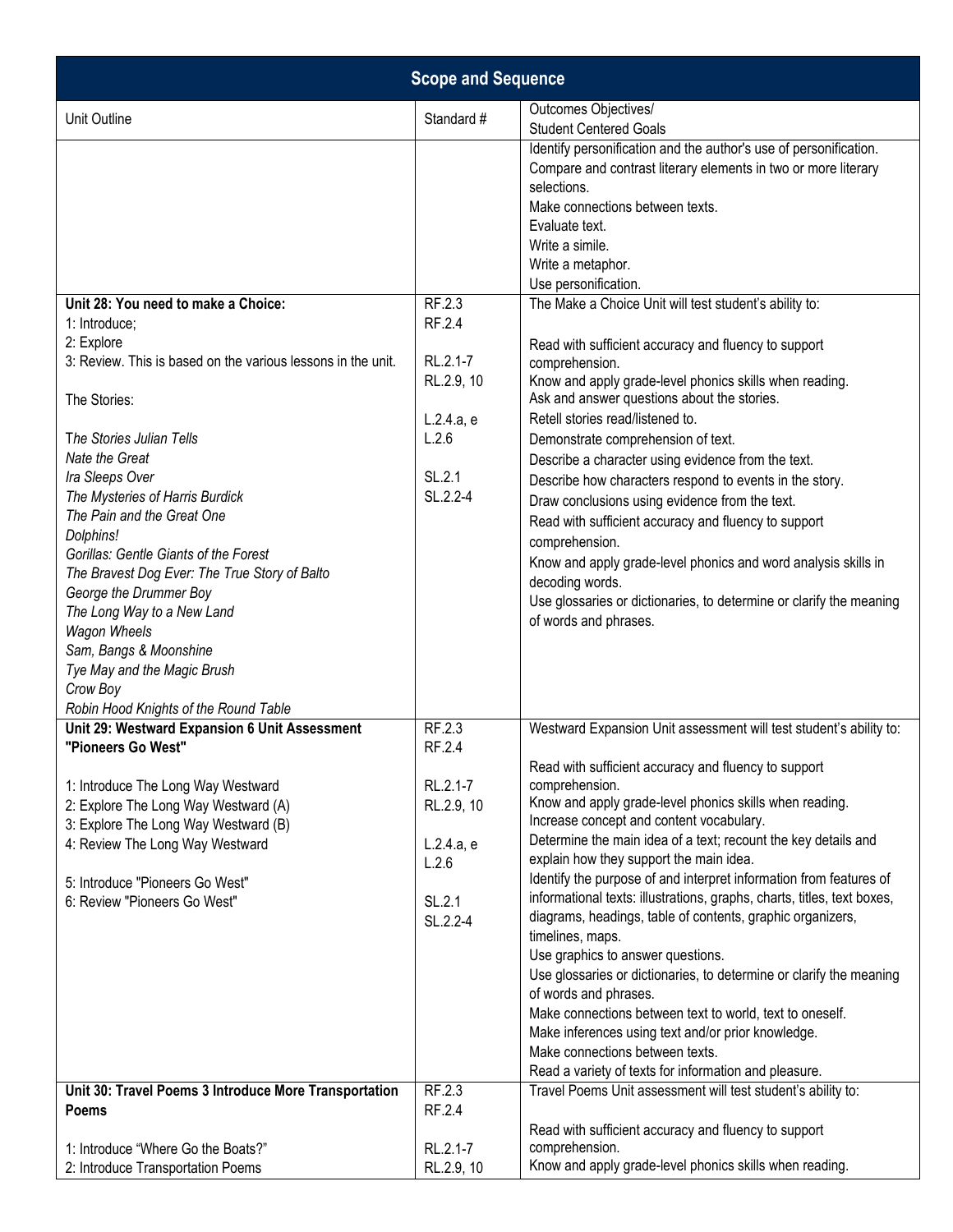| <b>Scope and Sequence</b>                                                                                                                                                                                                                                                                                                                                                                                                          |                                                                        |                                                                                                                                                                                                                                                                                                                                                                                                                                                                                                                                                                                                                                                                                                                                                                                                                                                                                                                                                                                                                                                                                                                                                                                                                                                                                                                                                                                                                                                                                                                                                             |
|------------------------------------------------------------------------------------------------------------------------------------------------------------------------------------------------------------------------------------------------------------------------------------------------------------------------------------------------------------------------------------------------------------------------------------|------------------------------------------------------------------------|-------------------------------------------------------------------------------------------------------------------------------------------------------------------------------------------------------------------------------------------------------------------------------------------------------------------------------------------------------------------------------------------------------------------------------------------------------------------------------------------------------------------------------------------------------------------------------------------------------------------------------------------------------------------------------------------------------------------------------------------------------------------------------------------------------------------------------------------------------------------------------------------------------------------------------------------------------------------------------------------------------------------------------------------------------------------------------------------------------------------------------------------------------------------------------------------------------------------------------------------------------------------------------------------------------------------------------------------------------------------------------------------------------------------------------------------------------------------------------------------------------------------------------------------------------------|
| Unit Outline                                                                                                                                                                                                                                                                                                                                                                                                                       | Standard #                                                             | Outcomes Objectives/<br><b>Student Centered Goals</b>                                                                                                                                                                                                                                                                                                                                                                                                                                                                                                                                                                                                                                                                                                                                                                                                                                                                                                                                                                                                                                                                                                                                                                                                                                                                                                                                                                                                                                                                                                       |
| 3: Introduce More Transportation Poems                                                                                                                                                                                                                                                                                                                                                                                             | L.2.4.a, e<br>L.2.6<br>SL.2.1<br>SL.2.2-4                              | Increase oral reading skills. Increase fluency.<br>Demonstrate automaticity.<br>Demonstrate prosody.<br>Read aloud grade-level text with appropriate automaticity, prosody,<br>accuracy, and rate.<br>Define onomatopoeia.<br>Define personification.<br>Use an illustration to make a prediction about a reading.<br>Use glossaries or dictionaries, to determine or clarify the meaning<br>of words and phrases.<br>Determine appropriate pre-reading strategy.<br>Determine reading rate.<br>Set a purpose for reading.<br>Read second grade level text with purpose and understanding.<br>Read texts for literary experience.<br>Read second grade level text at a rate of 90 words per minute.<br>Self-monitor comprehension by predicting, rereading, checking for<br>sense, drawing on background knowledge, summarizing, clarifying,<br>checking for context clues, and/or self-questioning.<br>Repair comprehension using strategies: reread, use prior<br>knowledge, self-question, identify context clues, determine word<br>meaning, and/or read on.<br>Identify author's use of personification. Identify author's use of<br>onomatopoeia.<br>Answer inferential questions.<br>Identify rhyme scheme.<br>Define simile.<br>Identify similes.<br>Identify and use figurative language: personification, simile,<br>metaphor.<br>Compare and contrast literary elements in two or more literary<br>selections.<br>Compare and contrast the most important points presented by two<br>texts on the same topic.<br>Make connections between texts. |
| <b>Unit 31:</b><br>You Need To Make A Choice:                                                                                                                                                                                                                                                                                                                                                                                      | RF.2.3<br>RF.2.4                                                       | The list is not all-inclusive and standards are contingent upon the<br>lessons that are chosen:                                                                                                                                                                                                                                                                                                                                                                                                                                                                                                                                                                                                                                                                                                                                                                                                                                                                                                                                                                                                                                                                                                                                                                                                                                                                                                                                                                                                                                                             |
| The Stories Julian Tells<br>Nate the Great<br>Ira Sleeps Over<br>The Mysteries of Harris Burdick<br>The Pain and the Great One<br>Dolphins!<br>Gorillas: Gentle Giants of the Forest<br>The Bravest Dog Ever: The True Story of Balto<br>George the Drummer Boy<br>The Long Way to a New Land<br><b>Wagon Wheels</b><br>Sam, Bangs & Moonshine<br>Tye May and the Magic Brush<br>Crow Boy<br>Robin Hood Knights of the Round Table | RL.2.1-3, 5, 7<br>RL.2.10<br>L.2.4.a, e<br>L.2.6<br>SL.2.1<br>SL.2.2-4 | Read with sufficient accuracy and fluency to support<br>comprehension.<br>Know and apply grade-level phonics skills when reading.<br>Repair comprehension using strategies: reread, use prior<br>knowledge, self-question, identify context clues, determine word<br>meaning, and/or read on.<br>Identify genre.<br>Identify characteristics of different genres.<br>Identify the use of rhythm in poetry.<br>Identify the use of repetition in poetry.<br>Identify author's use of imagery.<br>Distinguish between fiction and nonfiction.<br>Identify facts.<br>Identify the main idea and supporting details in a text.<br>Distinguish between fact and opinion.                                                                                                                                                                                                                                                                                                                                                                                                                                                                                                                                                                                                                                                                                                                                                                                                                                                                                         |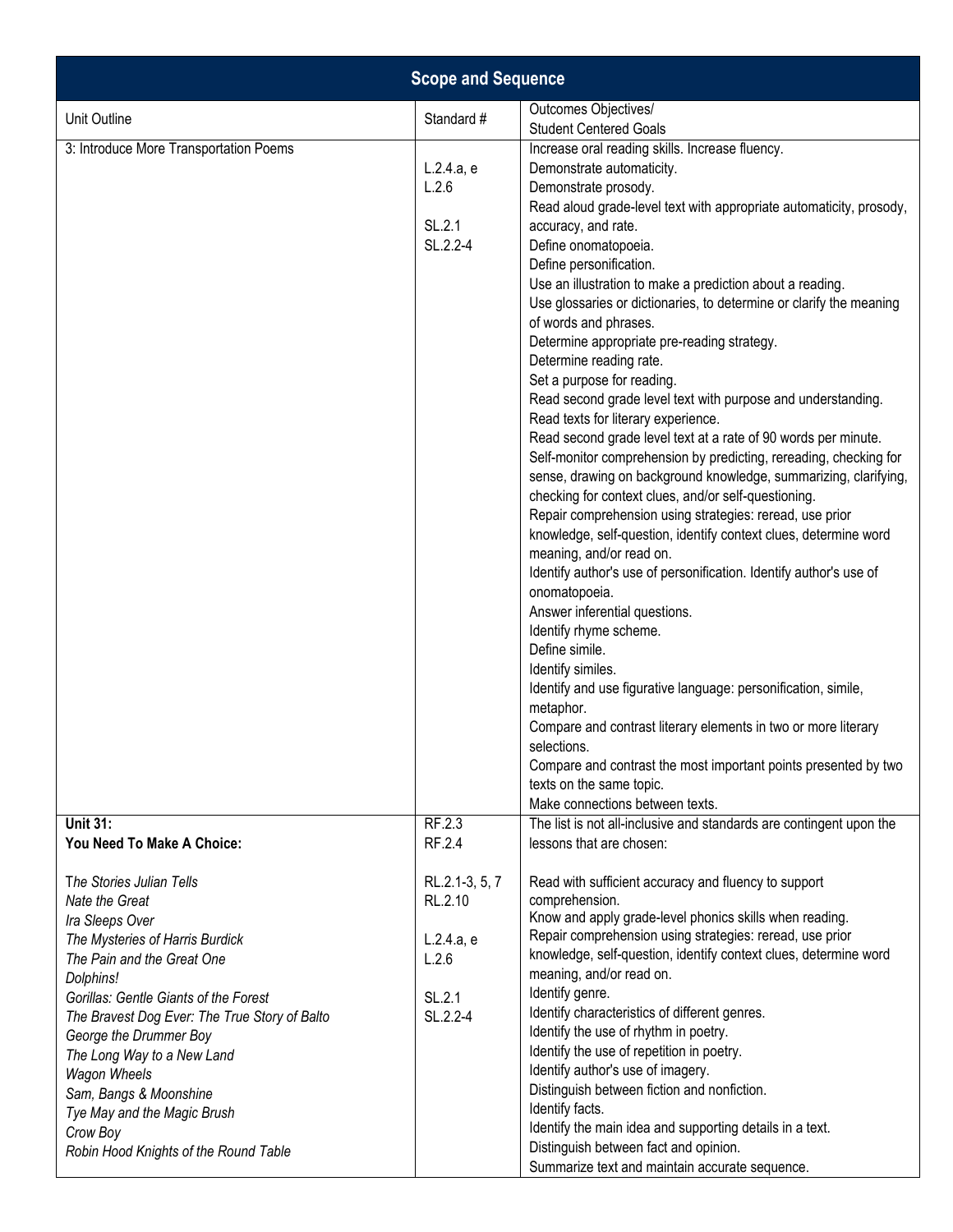| <b>Scope and Sequence</b>                                                                                                                                                                                                                                                                                                                                                                                                                                                                                                                                                            |                                                                                             |                                                                                                                                                                                                                                                                                                                                                                                                                                                                                                                                                                                                                                                                                                                                                                                                                                                                                             |
|--------------------------------------------------------------------------------------------------------------------------------------------------------------------------------------------------------------------------------------------------------------------------------------------------------------------------------------------------------------------------------------------------------------------------------------------------------------------------------------------------------------------------------------------------------------------------------------|---------------------------------------------------------------------------------------------|---------------------------------------------------------------------------------------------------------------------------------------------------------------------------------------------------------------------------------------------------------------------------------------------------------------------------------------------------------------------------------------------------------------------------------------------------------------------------------------------------------------------------------------------------------------------------------------------------------------------------------------------------------------------------------------------------------------------------------------------------------------------------------------------------------------------------------------------------------------------------------------------|
| Unit Outline                                                                                                                                                                                                                                                                                                                                                                                                                                                                                                                                                                         | Standard #                                                                                  | Outcomes Objectives/<br><b>Student Centered Goals</b>                                                                                                                                                                                                                                                                                                                                                                                                                                                                                                                                                                                                                                                                                                                                                                                                                                       |
|                                                                                                                                                                                                                                                                                                                                                                                                                                                                                                                                                                                      |                                                                                             | Identify setting(s).<br>Identify choices that a character makes and their consequences.<br>Identify the moral or lesson of a text.<br>Make inferences using text and/or prior knowledge.<br>Answer questions requiring literal recall of details.<br>Answer inferential questions.<br>Create and use graphic organizers, diagrams, charts, Venn<br>diagrams, and/or timelines to demonstrate and support<br>comprehension.<br>Answer scriptal questions.<br>Increase concept and content vocabulary.<br>Use text organizational features to locate and comprehend<br>information. (glossary) (table of contents)<br>Define nonfiction.                                                                                                                                                                                                                                                      |
| Unit 32: Going to the Dogs                                                                                                                                                                                                                                                                                                                                                                                                                                                                                                                                                           | RF.2.3<br>RF.2.4                                                                            | Going to the Dogs Unit assessment will test student's ability to:                                                                                                                                                                                                                                                                                                                                                                                                                                                                                                                                                                                                                                                                                                                                                                                                                           |
| 1: Introduce "The Dog and His Shadow"<br>2: Review "The Dog and His Shadow"<br>3: Introduce "The Dog and the Wolf"<br>4: Review "The Dog and the Wolf"<br>5: Introduce "The Boy Who Cried 'Wolf"<br>6: Review "The Boy Who Cried Wolf" on the computer.<br>7: Introduce Buddy: The First Seeing Eye Dog This is an<br>online lesson.<br>8: Explore Buddy: The First Seeing Eye Dog (A) This is an<br>online lesson.<br>9: Explore Buddy: The First Seeing Eye Dog (B)<br>10: Review Buddy: The First Seeing Eye Dog<br>11: Introduce "Animal Helpers"<br>12: Review "Animal Helpers" | RL.2.1-7<br>RL.2.9, 10<br>RI.2.1-10<br>L.2.4.a, e<br>L.2.6<br>SL.2.1<br>SL.2.2-4            | Read with sufficient accuracy and fluency to support<br>comprehension.<br>Know and apply grade-level phonics skills when reading.<br>Use glossaries or dictionaries, to determine or clarify the meaning<br>of words and phrases.<br>Recount stories, including fables and folktales from diverse<br>cultures.<br>Summarize the plot of a story.<br>Synthesize text using descriptive language.<br>Increase concept and content vocabulary<br>Identify the moral or lesson of a text.<br>Identify a lesson learned based on a character's actions.<br>Compare texts from different cultures and time periods.<br>Evaluate texts.<br>Make connections between text and oneself.<br>Make connections between text and world.<br>Recount stories, including fables and folktales from diverse<br>cultures.<br>Restate facts and supporting details of information text in<br>sequential order. |
|                                                                                                                                                                                                                                                                                                                                                                                                                                                                                                                                                                                      | RF.2.3                                                                                      | Acknowledge differences among characters including the use of a<br>different voice for each character when reading dialogue aloud.<br>Semester assessment will test student's ability to:                                                                                                                                                                                                                                                                                                                                                                                                                                                                                                                                                                                                                                                                                                   |
| 33: Semester Checkpoint                                                                                                                                                                                                                                                                                                                                                                                                                                                                                                                                                              | RF.2.4<br>RL.2.1-7<br>RL.2.9, 10<br>RI.2.1-10<br>L.2.4.a, e<br>L.2.6<br>SL.2.1.<br>SL.2.2-4 | Read with sufficient accuracy and fluency to support<br>comprehension.<br>Know and apply grade-level phonics skills when reading.<br>Use title of the selection to make a prediction.<br>Use an illustration to make a prediction about a reading.<br>Use glossaries or dictionaries, to determine or clarify the meaning<br>of words and phrases.<br>Read prose and poetry aloud.<br>Read aloud second grade-level text with appropriate expression,<br>accuracy, and rate.<br>Self-monitor comprehension by predicting, rereading, checking for<br>sense, drawing on background knowledge, summarizing, clarifying,<br>checking for context clues, and/or self-questioning.                                                                                                                                                                                                               |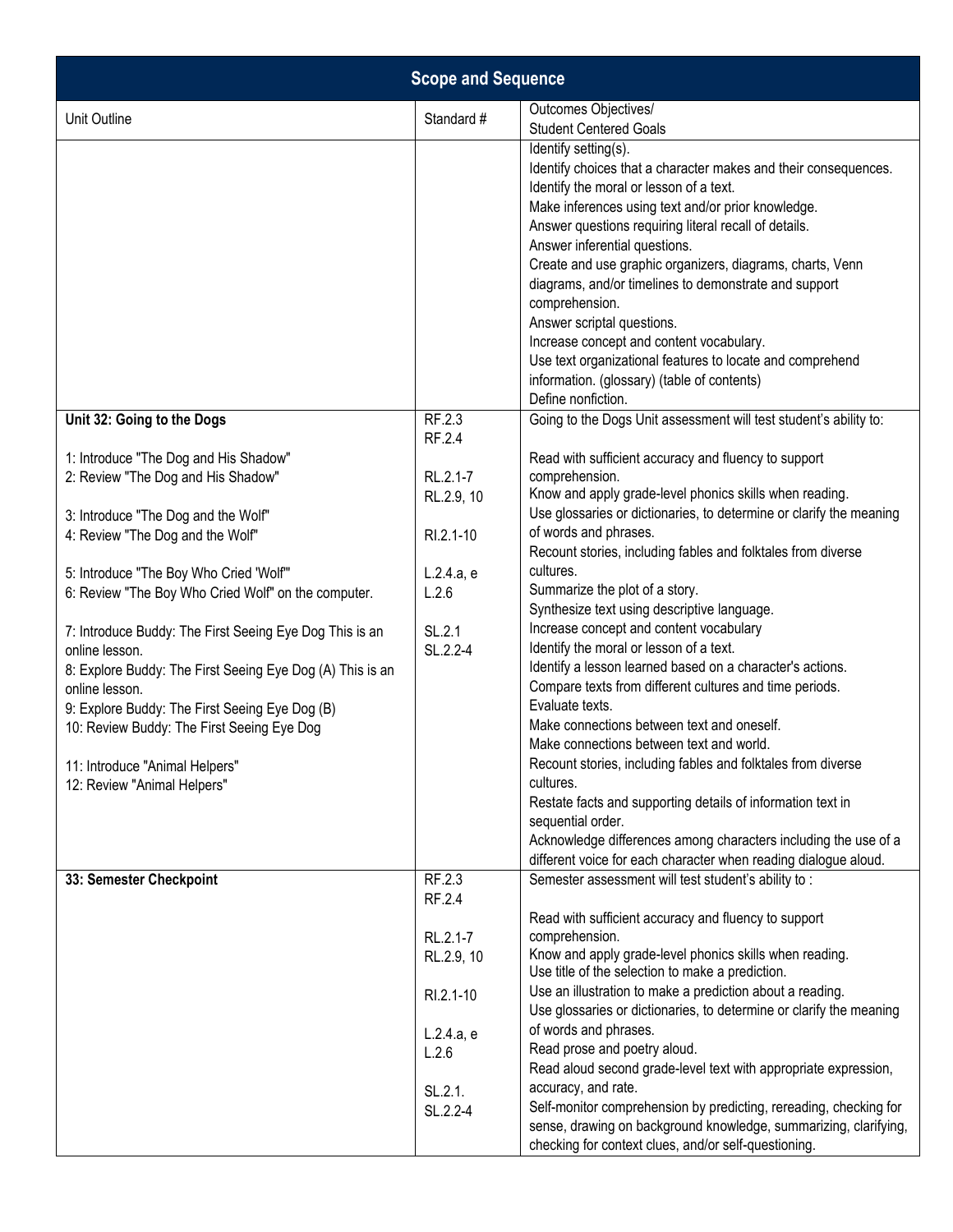| <b>Scope and Sequence</b>                                                                                                                                                                                                                                                                                                                         |                          |                                                                                                                                                                                                                                                                                                                                                                                                                                                                                                                                                                                                                                                                                                                                                                                                                                                                                                                                                                                                                                                                                                                                                                                           |
|---------------------------------------------------------------------------------------------------------------------------------------------------------------------------------------------------------------------------------------------------------------------------------------------------------------------------------------------------|--------------------------|-------------------------------------------------------------------------------------------------------------------------------------------------------------------------------------------------------------------------------------------------------------------------------------------------------------------------------------------------------------------------------------------------------------------------------------------------------------------------------------------------------------------------------------------------------------------------------------------------------------------------------------------------------------------------------------------------------------------------------------------------------------------------------------------------------------------------------------------------------------------------------------------------------------------------------------------------------------------------------------------------------------------------------------------------------------------------------------------------------------------------------------------------------------------------------------------|
| Unit Outline                                                                                                                                                                                                                                                                                                                                      | Standard #               | Outcomes Objectives/<br><b>Student Centered Goals</b>                                                                                                                                                                                                                                                                                                                                                                                                                                                                                                                                                                                                                                                                                                                                                                                                                                                                                                                                                                                                                                                                                                                                     |
|                                                                                                                                                                                                                                                                                                                                                   |                          | Repair comprehension, using strategies: reread, use prior<br>knowledge, self-question, identify context clues, determine word<br>meaning, and/or read on.<br>Identify genre.<br>Identify characteristics of different genres.<br>Identify the use of rhythm in poetry.<br>Identify the use of repetition in poetry.<br>Identify the topic.<br>Identify the main idea and supporting details in a text.<br>Distinguish between fiction and nonfiction.<br>Identify fact and opinion.<br>Identify character traits.<br>Identify the moral or lesson of a text.<br>Sequence events in a text.<br>Make inferences using text and/or prior knowledge.<br>Identify concrete answers to questions.<br>Answer inferential questions.<br>Create and use graphic organizers, diagrams, charts, Venn<br>diagrams, and/or timelines to demonstrate and support<br>comprehension.<br>Make connections between text and oneself.                                                                                                                                                                                                                                                                        |
| Unit 1-18 Vocabulary                                                                                                                                                                                                                                                                                                                              | L.2.4<br>$L.2.4.a-e$     | Vocabulary Unit assessment will test student's ability to:                                                                                                                                                                                                                                                                                                                                                                                                                                                                                                                                                                                                                                                                                                                                                                                                                                                                                                                                                                                                                                                                                                                                |
| Eighteen Vocabulary Units follow this format:<br>Day 1: Introduce Word Set 1<br>Day 2: Practice Word Set 1<br>Day 3: Practice Word Set 1<br>Day 4: Introduce Word Set 2<br>Day 5: Practice Word Set 2<br>Day 6: Practice Word Set 2<br>Day 7: Introduce Word Set 3<br>Day 8: Practice Word Set 3<br>Day 9: Unit Review<br>Day 10: Unit Checkpoint | L.2.5<br>L.2.6<br>RF.2.3 | Classify and sort common words into categories.<br>Distinguish between meaning variations in closely related verbs.<br>Identify and define words' and phrases' literal and nonliteral<br>meanings.<br>Identify and use pictures and symbols to increase vocabulary.<br>Identify and use prefixes and suffixes to determine word meaning.<br>Identify and use the prefix dis-, pre-, re-, un-.<br>Identify and use the suffix -er, -est,<br>Identify and use the vowel suffix -er, -est.<br>Identify and use word parts to help determine word meaning.<br>Identify real-life connections between words and their uses.<br>Identify roots to aid in determining word meaning.<br>Increase reading vocabulary.<br>Increase vocabulary through antonyms.<br>Increase vocabulary through compound words.<br>Increase vocabulary through contractions.<br>Increase vocabulary through homographs.<br>Increase vocabulary through synonyms.<br>Use glossaries, thesauruses, and beginner dictionaries to learn<br>new vocabulary.<br>Use glossary.<br>Use knowledge of words to determine the meaning of compound<br>words.<br>Use resources or other tools to determine the meaning of a word. |
| Spelling Unit 1-36 Unit List:                                                                                                                                                                                                                                                                                                                     | RF.2.3<br>L.2.2.d        | Heart Words Unit assessment will test student's ability to:<br>Spell Heart Words.<br>Spell words containing the digraphs ck, sh, th, ch, sh, or wh.<br>Spell words ending with consonant blends.                                                                                                                                                                                                                                                                                                                                                                                                                                                                                                                                                                                                                                                                                                                                                                                                                                                                                                                                                                                          |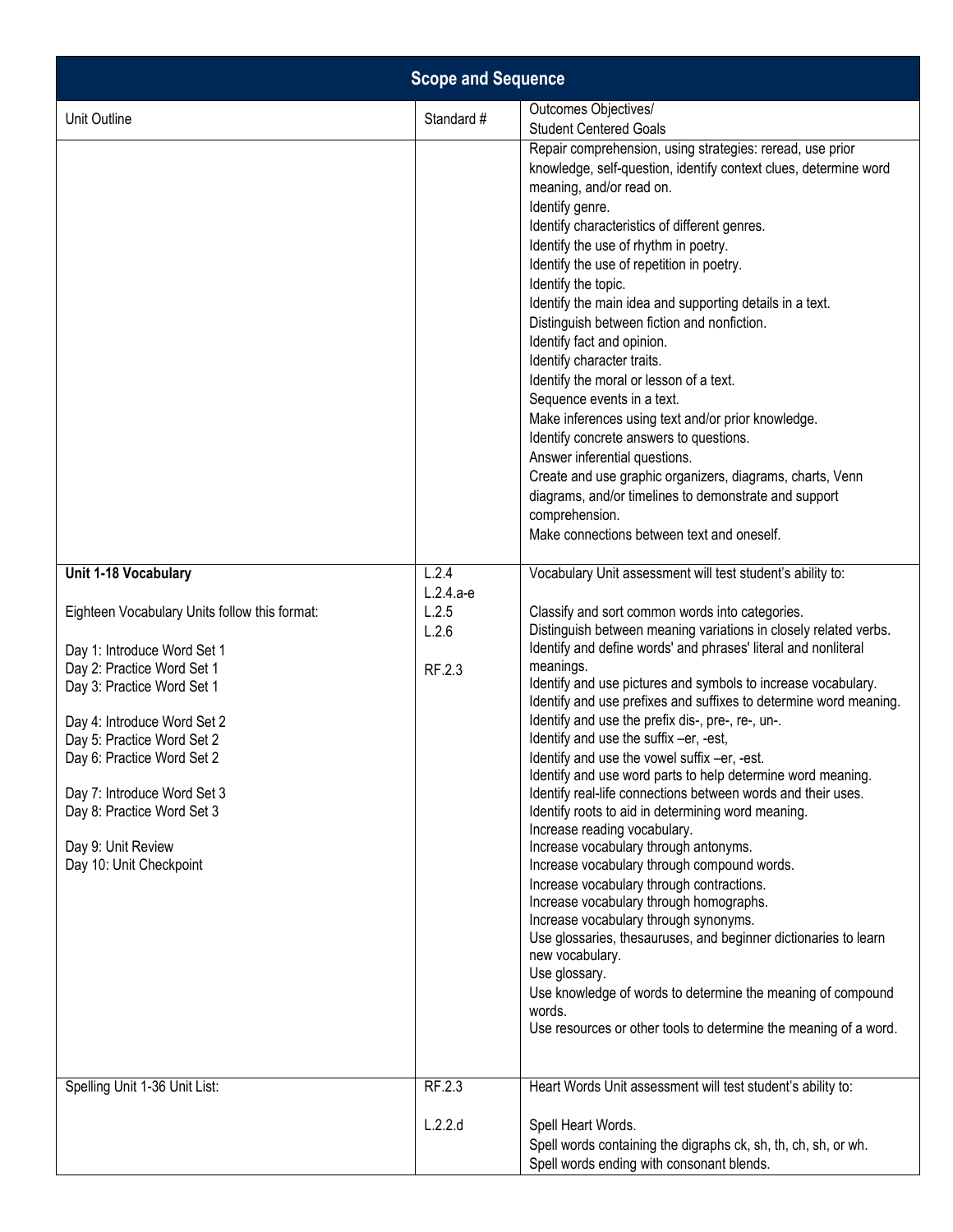| <b>Scope and Sequence</b>                                                                                                                                                                        |                |                                                                                                                                                                                                                                                                                                                                                                                                                                                                                                                                                                                                                                                                                                                                                                                                                                                                                                                                                                                                                                                                                                                                                                                                                                                                                                                                                                                                                                                                                                                                                                                                                                                                                                                                                                                                                                                                                                                                                                                        |
|--------------------------------------------------------------------------------------------------------------------------------------------------------------------------------------------------|----------------|----------------------------------------------------------------------------------------------------------------------------------------------------------------------------------------------------------------------------------------------------------------------------------------------------------------------------------------------------------------------------------------------------------------------------------------------------------------------------------------------------------------------------------------------------------------------------------------------------------------------------------------------------------------------------------------------------------------------------------------------------------------------------------------------------------------------------------------------------------------------------------------------------------------------------------------------------------------------------------------------------------------------------------------------------------------------------------------------------------------------------------------------------------------------------------------------------------------------------------------------------------------------------------------------------------------------------------------------------------------------------------------------------------------------------------------------------------------------------------------------------------------------------------------------------------------------------------------------------------------------------------------------------------------------------------------------------------------------------------------------------------------------------------------------------------------------------------------------------------------------------------------------------------------------------------------------------------------------------------------|
| Unit Outline                                                                                                                                                                                     | Standard #     | Outcomes Objectives/<br><b>Student Centered Goals</b>                                                                                                                                                                                                                                                                                                                                                                                                                                                                                                                                                                                                                                                                                                                                                                                                                                                                                                                                                                                                                                                                                                                                                                                                                                                                                                                                                                                                                                                                                                                                                                                                                                                                                                                                                                                                                                                                                                                                  |
|                                                                                                                                                                                                  |                | Spell words ending with the double letters ss, zz, II, or ff.<br>Spell words containing the r-controlled vowels ar, ir, er, or, or ur.<br>Spell words containing the long a sound spelled ai, ay, ea, or a-<br>consonant-e.<br>Spell words containing the long i sound spelled ie, igh, i, or i-<br>consonant-e.<br>Spell words containing the long o sound spelled oa, oe, o, or o-<br>consonant-e.<br>Spell words containing the long e sound spelled ee, ea, e, or e-<br>consonant-e.<br>Spell words containing the long e sound spelled ey or ie.<br>Spell words containing the long u sound spelled ue, ew, u, or u-<br>consonant-e.<br>Spell words containing the short double o sound spelled oo.<br>Spell words containing the sound /ow/ spelled ou or ow.<br>Spell words containing the sound /oi/ spelled oi or oy.<br>Spell words containing the sound /au/ spelled aw or au.<br>Spell words containing the long i or long e sounds spelled with the<br>letter y.<br>Spell words containing opened and closed syllables.<br>Spell words containing v-c-e syllables.<br>Spell words beginning with the prefixes re-, sub-, un-, de-, or<br>pre-.<br>Spell words ending with the consonant suffixes -ly, -ful, -fully, -<br>ment, -less, -ness, -ty, or -some.<br>Spell words ending with the vowel suffixes -able, - en, -est, -ish,<br>or $-y$ .<br>Spell multisyllabic words containing the r-controlled vowel<br>combinations ar, er, ir, or, and ur.<br>Spell words containing consonant-le syllables.<br>Spell words ending with the vowel suffixes -ed, - est, -ing, or -er.<br>Spell words requiring a doubled consonant before the endings -ed<br>or $-\text{ing}$ .<br>Spell words ending in the consonant suffixes -ly, - ment, -ness, -<br>ful, or -less.<br>Spell Heart Words.<br>Spell words containing silent consonants in the pairs wr-, -mb, and<br>kn-.<br>Spell multisyllabic words containing vowel-team syllables<br>Spell words with unusual plurals. |
| <b>Writing Skills Unit 1: Complete Sentences</b>                                                                                                                                                 | L.2.1<br>L.2.2 | Complete Sentences Unit assessment will test student's ability to:                                                                                                                                                                                                                                                                                                                                                                                                                                                                                                                                                                                                                                                                                                                                                                                                                                                                                                                                                                                                                                                                                                                                                                                                                                                                                                                                                                                                                                                                                                                                                                                                                                                                                                                                                                                                                                                                                                                     |
| 1: Introduction to Writing Skills<br>2: What Is a Sentence? This is an online lesson.<br>3: Sentence Beginnings and Endings<br>4: Review Complete and Incomplete Sentences<br>5: Unit Checkpoint |                | Recognize word groups that are sentences.<br>Recognize word groups that are not sentences.<br>Recognize that a sentence begins with a capital letter.<br>Recognize that a sentence ends with an end mark.<br>Use a capital letter to begin a sentence and an end mark to end it.                                                                                                                                                                                                                                                                                                                                                                                                                                                                                                                                                                                                                                                                                                                                                                                                                                                                                                                                                                                                                                                                                                                                                                                                                                                                                                                                                                                                                                                                                                                                                                                                                                                                                                       |
| 2. Write Sentences                                                                                                                                                                               | L.2.1<br>L.2.2 | Write Sentences Unit assessment will test student's ability to:                                                                                                                                                                                                                                                                                                                                                                                                                                                                                                                                                                                                                                                                                                                                                                                                                                                                                                                                                                                                                                                                                                                                                                                                                                                                                                                                                                                                                                                                                                                                                                                                                                                                                                                                                                                                                                                                                                                        |
| 1: How to Evaluate Writing<br>2: Recognize and Fix Sentences<br>3: Change the Sentence                                                                                                           | SL.2.6         | Distinguish between complete and incomplete sentences.<br>Combine sentences that have common elements.<br>Use capital letters correctly.                                                                                                                                                                                                                                                                                                                                                                                                                                                                                                                                                                                                                                                                                                                                                                                                                                                                                                                                                                                                                                                                                                                                                                                                                                                                                                                                                                                                                                                                                                                                                                                                                                                                                                                                                                                                                                               |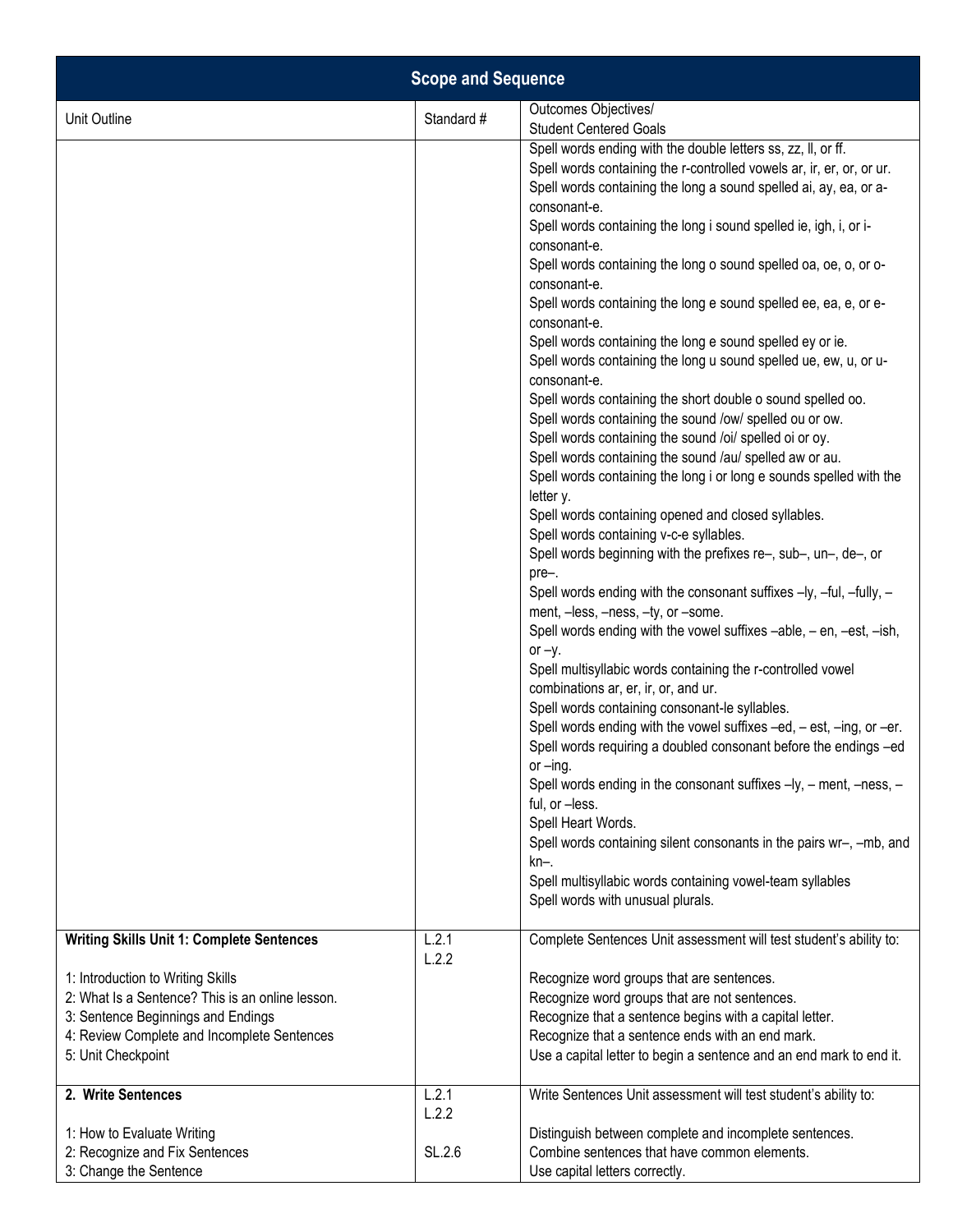| <b>Scope and Sequence</b>                                                                                                                                               |                                   |                                                                                                                                                                                                                                                                                                                                                                                                                                                                                                                                                                                                               |
|-------------------------------------------------------------------------------------------------------------------------------------------------------------------------|-----------------------------------|---------------------------------------------------------------------------------------------------------------------------------------------------------------------------------------------------------------------------------------------------------------------------------------------------------------------------------------------------------------------------------------------------------------------------------------------------------------------------------------------------------------------------------------------------------------------------------------------------------------|
| Unit Outline                                                                                                                                                            | Standard #                        | Outcomes Objectives/<br><b>Student Centered Goals</b>                                                                                                                                                                                                                                                                                                                                                                                                                                                                                                                                                         |
| 4: Fix the Sentences<br>5: Write Sentences                                                                                                                              | W.2.5                             | Punctuate correctly.<br>Use a variety of sentence beginnings and lengths.<br>Use the correct word order in sentences.<br>Spell common, frequently used words correctly.<br>Combine sentences that have common elements.<br>Write simple sentences.<br>Write sentences that flow.<br>Use correct grammar and sentence formation.                                                                                                                                                                                                                                                                               |
| 3. Kinds of Sentences<br>1: Statements<br>2: Questions<br>3: Exclamations and Commands<br>4: Review Kinds of Sentences<br>5: Unit Checkpoint                            | L.2.1<br>L.2.2<br>SL.2.6<br>W.2.5 | Student will also finalize their Writing and show ability to:<br>Define a question.<br>Define an exclamation.<br>Define a command.<br>Use statements.<br>Use questions.<br>Use exclamations.<br>Use commands.<br>Use declarative, interrogative, exclamatory, and imperative<br>sentences.<br>Make revisions based on audience and purpose.<br>Use a variety of sentence structures.<br>Use a variety of sentence beginnings and lengths.<br>Use the correct word order in sentences.<br>Revise by adding or deleting text.<br>Revise for logical order.<br>Revise for voice.<br>Revise for sentence fluency. |
| 4. Write Different Types of Sentences<br>1: Tell Me About It<br>2: Ask Me About It<br>3: Shout About It<br>4: Revise Sentences<br>5: Write Different Types of Sentences | L.2.1<br>L.2.2<br>SL.2.6<br>W.2.5 | Student will also finalize their Writing and show ability to:<br>Define a question.<br>Define an exclamation.<br>Define a command.<br>Use statements.<br>Use questions.<br>Use exclamations.<br>Use commands.<br>Use declarative, interrogative, exclamatory, and imperative<br>sentences.<br>Make revisions based on audience and purpose.<br>Use a variety of sentence structures.<br>Use a variety of sentence beginnings and lengths.<br>Use the correct word order in sentences.<br>Revise by adding or deleting text.<br>Revise for logical order.<br>Revise for voice.<br>Revise for sentence fluency. |
| 5. Nouns<br>1: What Is a Noun?<br>2: Common and Proper Nouns<br>3: More Nouns<br>4: Review Nouns                                                                        | L.2.1.a,b,c<br>SL.2.6             | Nouns Unit assessment will test student's ability to:<br>Identify nouns.<br>Identify and use proper and common nouns.<br>Use a capital letter to begin a proper noun.                                                                                                                                                                                                                                                                                                                                                                                                                                         |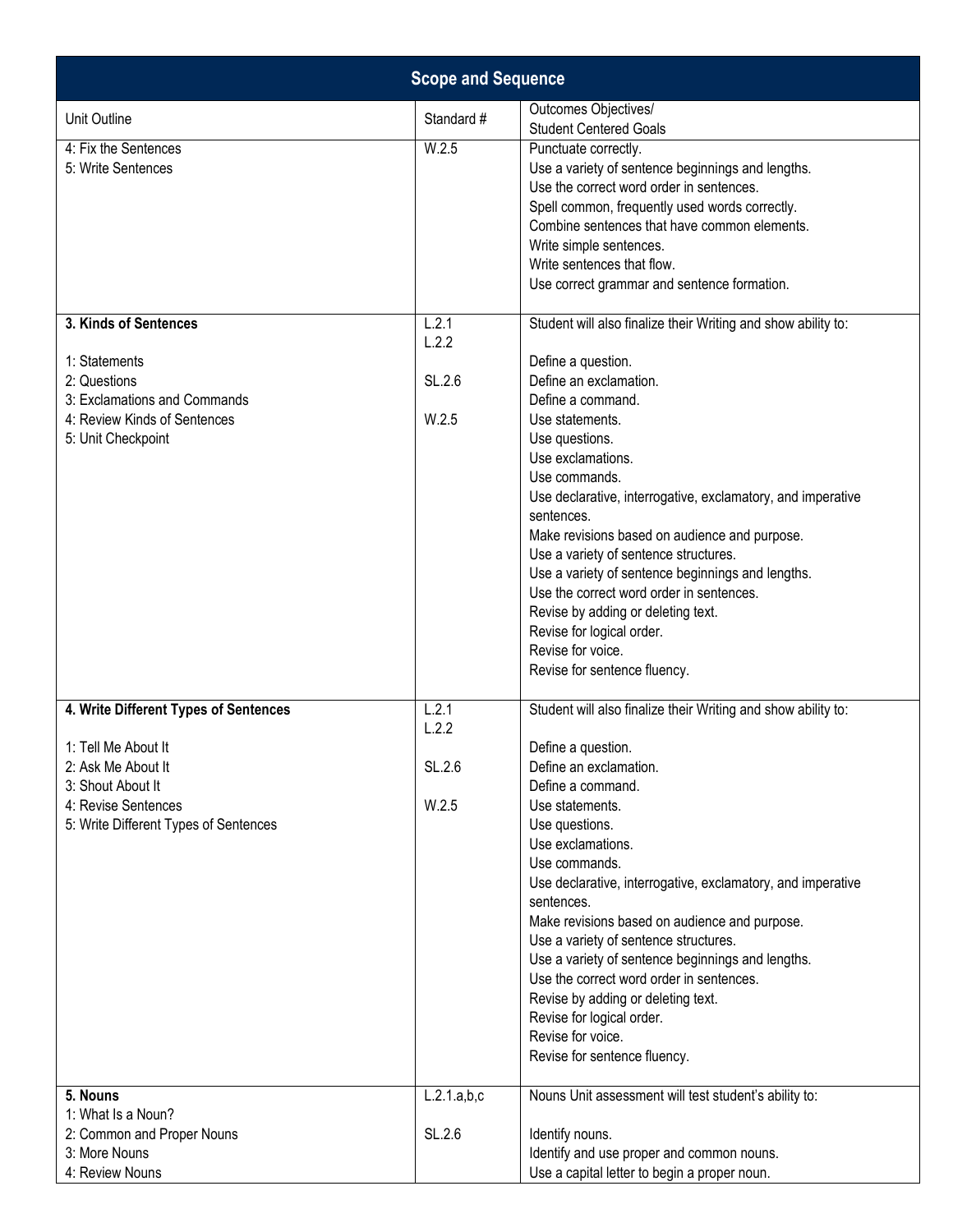|                                                                                                                                                     | <b>Scope and Sequence</b> |  |  |  |
|-----------------------------------------------------------------------------------------------------------------------------------------------------|---------------------------|--|--|--|
| Outcomes Objectives/<br>Unit Outline<br>Standard #<br><b>Student Centered Goals</b>                                                                 |                           |  |  |  |
| 5: Unit Checkpoint<br>Use collective nouns.                                                                                                         |                           |  |  |  |
| L.2.1<br>Student will also finalize their Writing and show ability to:<br>6. Write Steps                                                            |                           |  |  |  |
| L.2.2                                                                                                                                               |                           |  |  |  |
| 1: Step-by-Step<br>Add details to describe the steps in a process.                                                                                  |                           |  |  |  |
| Brainstorm and develop possible topics.<br>2: Details Count<br>SL.2.6                                                                               |                           |  |  |  |
| Choose a topic.<br>3: Follow Steps                                                                                                                  |                           |  |  |  |
| Choose words that convey a clear picture.<br>4: Organize Ideas<br>W.2.5                                                                             |                           |  |  |  |
| Define process.<br>W.2.6<br>5: Write Steps Using a Graphic Organizer Unit Checkpoint                                                                |                           |  |  |  |
| Follow steps in a process.<br>W.2.8                                                                                                                 |                           |  |  |  |
| Follow the directions in a process.<br>Identify a process as a series of steps.                                                                     |                           |  |  |  |
| Identify missing steps in a process.                                                                                                                |                           |  |  |  |
| Identify steps in a process.                                                                                                                        |                           |  |  |  |
| Organize ideas through sequencing.                                                                                                                  |                           |  |  |  |
| Recognize steps in a process.                                                                                                                       |                           |  |  |  |
| Use an appropriate organizational pattern in writing.                                                                                               |                           |  |  |  |
| Use transitions to signal order.                                                                                                                    |                           |  |  |  |
| Write a how-to (directions to complete a task).                                                                                                     |                           |  |  |  |
| Write a logical series of events.<br>Write steps in a process.                                                                                      |                           |  |  |  |
| L.2.1<br>7. Verbs<br>Verbs Unit assessment will test student's ability to:                                                                          |                           |  |  |  |
| 1: What Is a Verb?<br>L.2.2                                                                                                                         |                           |  |  |  |
| 2: Action Verbs<br>Identify nouns and verbs in sentences.                                                                                           |                           |  |  |  |
| 3: Other Verbs<br>SL.2.6<br>Use action and being verbs in sentences.                                                                                |                           |  |  |  |
| 4: Review Verbs                                                                                                                                     |                           |  |  |  |
| 5: Unit Checkpoint<br>L.2.1<br>Student will also finalize their events and show ability to:<br>8. Sequence Events                                   |                           |  |  |  |
| L.2.2                                                                                                                                               |                           |  |  |  |
| 1: Beginning, Middle, and End<br>Organize ideas through sequencing.                                                                                 |                           |  |  |  |
| 2: Use Order Words<br>SL.2.6<br>Use an appropriate organizational pattern in writing.                                                               |                           |  |  |  |
| Use transition words to signal order.<br>3: What Happens Next?                                                                                      |                           |  |  |  |
| Analyze directions for proper sequencing. Use transitions to<br>4: Organize Ideas<br>W.2.3                                                          |                           |  |  |  |
| 5: Write a Sequence<br>W.2.5<br>connect ideas.                                                                                                      |                           |  |  |  |
| Write a narrative with a beginning, middle, and end.<br>W.2.6                                                                                       |                           |  |  |  |
| W.2.8<br>Write a title.                                                                                                                             |                           |  |  |  |
| 10. Write Friendly Letters<br>L.2.1<br>Student will also finalize letter and show ability to:                                                       |                           |  |  |  |
| L.2.2.a                                                                                                                                             |                           |  |  |  |
| L.2.2.b<br>Collaborate with peers on writing projects<br>1: What Is a Friendly Letter?<br>L.2.3.a                                                   |                           |  |  |  |
| Organize ideas through sequencing.<br>2: Friendly Letter Format<br>Recall the established conventions of a friendly letter.<br>3: Organize a Letter |                           |  |  |  |
| SL.2.6<br>4: Address an Envelope<br>Recognize the parts of a friendly letter.                                                                       |                           |  |  |  |
| 5: Write a Friendly Letter<br>Use a graphic organizer to plan.                                                                                      |                           |  |  |  |
| W.2.3<br>Use a voice based on purpose and audience.                                                                                                 |                           |  |  |  |
| W.2.5<br>Use an appropriate organizational pattern in writing.                                                                                      |                           |  |  |  |
| W.2.6<br>Use beginning and concluding statements.                                                                                                   |                           |  |  |  |
| W.2.8<br>Use established conventions for a friendly letter.                                                                                         |                           |  |  |  |
| Use guidance from adults and peers to revise writing.                                                                                               |                           |  |  |  |
| Use transition words to signal order.                                                                                                               |                           |  |  |  |
| Write a friendly letter.                                                                                                                            |                           |  |  |  |
| Write a narrative with a beginning, middle, and end.                                                                                                |                           |  |  |  |
| $\overline{L.2}.1.b$<br>Singular and Plural Nouns Unit assessment will test student's<br>11. Singular and Plural Nouns                              |                           |  |  |  |
| L.2.1.c<br>ability to:<br>1: One or Many?<br>L.2.1.f                                                                                                |                           |  |  |  |
| 2: Focus on Singular and Plural Nouns<br>L.2.2<br>Identify singular nouns.                                                                          |                           |  |  |  |
| 3: More Plural Nouns<br>Identify plural nouns.                                                                                                      |                           |  |  |  |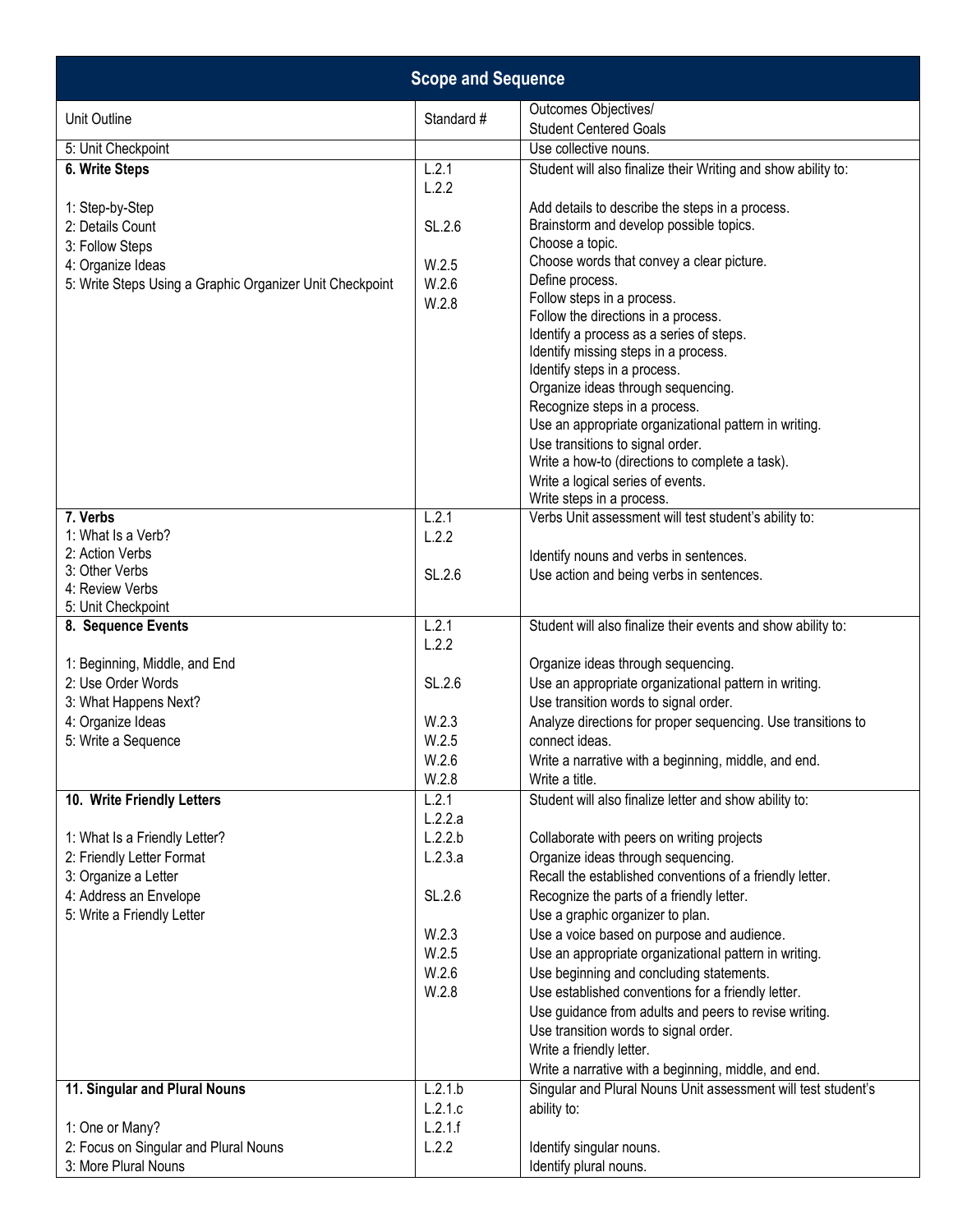| <b>Scope and Sequence</b>                                   |                    |                                                                                                                        |
|-------------------------------------------------------------|--------------------|------------------------------------------------------------------------------------------------------------------------|
| Unit Outline                                                | Standard #         | Outcomes Objectives/<br><b>Student Centered Goals</b>                                                                  |
| 4: Review Singular and Plural Nouns                         | SL.2.6             | Form and use plural nouns.                                                                                             |
| 5: Unit Checkpoint                                          |                    | Form and use irregular plural nouns.                                                                                   |
| 12. Write Thank You Notes                                   | L.2.1.b            | Write Thank You Notes will test students ability to:                                                                   |
|                                                             | L.2.1.c            |                                                                                                                        |
| 1: What Is a Thank-You Note?                                | L.2.1.f            | Collaborate with peers on writing projects.                                                                            |
| 2: Use the Friendly Letter Format This is an online lesson. | L.2.2.a            | Identify the purpose of a friendly letter.                                                                             |
| 3: Thank-You Note Plan                                      | L.2.2.b            | Identify the purpose of a thank-you note.                                                                              |
| 4: Send a Thank-You Note<br>5: Write a Thank-You Note       | L.2.3.a            | Organize text using a main idea and supporting details.<br>Recognize the established conventions for a thank-you note. |
|                                                             | SL.2.6             | Recognize the parts of a friendly letter.<br>Recognize what a friendly letter is.                                      |
|                                                             | W.2.3              | Student will also finalize their Letter and show ability to:                                                           |
|                                                             | W.2.5              | Use an appropriate organizational pattern in writing.                                                                  |
|                                                             | W.2.6              | Use beginning and concluding statements.                                                                               |
|                                                             | W.2.8              | Use established conventions for a thank-you note.                                                                      |
|                                                             |                    | Use guidance from adults and peers to revise writing.                                                                  |
|                                                             |                    | Write a thank-you note.                                                                                                |
|                                                             |                    | Write sentences and paragraphs that develop a central idea,                                                            |
|                                                             |                    | consider purpose and audience, and use the writing process.                                                            |
| 13. Subjects and Verbs                                      | L.2.1.d<br>L.2.1.f | Subjects and Verbs Unit assessment will test student's ability to:                                                     |
| 1: Nouns and Verbs                                          | L.2.2              | Identify the subject of a sentence.                                                                                    |
| 2: Singular Nouns and Verbs                                 |                    | Identify the verb of a sentence.                                                                                       |
| 3: Plural Nouns and Verbs                                   | SL.2.6             | Use a verb that agrees with its subject.                                                                               |
| 4: Review Subjects and Verbs                                |                    | Use a singular verb to agree with a singular subject.                                                                  |
| 5: Unit Checkpoint                                          |                    | Use a plural verb to agree with a plural subject.                                                                      |
| 14. Write a Paragraph                                       | L.2.1              | Student will also finalize their paragraph and show ability to:                                                        |
|                                                             | L.2.1.f            |                                                                                                                        |
| 1: What Is a Paragraph?                                     | L.2.2              | Recognize details that support the topic sentence of a paragraph.                                                      |
| 2: Choose a Topic                                           | L.2.2.a,b          | Recognize the parts of a paragraph.                                                                                    |
| 3: Create Supporting Details                                | L.2.3              | Use a graphic organizer to plan.                                                                                       |
| 4: Draft a Paragraph                                        | L.2.3.a            | Use details that support the topic sentence, or given focus.                                                           |
| 5: Write a Paragraph                                        |                    | Use planning ideas to produce a rough draft.<br>Write a draft.                                                         |
|                                                             | SL.2.6             | Write sentences and paragraphs that develop a central idea,                                                            |
|                                                             | W.2.2              | consider purpose and audience, and use the writing process.                                                            |
|                                                             | W.2.5              |                                                                                                                        |
|                                                             | W.2.6              |                                                                                                                        |
|                                                             | W.2.8              |                                                                                                                        |
| 15. Pronouns                                                | L.2.1.c            | Pronouns Unit assessment will test student's ability to:                                                               |
|                                                             | L.2.1.f            |                                                                                                                        |
| 1: What Is a Pronoun?                                       | L.2.2              | Recognize pronouns.                                                                                                    |
| 2: Plural Pronouns                                          |                    | Use singular pronouns.                                                                                                 |
| 3: More Pronouns<br>4: Review Pronouns                      | SL.2.6             | Use plural pronouns.<br>Use reflexive pronouns.                                                                        |
| 5: Unit Checkpoint                                          |                    | Use possessive pronouns.                                                                                               |
| 16. Complete and Revise a Paragraph                         | L.2.1              | Student will also finalize their paragraph and show ability to:                                                        |
|                                                             | L.2.1.f            |                                                                                                                        |
| 1: Revise Your Draft: Introductions                         | L.2.2              | Collaborate with peers on writing projects.                                                                            |
| 2: Get from Point to Point: Transitions                     | L.2.2.a,b          | Identify the topic sentence that expresses the main idea of a                                                          |
| 3: Write a Conclusion                                       | L.2.3              | paragraph.                                                                                                             |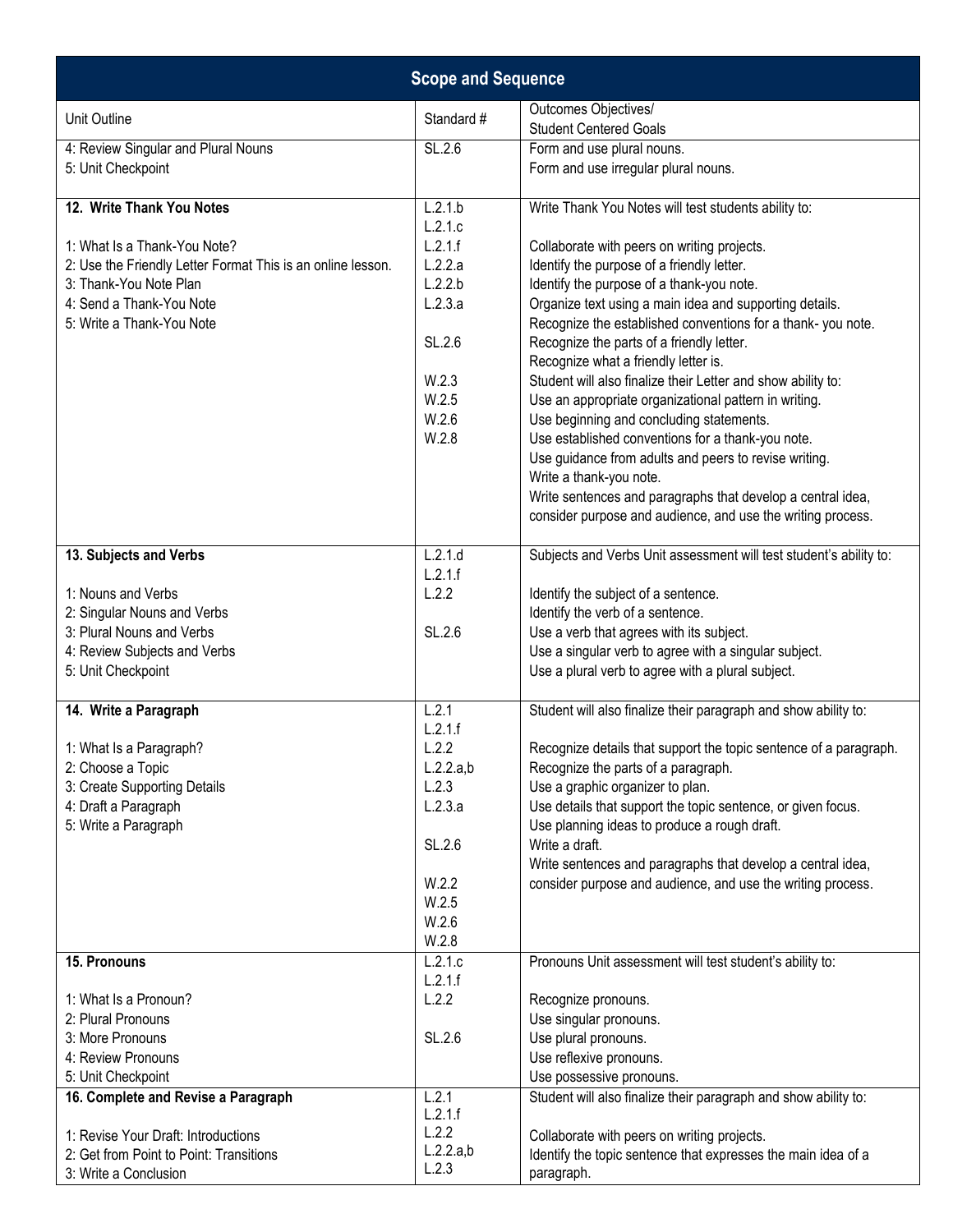|                                                                                                                                                                                                                                                                                        | <b>Scope and Sequence</b>                                                                                                  |                                                                                                                                                                                                                                                                                                                                                                                                                                                                                                                                                                                                                                                                                                                                                                      |
|----------------------------------------------------------------------------------------------------------------------------------------------------------------------------------------------------------------------------------------------------------------------------------------|----------------------------------------------------------------------------------------------------------------------------|----------------------------------------------------------------------------------------------------------------------------------------------------------------------------------------------------------------------------------------------------------------------------------------------------------------------------------------------------------------------------------------------------------------------------------------------------------------------------------------------------------------------------------------------------------------------------------------------------------------------------------------------------------------------------------------------------------------------------------------------------------------------|
| Unit Outline                                                                                                                                                                                                                                                                           | Standard #                                                                                                                 | Outcomes Objectives/<br><b>Student Centered Goals</b>                                                                                                                                                                                                                                                                                                                                                                                                                                                                                                                                                                                                                                                                                                                |
| 4: Revise for Content<br>5: Revise a Paragraph                                                                                                                                                                                                                                         | L.2.3.a<br>SL.2.6<br>W.2.2<br>W.2.5<br>W.2.6<br>W.2.8                                                                      | Make revisions based on audience and purpose.<br>Recognize that transition words connect ideas.<br>Recognize the importance of revising written work.<br>Recognize the importance of the beginning sentence in a<br>paragraph.<br>Recognize the parts of a paragraph.<br>Recognize the purpose of a conclusion.<br>Recognize the purpose of a paragraph.<br>Revise by adding or deleting text.<br>Revise for clarity.<br>Revise for logical order or sequence.<br>Revise for sentence fluency.<br>Revise for voice.<br>Revise the draft of a paragraph using a checklist or rubric.<br>Revise using feedback.<br>Use beginning sentences.<br>Use concluding sentences.<br>Use guidance from adults and peers to revise writing.<br>Use transitions to connect ideas. |
|                                                                                                                                                                                                                                                                                        |                                                                                                                            | Write a topic sentence that expresses the main idea of a<br>paragraph.<br>Revise for logical order or sequence.                                                                                                                                                                                                                                                                                                                                                                                                                                                                                                                                                                                                                                                      |
| 17. Semester Review and Checkpoint<br>1: Semester Review<br>2: Semester Review: Sentences, Nouns, and Verbs<br>3: Semester Checkpoint: Sentences, Nouns, and Verbs<br>4: Semester Review: Letters, Nouns, Subjects & Verbs<br>5: Semester Checkpoint: Letters, Nouns, Subjects & Verbs | L.2.1.b<br>L.2.1.c<br>L.2.1.f<br>L.2.2.a<br>L.2.2.b<br>L.2.3.a<br>SL.2.6                                                   | Semester assessment will test student's ability to:<br>Form and use plural nouns.<br>Identify and use proper and common nouns.<br>Identify and use verbs in sentences.<br>Identify kinds of sentences.<br>Identify singular and plural nouns.<br>Identify the subject of a sentence.<br>Identify the verb of a sentence.<br>Recognize pronouns.<br>Recognize word groups that are sentences.<br>Use a capital letter to begin a sentence and an end mark to end it.<br>Use a verb that agrees with its subject.<br>Use capital letters and commas correctly in the heading of a letter.<br>Use capital letters and commas in the greeting and closing of a<br>letter.<br>Use possessive pronouns.<br>Use singular and plural pronouns.                               |
| 18. Polish and Publish a Paragraph<br>1: What Is Proofreading?<br>2: Use a Dictionary<br>3: Use a Thesaurus<br>4: Use a Checklist<br>5: Publish Your Work                                                                                                                              | L.2.1<br>L.2.1.f<br>L.2.2<br>L.2.2.a<br>L.2.2.b<br>L.2.3<br>L.2.3.a<br>L.2.6<br>SL.2.6<br>W.2.2<br>W.2.5<br>W.2.6<br>W.2.8 | Student will also finalize their paragraph and show ability to:<br>Collaborate with peers on writing projects.<br>Proofread to improve grammar, spelling, punctuation, and<br>capitalization.<br>Publish a final draft paragraph.<br>Recognize the importance of proofreading to improve grammar,<br>spelling, punctuation, and capitalization.<br>Recognize the importance of revising written work.<br>Recognize the purpose if a dictionary.<br>Recognize the purpose of a thesaurus.<br>Revise for clarity.<br>Revise for sentence fluency.<br>Use a checklist for editing and proofreading.<br>Use a dictionary.                                                                                                                                                |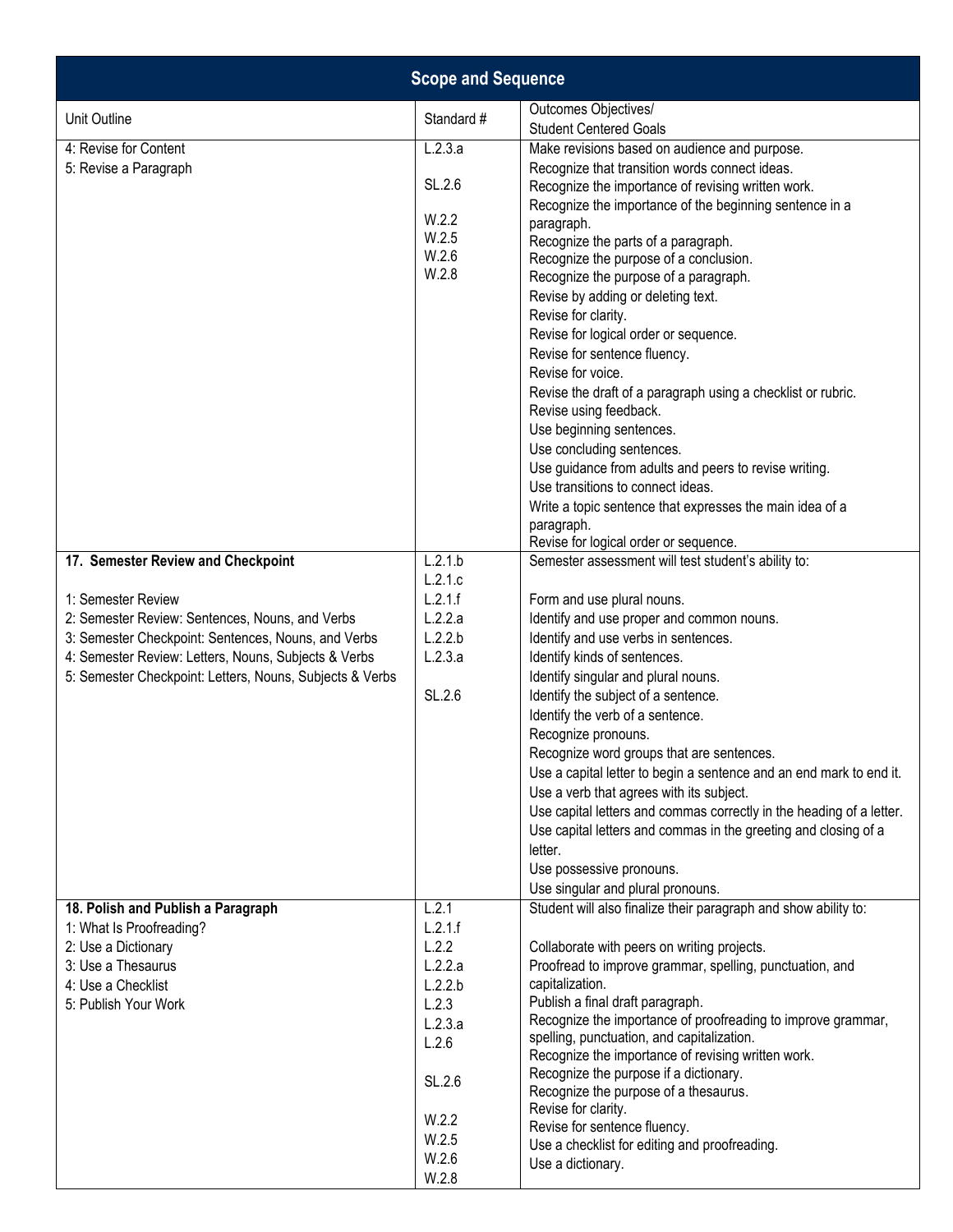|                                                                                                                                                              | <b>Scope and Sequence</b>                                                                                                             |                                                                                                                                                                                                                                                                                                                                                                                                                                                                                                                                                                                                                                                                                                                                                                                                                                                                                                                                       |
|--------------------------------------------------------------------------------------------------------------------------------------------------------------|---------------------------------------------------------------------------------------------------------------------------------------|---------------------------------------------------------------------------------------------------------------------------------------------------------------------------------------------------------------------------------------------------------------------------------------------------------------------------------------------------------------------------------------------------------------------------------------------------------------------------------------------------------------------------------------------------------------------------------------------------------------------------------------------------------------------------------------------------------------------------------------------------------------------------------------------------------------------------------------------------------------------------------------------------------------------------------------|
| Unit Outline                                                                                                                                                 | Standard #                                                                                                                            | Outcomes Objectives/<br><b>Student Centered Goals</b>                                                                                                                                                                                                                                                                                                                                                                                                                                                                                                                                                                                                                                                                                                                                                                                                                                                                                 |
|                                                                                                                                                              |                                                                                                                                       | Use a thesaurus.<br>Use guidance from adults and peers to revise writing.<br>Write legibly following appropriate format.<br>Write sentences and paragraphs that develop a central idea,<br>consider purpose and audience, and use the writing process.                                                                                                                                                                                                                                                                                                                                                                                                                                                                                                                                                                                                                                                                                |
| 19. Adjectives<br>1: What Is an Adjective?<br>2: Review Descriptive Adjectives<br>3: Articles<br>4: Review Adjectives and Articles<br>5: Unit Checkpoint     | L.2.1.e<br>L.2.1.f<br>L.2.2<br>SL.2.6                                                                                                 | Adjectives Unit assessment will test student's ability to:<br>Draw a picture using adjectives.<br>Recognize descriptive words known as adjectives.<br>Use adjectives to describe someone or something.<br>Use the, a, and an correctly.                                                                                                                                                                                                                                                                                                                                                                                                                                                                                                                                                                                                                                                                                               |
| 20. Write Descriptively<br>1: Show Me<br>2: Plan a Description<br>3: Organize Your Writing<br>4: Revise a Description<br>5: Polish and Publish a Description | L.2.1<br>L.2.1.e<br>L.2.1.f<br>L.2.2<br>L.2.2.a<br>L.2.2.b<br>L.2.3<br>L.2.3.a<br>L.2.6<br>SL.2.6<br>W.2.3<br>W.2.5<br>W.2.6<br>W.2.8 | Student will also finalize their Description and show ability to:<br>Publish a clean, final copy of writing.<br>Recognize the importance of using an appropriate organizational<br>pattern.<br>Use a checklist for editing and proofreading.<br>Use a dictionary.<br>Use a thesaurus.<br>Use a variety of words in writing.<br>Use descriptive details in writing.<br>Use descriptive phrases.<br>Use details that support the topic sentence, or given focus.<br>Use transitions to write sentence and paragraphs that develop a<br>central idea, consider purpose and audience, and use the writing<br>process.<br>Write a draft.<br>Write a topic sentence that expresses the main idea of a<br>paragraph.<br>Write legibly following appropriate format.<br>Write sentences and paragraphs that develop a central idea,<br>consider purpose and audience, and use the writing process.<br>Write with an expressive, lively style. |
| 21. Adverbs<br>1: What Is an Adverb?<br>2: More Adverbs<br>3: Adjective or Adverb?<br>4: Review Adjectives and Adverbs<br>5: Unit Checkpoint                 | L.2.1.e<br>L.2.1.f<br>L.2.2.a<br>L.2.2.b<br>L.2.3.a<br>L.2.6<br>SL.2.6<br>W.2.3<br>W.2.5<br>W.2.6<br>W.2.8                            | Student will also finalize their poem and show ability to:<br>Choose words that convey a clear picture.<br>Collaborate with peers on writing projects.<br>Publish a clean, final copy of writing.<br>Share work with an audience.<br>Use a checklist for editing and proofreading.<br>Use a dictionary.<br>Use a thesaurus.<br>Use a variety of words in writing.<br>Use guidance from adults and peers to revise writing.<br>Use sensory language.<br>Write with an expressive, lively style.                                                                                                                                                                                                                                                                                                                                                                                                                                        |
| 22. Write Poetry<br>1: Respond to Poems that Describe<br>2: Poetic Forms and Subjects<br>3: Draft a Poem                                                     | L.2.1.d<br>L.2.1.f<br>L.2.2<br>SL.2.6                                                                                                 | Student will also finalize their poem and show ability to:<br>Choose a main idea.<br>Choose a topic.<br>Choose words and style based on audience.                                                                                                                                                                                                                                                                                                                                                                                                                                                                                                                                                                                                                                                                                                                                                                                     |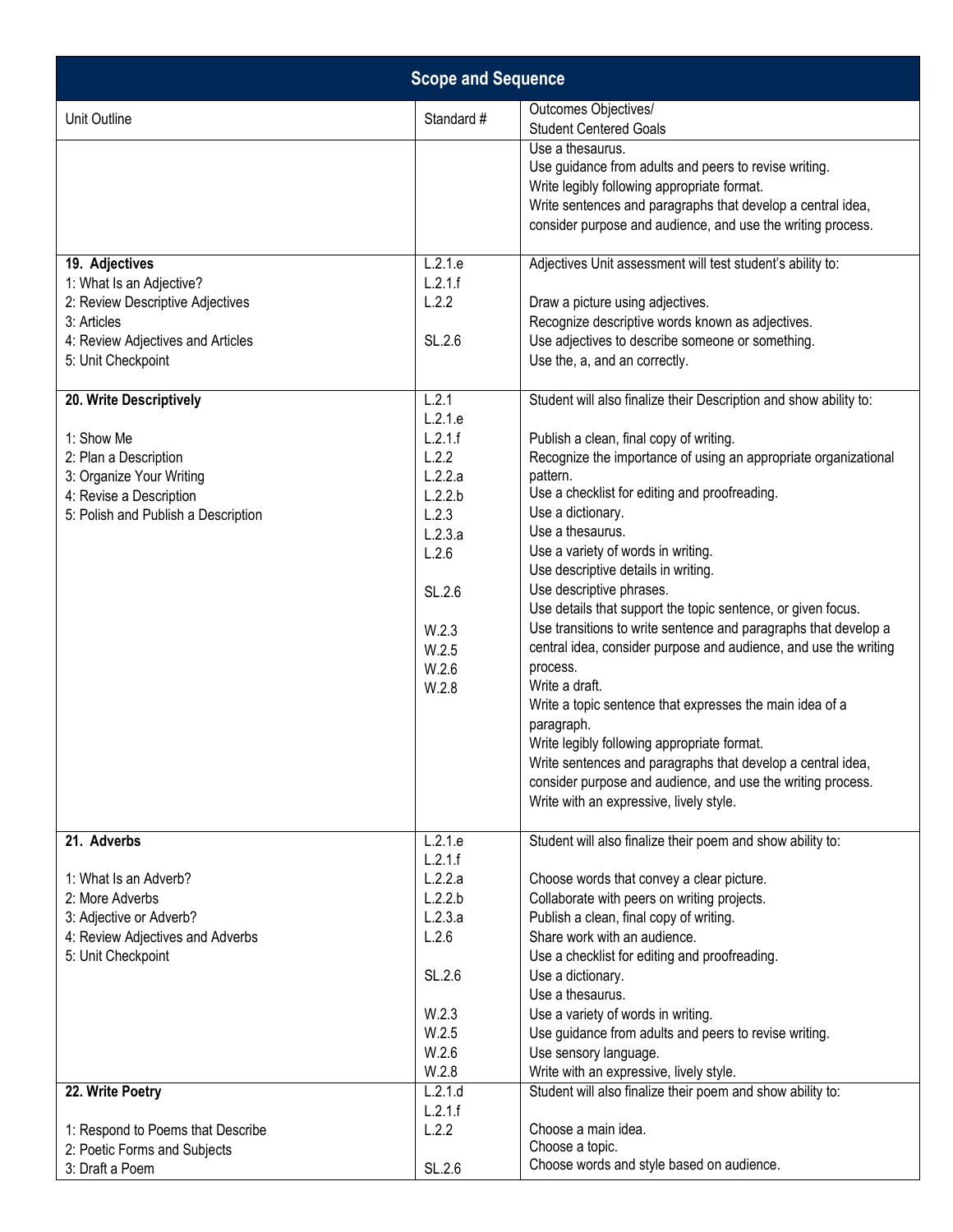|                                                                                                                                                                                                                                                                                                                                      | <b>Scope and Sequence</b>                                                                                                                                                      |                                                                                                                                                                                                                                                                                                                                                                                                                                                                                                                                                                                                                                                                                                                                                                                                                                                                                                                                                                                                                                                                                                                                          |
|--------------------------------------------------------------------------------------------------------------------------------------------------------------------------------------------------------------------------------------------------------------------------------------------------------------------------------------|--------------------------------------------------------------------------------------------------------------------------------------------------------------------------------|------------------------------------------------------------------------------------------------------------------------------------------------------------------------------------------------------------------------------------------------------------------------------------------------------------------------------------------------------------------------------------------------------------------------------------------------------------------------------------------------------------------------------------------------------------------------------------------------------------------------------------------------------------------------------------------------------------------------------------------------------------------------------------------------------------------------------------------------------------------------------------------------------------------------------------------------------------------------------------------------------------------------------------------------------------------------------------------------------------------------------------------|
| Unit Outline                                                                                                                                                                                                                                                                                                                         | Standard #                                                                                                                                                                     | Outcomes Objectives/<br><b>Student Centered Goals</b>                                                                                                                                                                                                                                                                                                                                                                                                                                                                                                                                                                                                                                                                                                                                                                                                                                                                                                                                                                                                                                                                                    |
| 4: Revise Your Poem<br>5: Polish and Publish Your Poem                                                                                                                                                                                                                                                                               | W.2.5<br>W.2.6<br>W.2.8                                                                                                                                                        | Choose words that convey a clear picture.<br>Collaborate with peers on writing projects.<br>Define poetry as a genre.<br>Identify personification.<br>Identify rhyming words.<br>Identify rhythm and meter.<br>Identify simile.<br>Plan a piece of writing.<br>Publish a clean, final copy of writing.<br>Recognize descriptive language.<br>Recognize that a poem has a purpose, a voice, and an audience.<br>Recognize the form of a cinquain.<br>Recognize the form of a haiku.<br>Revise using a checklist or rubric.<br>Share work with an audience.<br>Use a checklist for editing and proofreading.<br>Use a dictionary.<br>Use a graphic organizer to plan.<br>Use a thesaurus.<br>Use a variety of words in writing.<br>Use descriptive phrases.<br>Use figurative language.<br>Use guidance from adults and peers to revise writing.<br>Use sensory language.<br>Write a draft.<br>Write a metaphor.<br>Write a poem.<br>Write a simile.<br>Write with an appropriate voice.<br>Write with an expressive, lively style.                                                                                                        |
| 23. Verb Tense<br>1: Tense of Verbs<br>2: Past Tense Verbs<br>3: More Past Tense Verbs<br>4: Review Verb Tense<br>5: Unit Checkpoint<br>24. Write an Experience Story<br>1: What Is an Experience Story?<br>2: Brainstorm an Experience Story<br>3: Plan an Experience Story<br>4: Draft Dialogue<br>5: Complete an Experience Story | L.2.1.d<br>L.2.1.f<br>L.2.2<br>SL.2.6<br>L.2.1<br>L.2.1.e<br>L.2.1.f<br>L.2.2<br>L.2.2.a<br>L.2.2.b<br>L.2.3<br>L.2.3.a<br>L.2.6<br>SL.2.6<br>W.2.3<br>W.2.5<br>W.2.6<br>W.2.8 | Verb Tense Unit assessment will test student's ability to:<br>Use the present tense of verbs.<br>Use the future tense of verbs.<br>Recognize the past tense of verbs.<br>Form and use the past tense of verbs.<br>Recognize and use the past tense of irregular verbs.<br>Student will also finalize their experience story and show ability to:<br>Analyze ideas and select a topic for writing.<br>Brainstorm possible topics.<br>Choose words that convey a clear picture.<br>Define experience story.<br>Define transition.<br>Describe setting, characters, objects, and events in detail.<br>Generate ideas for writing.<br>Identify sensory language.<br>Identify transitions.<br>Maintain a focus in writing.<br>Organize ideas in sequential order.<br>Plan a piece of writing.<br>Recognize and use an appropriate organizational pattern in writing.<br>Recognize descriptive language.<br>Recognize that an experience story is worth telling others about.<br>Recognize that an experience story tells about an important event.<br>Recognize that stories include dialogue, which starts and ends with<br>quotation marks. |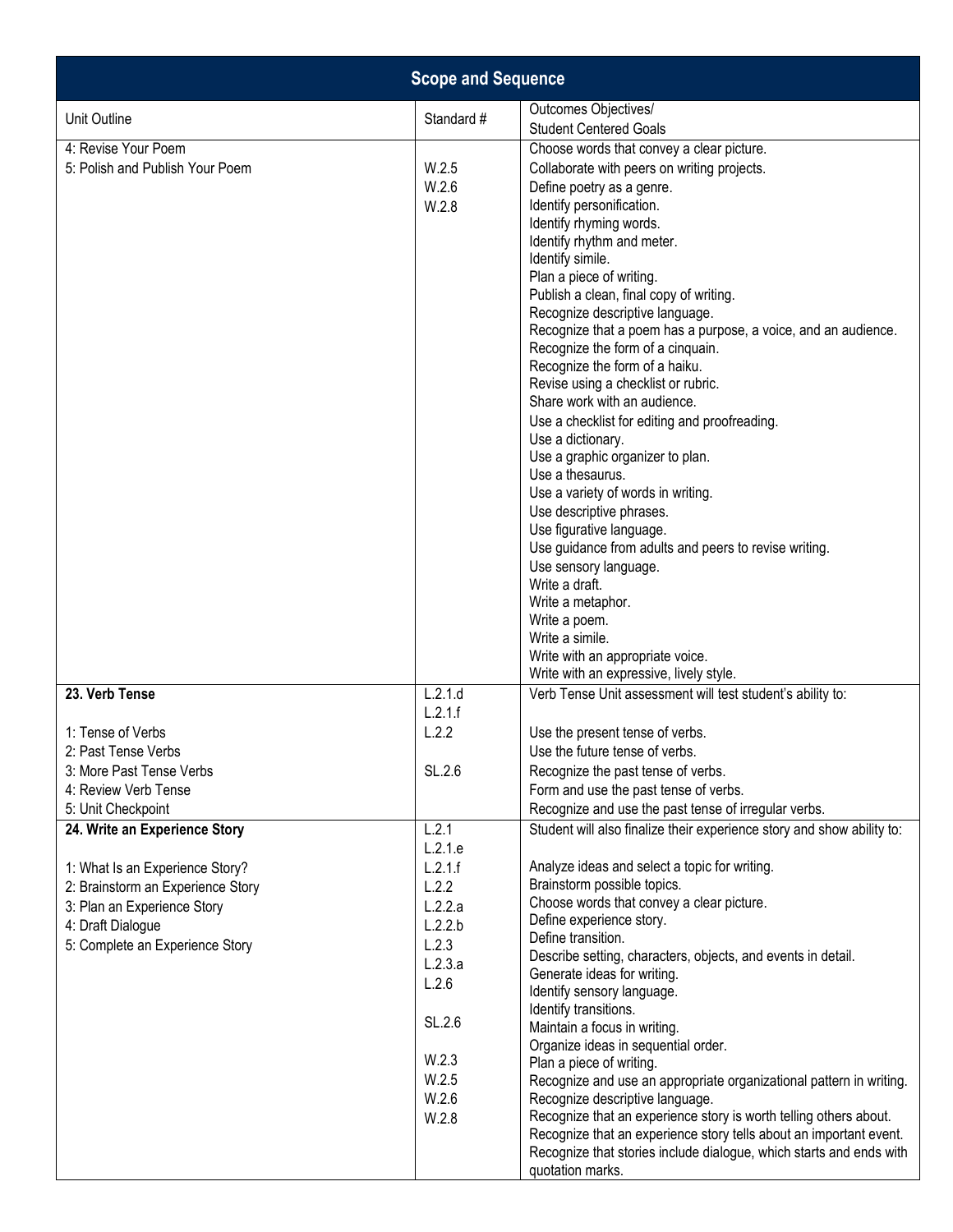|                                                                                                                                                                                                                       | <b>Scope and Sequence</b>                                                                                                                        |                                                                                                                                                                                                                                                                                                                                                                                                                                                                                                                                                                                                                                                                                                                                                                                                                                                                                                                                                                                                                                                                                                                                                                                                                                                                                                                                                                        |
|-----------------------------------------------------------------------------------------------------------------------------------------------------------------------------------------------------------------------|--------------------------------------------------------------------------------------------------------------------------------------------------|------------------------------------------------------------------------------------------------------------------------------------------------------------------------------------------------------------------------------------------------------------------------------------------------------------------------------------------------------------------------------------------------------------------------------------------------------------------------------------------------------------------------------------------------------------------------------------------------------------------------------------------------------------------------------------------------------------------------------------------------------------------------------------------------------------------------------------------------------------------------------------------------------------------------------------------------------------------------------------------------------------------------------------------------------------------------------------------------------------------------------------------------------------------------------------------------------------------------------------------------------------------------------------------------------------------------------------------------------------------------|
| Unit Outline                                                                                                                                                                                                          | Standard #                                                                                                                                       | Outcomes Objectives/<br><b>Student Centered Goals</b>                                                                                                                                                                                                                                                                                                                                                                                                                                                                                                                                                                                                                                                                                                                                                                                                                                                                                                                                                                                                                                                                                                                                                                                                                                                                                                                  |
| 25. Quotations<br>1: What Are Quotations?                                                                                                                                                                             | L.2.1<br>L.2.2                                                                                                                                   | Recognize the elements of a narrative. Identify descriptive<br>language.<br>Recognize the importance of an appropriate organizational pattern<br>in writing.<br>Use a graphic organizer to plan.<br>Use beginning and concluding statements in writing.<br>Use showing language.<br>Use transitions to connect ideas.<br>Write a brief story that describes an experience<br>Write a conclusion.<br>Write a narrative with a beginning, middle, and end.<br>Write an experience story.<br>Write an introduction.<br>Write dialogue.<br>Quotations assessment will test student's ability to:<br>Recognize quotations in dialogue.                                                                                                                                                                                                                                                                                                                                                                                                                                                                                                                                                                                                                                                                                                                                      |
| 2: Quotations and Quotation Marks                                                                                                                                                                                     | SL.2.6                                                                                                                                           | Use quotation marks around a speaker's exact words.                                                                                                                                                                                                                                                                                                                                                                                                                                                                                                                                                                                                                                                                                                                                                                                                                                                                                                                                                                                                                                                                                                                                                                                                                                                                                                                    |
| 3: More Quotations<br>4: Review Quotations<br>5: Unit Checkpoint                                                                                                                                                      |                                                                                                                                                  | Use a comma to separate a quotation from the speaker tag.                                                                                                                                                                                                                                                                                                                                                                                                                                                                                                                                                                                                                                                                                                                                                                                                                                                                                                                                                                                                                                                                                                                                                                                                                                                                                                              |
| 26. Revise and Publish an Experience Story<br>1: Revise for Focus<br>2: Revise for Content<br>3: Revise for Variety in Sentences<br>4: Proofread and Polish Your Experience Story<br>5: Publish Your Experience Story | L.2.1<br>L.2.1.e<br>L.2.1.f<br>L.2.2<br>L.2.2.a<br>L.2.2.b<br>L.2.2.e<br>L.2.3<br>L.2.3.a<br>L.2.6<br>SL.2.6<br>W.2.3<br>W.2.5<br>W.2.6<br>W.2.8 | Student will also finalize their experience story and show ability to:<br>Define content.<br>Define proofreading.<br>Define revising.<br>Define voice.<br>Generate ideas for writing.<br>Make revisions based on audience and purpose.<br>Proofread to improve grammar, spelling, punctuation, and<br>capitalization.<br>Use reference materials to check and correct spelling.<br>Recognize that publishing means making a clean final copy of your<br>writing.<br>Recognize that writing must be revised and proofread before<br>publishing.<br>Recognize the importance of proofreading to improve grammar,<br>spelling, punctuation, and capitalization.<br>Recognize the purpose of feedback.<br>Recognize the purpose of revising.<br>Revise by adding or deleting text.<br>Revise for clarity.<br>Revise for ideas and content.<br>Revise for sentence fluency.<br>Revise for voice.<br>Revise using a checklist or rubric.<br>Revise using feedback.<br>Share work with an audience.<br>Write with an expressive, lively style.<br>Use a checklist for editing and proofreading<br>Use guidance from adults and peers to revise writing.<br>Collaborate with peers on writing projects.<br>Use a dictionary.<br>Use a thesaurus.<br>Use a variety of words in writing.<br>Use content appropriate for audience.<br>Use correct grammar and sentence formation. |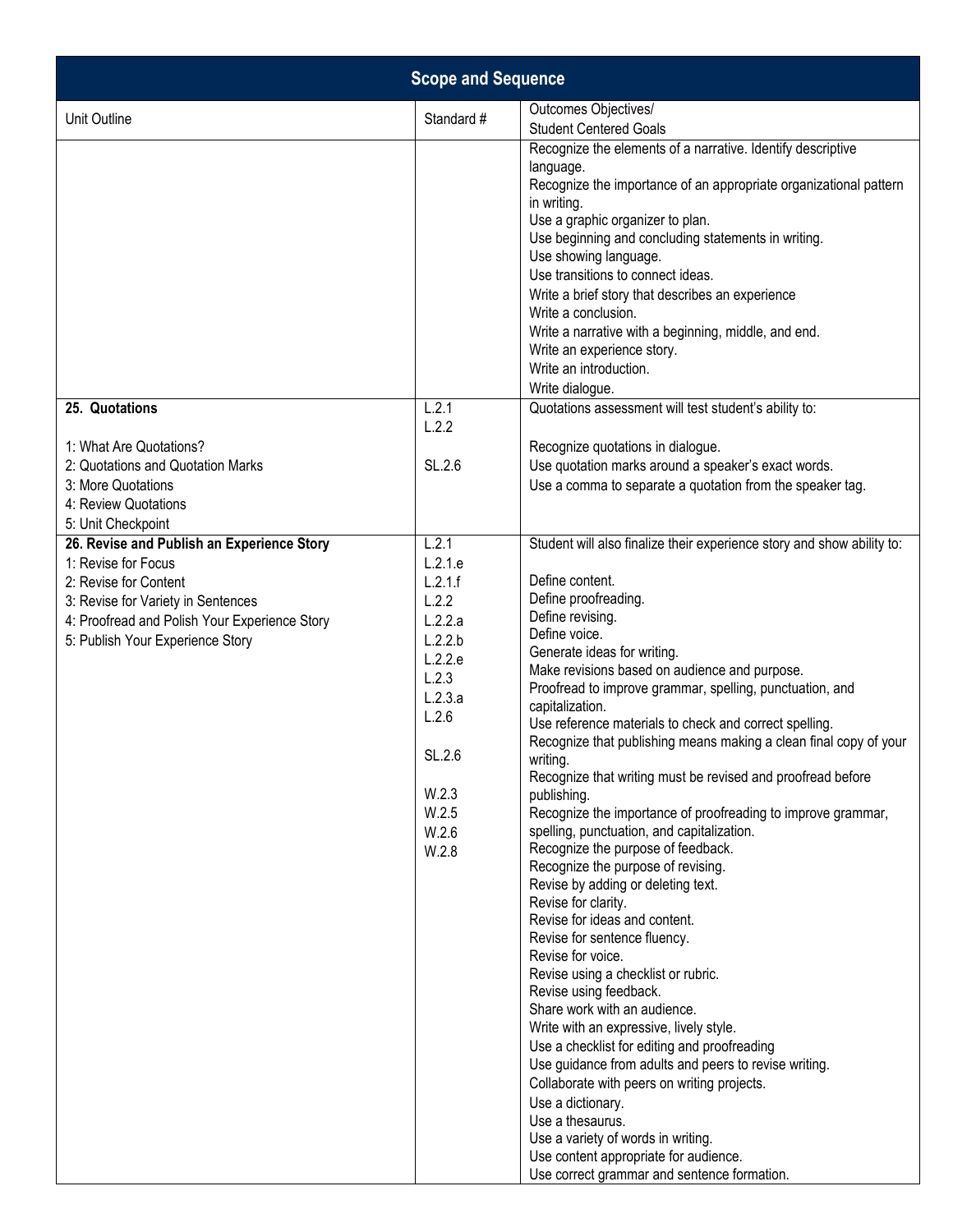|                                                     | <b>Scope and Sequence</b> |                                                                                                 |
|-----------------------------------------------------|---------------------------|-------------------------------------------------------------------------------------------------|
| Unit Outline                                        | Standard #                | Outcomes Objectives/                                                                            |
|                                                     |                           | <b>Student Centered Goals</b>                                                                   |
|                                                     |                           | Write legibly following appropriate format.                                                     |
| 27. Possessive Nouns                                | L.2.1.f                   | Possessive Nouns assessment will test student's ability to:                                     |
|                                                     | L.2.2.c                   |                                                                                                 |
| 1: What Is a Possessive Noun?                       |                           | Identify possessive nouns.                                                                      |
| 2: Plural Possessive Nouns                          | SL.2.6                    | Form singular possessive nouns.                                                                 |
| 3: More Plural Possessive Nouns                     |                           | Form plural possessive nouns.                                                                   |
| 4: Review Possessive Nouns                          |                           |                                                                                                 |
| 5: Unit Checkpoint                                  |                           |                                                                                                 |
| 28. Write about Literature                          | L.2.1                     | Student will also finalize their Book Review and show ability to:                               |
|                                                     | L.2.1.e                   |                                                                                                 |
| 1: What Is a Book Review?                           | L.2.1.f                   | Brainstorm and develop possible topics.                                                         |
| 2: Plan a Summary for a Book Review                 | L.2.2                     | Define a book review.                                                                           |
| 3: Opinion Statements and Support for a Book Review | L.2.2.a                   | Define conclusion.                                                                              |
| 4: Draft a Book Review                              | L.2.2.b                   | Define opinion.<br>Define summary.                                                              |
| 5: Write a Book Review                              | L.2.2.e                   | Give an opinion about a book.                                                                   |
|                                                     | L.2.3                     | Write responses to literature that express and support an opinion.                              |
|                                                     | L.2.3.a                   | Write or draw a response that identifies a text to self, text to world,                         |
|                                                     | L.2.6                     | and/or a text to text connection.                                                               |
|                                                     |                           | Identify a favorite book.                                                                       |
|                                                     | SL.2.6                    | Identify audience.                                                                              |
|                                                     | W.2.1                     | Identify purpose for writing.                                                                   |
|                                                     | W.2.5                     | Identify the parts of a book review.                                                            |
|                                                     | W.2.6                     | Make connections between text and the world.                                                    |
|                                                     | W.2.8                     | Organize ideas in sequential order.                                                             |
|                                                     |                           | Recognize that people have different favorite books.                                            |
|                                                     |                           | Recognize the importance of organizing ideas in sequential order.<br>Set a purpose for writing. |
|                                                     |                           | Use organizational structures to ensure coherence.                                              |
|                                                     |                           | Support the main idea with details.                                                             |
|                                                     |                           | Understand that people have different favorite books.                                           |
|                                                     |                           | Use a checklist.                                                                                |
|                                                     |                           | Use a graphic organizer to plan.                                                                |
|                                                     |                           | Use beginning and concluding statements in writing.                                             |
|                                                     |                           | Use language appropriate for audience and purpose.                                              |
|                                                     |                           | Use transition words to signal order.                                                           |
|                                                     |                           | Write a book review.                                                                            |
|                                                     |                           | Write a response to a book.<br>Use transition words to signal order.                            |
|                                                     |                           | Write a summary.                                                                                |
|                                                     |                           | Write an opinion statement.                                                                     |
|                                                     |                           | Write or draw a response that identifies a text-to-self, text-to-world,                         |
|                                                     |                           | and/or text-to-text connection.                                                                 |
|                                                     |                           | Write responses to literature that express and support an opinion.                              |
|                                                     |                           | Use organizational structures to ensure coherence.                                              |
| 29. Names, Initials, and Titles                     | L.2.1.f                   | Names, Initials, and Titles assessment will test student's ability to:                          |
|                                                     | L.2.2.a                   |                                                                                                 |
| 1: Names and Initials of People                     |                           | Recall what a proper noun is.                                                                   |
| 2: Titles of People                                 | SL.2.6                    | Use a capital letter to begin the name of a person.                                             |
| 3: Place Names                                      |                           | Use capital letters for initials.                                                               |
| 4: Review Names, Initials, and Titles               |                           | Use initials.                                                                                   |
| 5: Unit Checkpoint                                  |                           | Use a period after an initial.                                                                  |
|                                                     |                           | Use a capital letter to begin the title of a person.                                            |
|                                                     |                           | Use capital letter to begin a proper noun.                                                      |
|                                                     |                           | Use a period after a person's title.                                                            |
|                                                     |                           | Use a capital letter to begin geographic names.                                                 |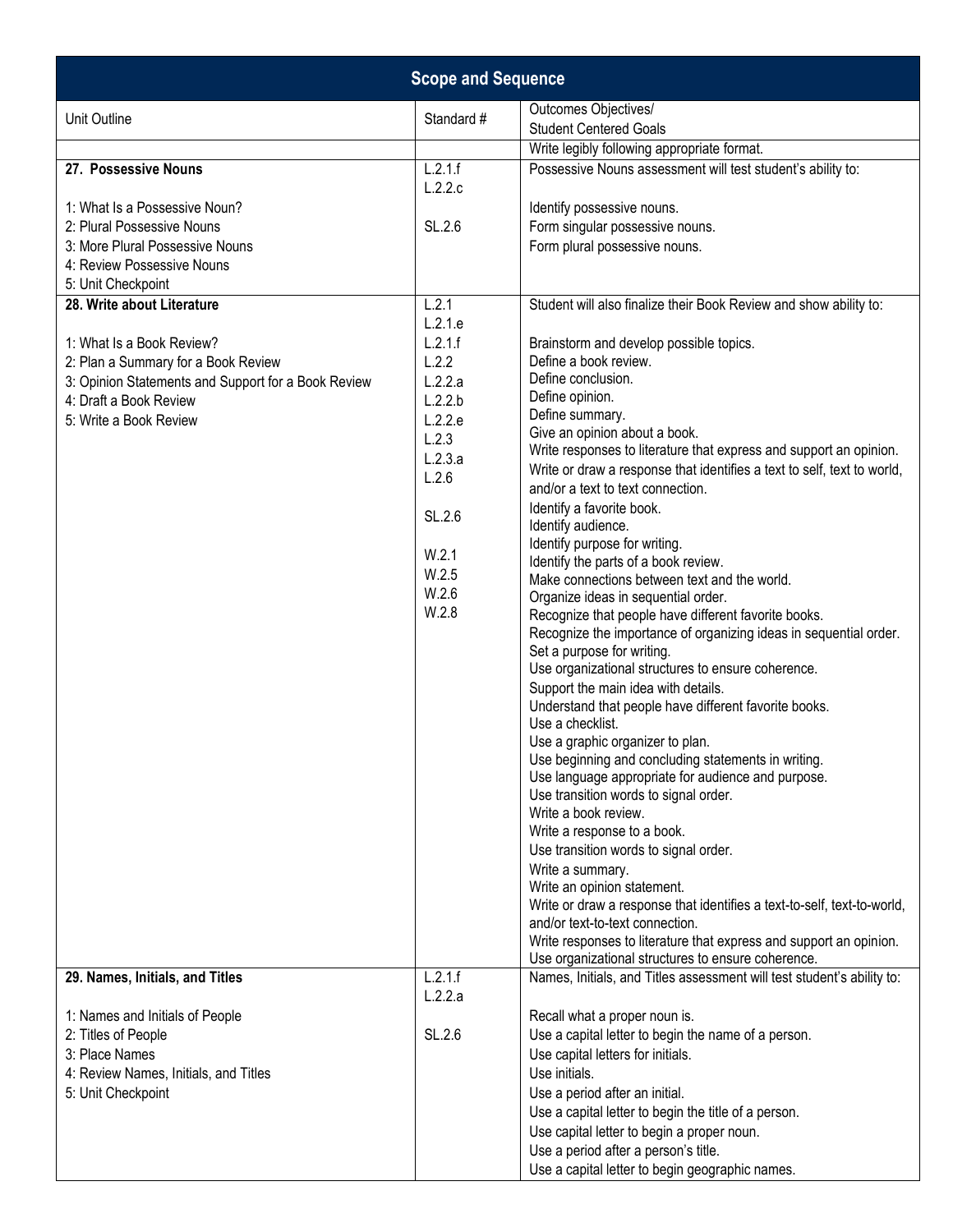|                                  | <b>Scope and Sequence</b> |                                                                                                                                         |
|----------------------------------|---------------------------|-----------------------------------------------------------------------------------------------------------------------------------------|
| Unit Outline                     | Standard #                | Outcomes Objectives/<br><b>Student Centered Goals</b>                                                                                   |
|                                  |                           | Use a capital letter and a period for a shortened title of a person.                                                                    |
| 30. Make a Presentation          | L.2.1.e<br>L.2.1.f        | Student will also finalize presentation and show ability to:                                                                            |
| 1: What Is a Presentation?       | L.2.2.a                   | Analyze a presentation.                                                                                                                 |
| 2: Create a Visual               | L.2.2.b                   | Create a visual.                                                                                                                        |
| 3: Develop a Presentation        | L.2.2.e                   | Illustrate a work.                                                                                                                      |
| 4: Practice a Presentation       | L.2.3.a                   | Incorporate graphic features in writing.                                                                                                |
| 5: Deliver a Presentation        | L.2.6                     | Speak clearly and at an appropriate pace for the type of<br>communication.                                                              |
|                                  | SL.2.2                    | Incorporate graphic features in writing.                                                                                                |
|                                  | SL.2.4                    | Make a presentation with a picture.                                                                                                     |
|                                  | SL.2.5                    | Retell stories, including characters, setting, and plot.                                                                                |
|                                  | SL.2.6                    | State an opinion.                                                                                                                       |
|                                  |                           | Recognize that an effective presentation requires an appropriate<br>introduction.                                                       |
|                                  | W.2.1                     | Recognize that an effective presenter looks up at the audience as                                                                       |
|                                  | W.2.5                     | much as possible, includes an appropriate visual, and interacts with                                                                    |
|                                  | W.2.6<br>W.2.8            | the audience.                                                                                                                           |
|                                  |                           | Recognize that effective presentations are delivered at an<br>appropriate pace, with a friendly voice, and at an appropriate<br>volume. |
|                                  |                           | Recognize that effective presentations are delivered with                                                                               |
|                                  |                           | enthusiasm, confidence, and clarity.                                                                                                    |
|                                  |                           | Recognize that visuals improve a piece of writing.                                                                                      |
|                                  |                           | Recognize that visuals make a piece of writing easier to                                                                                |
|                                  |                           | understand.                                                                                                                             |
|                                  |                           | Recognize the importance of practicing a presentation.                                                                                  |
|                                  |                           | Retell stories, including characters, setting, and plot.                                                                                |
|                                  |                           | Share work with an audience.                                                                                                            |
|                                  |                           | Speak clearly and at an appropriate pace for the type of<br>communication.                                                              |
|                                  |                           | State an opinion.                                                                                                                       |
|                                  |                           | Write or draw a response that identifies a text-to-self, text-to-world,                                                                 |
|                                  |                           | and/or text-to-text connection.                                                                                                         |
|                                  |                           | Write or draw a response to a literature selection that identifies the<br>characters, setting, and main idea.                           |
| 31. Commas and Apostrophes       | L.2.1.f                   | Commas and Apostrophes assessment will test student's ability to:                                                                       |
|                                  | L.2.2.b                   |                                                                                                                                         |
| 1: Words in a Series             | L.2.2.c                   | Form and use contractions.                                                                                                              |
| 2: Contractions                  |                           | Recall a use for an apostrophe.                                                                                                         |
| 3: More Contractions             | SL.2.6                    | Recall some uses of the comma.                                                                                                          |
| 4: Review Commas and Apostrophes |                           | Recall what a contraction is.                                                                                                           |
| 5: Unit Checkpoint               |                           | Use commas to separate words in a series.                                                                                               |
| 32. Research Skills              | L.2.1.e                   | Student will also finalize their report and show ability to:                                                                            |
|                                  | L.2.1.f                   |                                                                                                                                         |
| 1: What Is Research?             | L.2.2.a                   | Brainstorm possible topics.                                                                                                             |
| 2: References                    | L.2.2.b                   | Choose a main idea for writing.                                                                                                         |
| 3: Take Notes (A)                | L.2.2.e                   | Organize text using main idea and supporting details.                                                                                   |
| 4: Take Notes (B)                | L.2.3.a                   | Define interview.                                                                                                                       |
| 5: Create a Plan                 | L.2.6                     | Define reference.                                                                                                                       |
|                                  |                           | Define research report.                                                                                                                 |
|                                  | SL.2.6                    | Define research.                                                                                                                        |
|                                  |                           | Evaluate the relevance of both print and online sources.                                                                                |
|                                  | W.2.1                     | Formulate questions to investigate for research.                                                                                        |
|                                  | W.2.3                     | Identify and select the best reference source.<br>Identify plagiarism.                                                                  |
|                                  | W.2.5                     | Organize ideas in a logical order.                                                                                                      |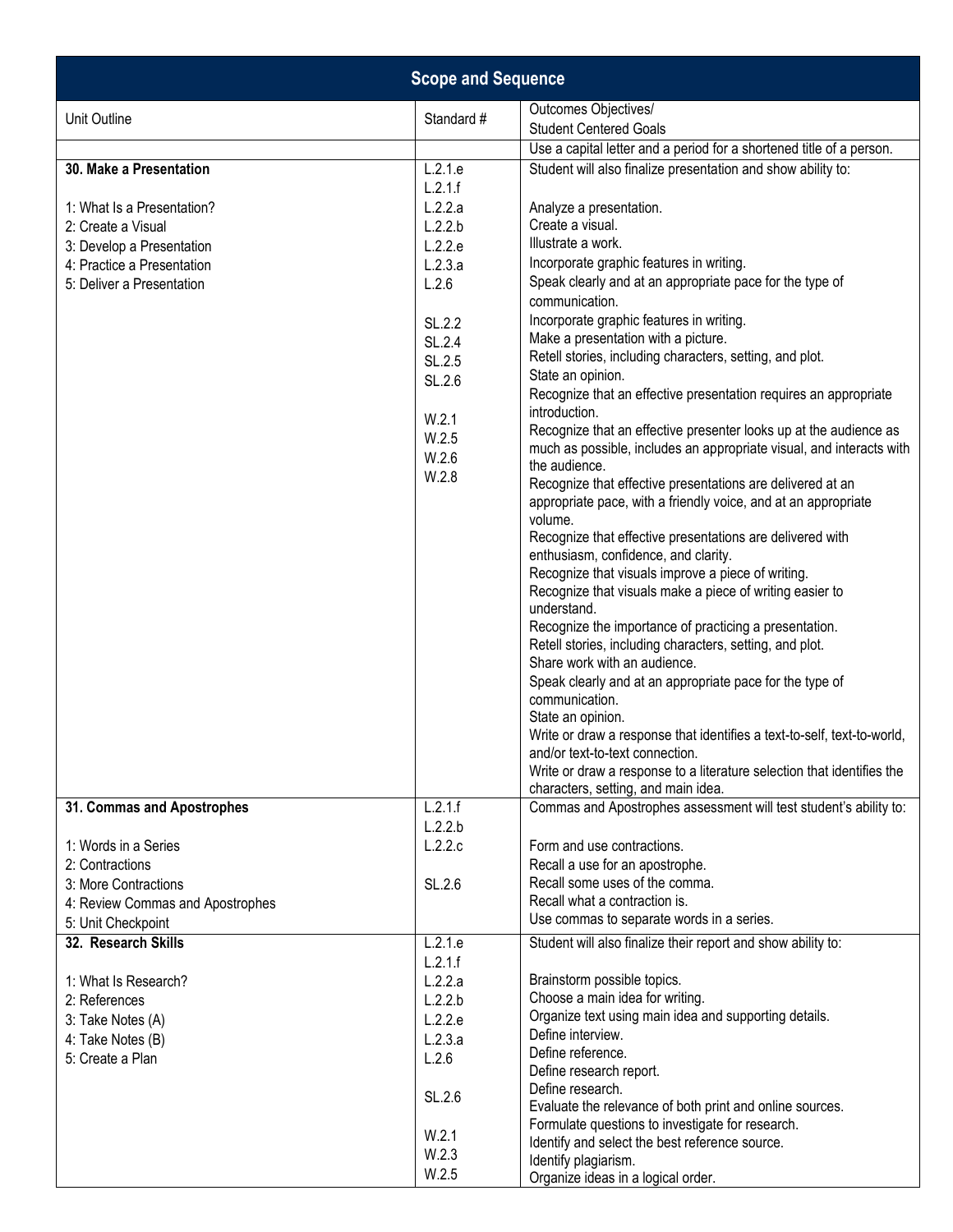| <b>Scope and Sequence</b>                                                                                                                          |                                                                                                                                       |                                                                                                                                                                                                                                                                                                                                                                                                                                                                                                                                                                                                                                                                                                                                                                                                                                                                                                                                                                                                                                                                                                                                     |
|----------------------------------------------------------------------------------------------------------------------------------------------------|---------------------------------------------------------------------------------------------------------------------------------------|-------------------------------------------------------------------------------------------------------------------------------------------------------------------------------------------------------------------------------------------------------------------------------------------------------------------------------------------------------------------------------------------------------------------------------------------------------------------------------------------------------------------------------------------------------------------------------------------------------------------------------------------------------------------------------------------------------------------------------------------------------------------------------------------------------------------------------------------------------------------------------------------------------------------------------------------------------------------------------------------------------------------------------------------------------------------------------------------------------------------------------------|
| Unit Outline                                                                                                                                       | Standard #                                                                                                                            | Outcomes Objectives/<br><b>Student Centered Goals</b>                                                                                                                                                                                                                                                                                                                                                                                                                                                                                                                                                                                                                                                                                                                                                                                                                                                                                                                                                                                                                                                                               |
|                                                                                                                                                    | W.2.6<br>W.2.7<br>W.2.8                                                                                                               | Organize information.<br>Organize text using main idea and supporting details.<br>Participate in shared research.<br>Recognize that mass media contains fact, fiction, and opinion.<br>Recognize that notes are a record of something important.<br>Recognize that writing varies by purpose and audience.<br>Recognize the difference between fact and opinion.<br>Recognize the importance of finding important information and<br>writing it in your own words.<br>Set a purpose for writing.<br>Take notes about important information.<br>Use appropriate technology to create a product or project.<br>Use facts in writing.<br>Use various reference materials to acquire information.                                                                                                                                                                                                                                                                                                                                                                                                                                       |
| 33. More Capital Letters<br>1: Months and Days<br>2: Holidays<br>3: Product Names and More<br>4: Review More Capital Letters<br>5: Unit Checkpoint | L.2.1.f<br>L.2.2.a<br>SL.2.6                                                                                                          | More Capital Letters assessment will test student's ability to:<br>Use a capital letter to begin the name of a month.<br>Use a capital letter to begin the name of a day.<br>Use a capital letter to begin the name of a holiday.<br>Use a capital letter to begin the name of a product.<br>Use a capital letter for the first word of a sentence.<br>Use a capital letter for the pronoun I.<br>Use capital letters in the greeting and closing of a letter.                                                                                                                                                                                                                                                                                                                                                                                                                                                                                                                                                                                                                                                                      |
| 34. Write About Information                                                                                                                        | L.2.1<br>L.2.1.e                                                                                                                      | Student will finalize their report and show ability to:                                                                                                                                                                                                                                                                                                                                                                                                                                                                                                                                                                                                                                                                                                                                                                                                                                                                                                                                                                                                                                                                             |
| 1: Organize Your Paragraphs<br>2: Write the Body (A)<br>3: Write the Body (B)<br>4: Introductions<br>5: Conclusions                                | L.2.1.f<br>L.2.2<br>L.2.2.a<br>L.2.2.b<br>L.2.2.e<br>L.2.3<br>L.2.3.a<br>L.2.6<br>SL.2.6<br>W.2.2<br>W.2.5<br>W.2.6<br>W.2.7<br>W.2.8 | Recognize the purpose of a conclusion.<br>Use concluding statements.<br>Use guidance from adults and peers to revise writing.<br>Collaborate with peers on writing projects.<br>In addition, students will:<br>Recognize the need to use an appropriate organizational pattern in<br>writing.<br>Use an appropriate organizational pattern in writing.<br>Maintain a focus in writing.<br>Organize text using main idea and supporting details.<br>Write sentences and paragraphs that develop a central idea,<br>consider purpose and audience, and use the writing process.<br>Recognize the need to maintain a focus in writing.<br>Use details in writing to support ideas.<br>Use planning ideas to produce a rough draft.<br>Write a draft with a beginning, middle, and end.<br>Define transitions and use them to connect ideas.<br>Recognize the importance of an introduction.<br>Use beginning and concluding sentences in writing.<br>Write an introduction.<br>Define introduction.<br>State an opinion.<br>Write a conclusion.<br>Recognize the purpose of a conclusion.<br>Write beginning and concluding sentences. |
| 35. Semester Review and Checkpoint                                                                                                                 | L.2.1.e<br>L.2.1.f                                                                                                                    | Semester assessment will test student's ability to:<br>Form and use contractions.                                                                                                                                                                                                                                                                                                                                                                                                                                                                                                                                                                                                                                                                                                                                                                                                                                                                                                                                                                                                                                                   |
| Lessons 1-5: Semester Review and Semester Checkpoint                                                                                               | L.2.2.a<br>L.2.2.b                                                                                                                    | Form and use the past tense of verbs.<br>Recognize and form possessive nouns.                                                                                                                                                                                                                                                                                                                                                                                                                                                                                                                                                                                                                                                                                                                                                                                                                                                                                                                                                                                                                                                       |
| 1: Semester Review                                                                                                                                 | L.2.2.e                                                                                                                               | Recognize descriptive words called adverbs.<br>Recognize descriptive words known as adjectives.                                                                                                                                                                                                                                                                                                                                                                                                                                                                                                                                                                                                                                                                                                                                                                                                                                                                                                                                                                                                                                     |